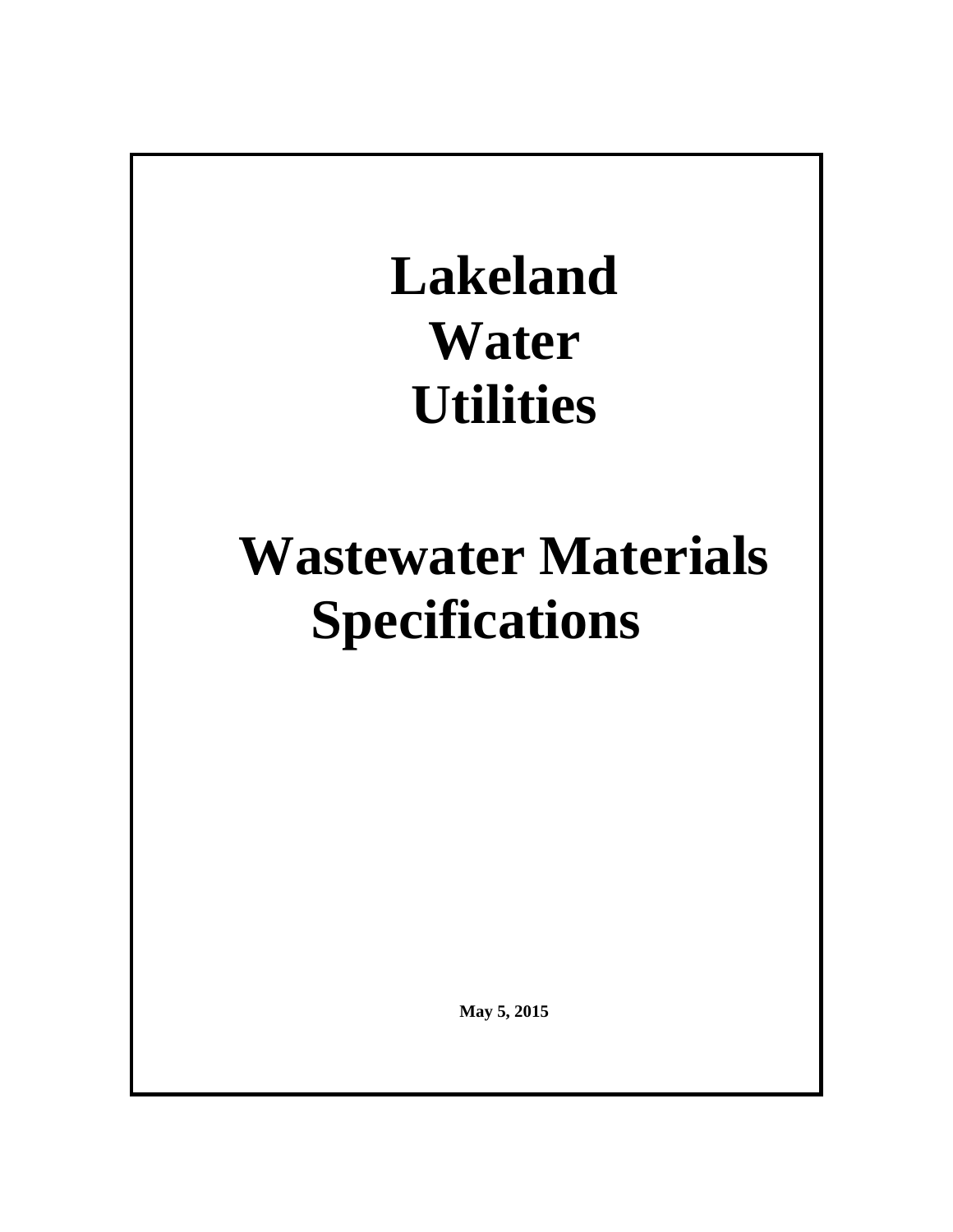# **Table of Contents**

## **Section I**

- 1.0 Definitions
- 2.0 Submittals
- 3.0 Materials General
- 4.0 Ductile Iron Pipe/Fittings (Underground Service)
- 5.0 Ductile Iron Pipe/Fittings (Aboveground Service)
- 6.0 Polyvinyl Chloride (PVC) Pressure Pipe
- 7.0 Polyvinyl Chloride (PVC) Gravity Pipe/Fittings
- 8.0 High Density Polyethylene (HDPE) Pipe
- 9.0 Steel Casing Pipe and Spacers
- 10.0 Pipe Fittings/Bells—Restraints
- 11.0 Plug Valves Forcemains (Underground Service)
- 12.0 Plug Valves Pump Stations (Aboveground Service)
- 13.0 Gate Valves
- 14.0 Ball Valves
- 15.0 Swing Check Valves Lever and Weight
- 16.0 Ball Check Valves
- 17.0 Check Valves Rubber Duckbill
- 18.0 Air Release Valves (Sewage)
- 19.0 Valve Vaults/Boxes Forcemains
- 20.0 Manholes
- 21.0 Manhole Frame and Cover
- 22.0 Service Saddles
- 23.0 Hangers and Supports
- 24.0 Dresser/Flexible Couplings
- 25.0 Quick-Disconnects
- 26.0 Vent Caps
- 27.0 Access Hatches and Frames
- 28.0 Interior Liner (New Pre-Cast Concrete Structures)
- 29.0 Interior Liner (Retrofit for Existing Concrete Structures)
- 30.0 Paint
- 31.0 Tracer Wire
- 32.0 Detection Tape
- 33.0 Joint Sealant
- 34.0 Pipe-To-Manhole Adapters
- 35.0 Pressure Transmitter (Forcemain Manifolds)
- 36.0 Chain Link Fences and Gates
- 37.0 Submersible Pumps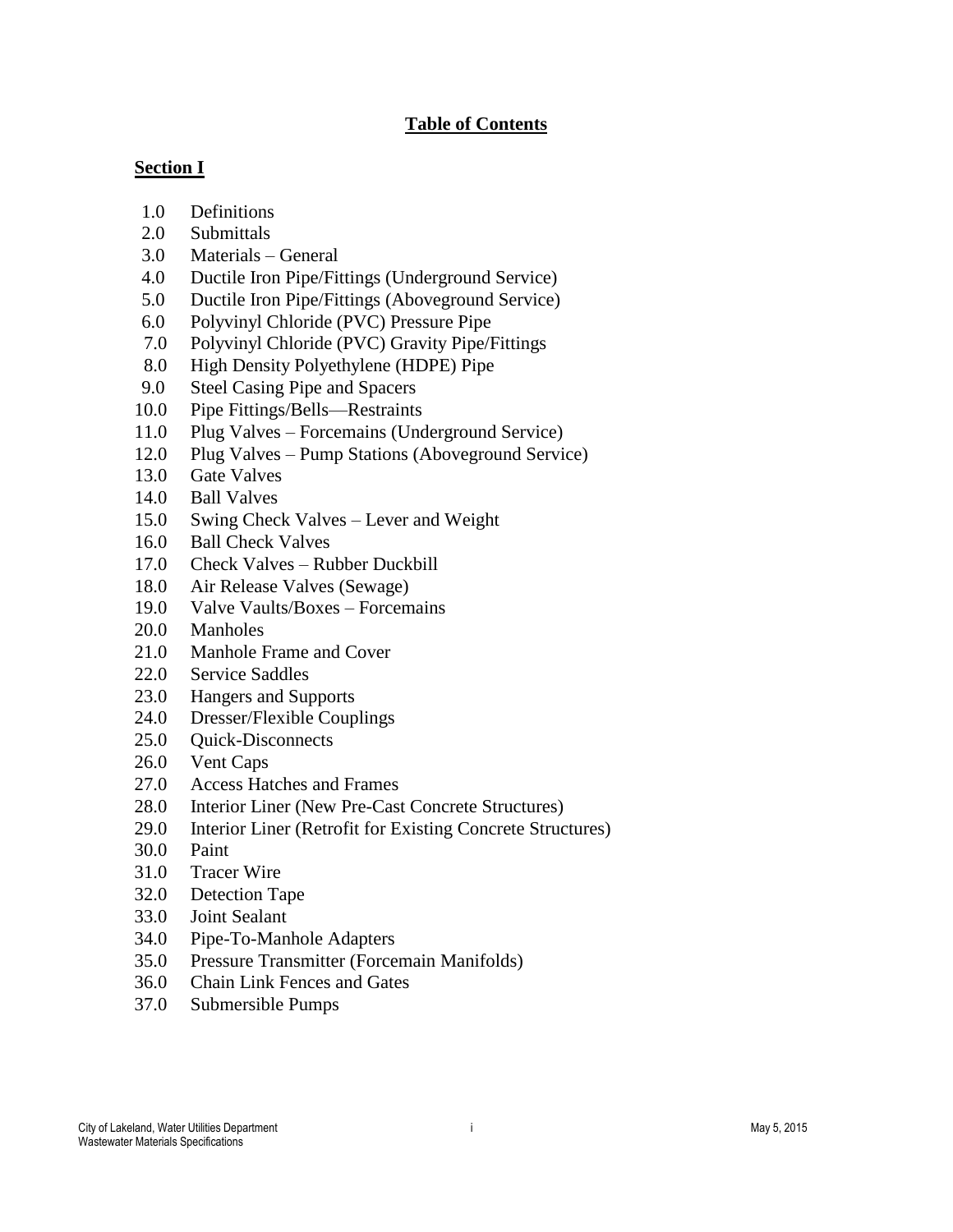# **Table of Contents (cont.)**

- 38.0 Pump Power Panel
- 39.0 Remote Telemetry Unit (RTU), Antenna, and Tower
- 40.0 Warranties

## **Section II**

- 1.0 Reference Standards
- 2.0 Abbreviations

## **Section III**

1.0 Submersible Pump Stations Power Panel Specifications Table

# **Section IV**

- 1.0 Ductile Iron Pipe/Fittings (Underground Service) Approved Manufacturers
- 2.0 Ductile Iron Pipe and Fittings (Above Ground Service) Approved Manufacturers
- 3.0 Polyvinyl Chloride (PVC) Pressure Pipe
- 4.0 Polyvinyl Chloride (PVC) Gravity Pipe/Fittings
- 5.0 High Density Polyethylene (HDPE) Pipe
- 6.0 Steel Casing Pipe and Spacers
- 7.0 Plug Valves Forcemains (Underground Service)
- 8.0 Plug Valves Pump Stations (Aboveground Service)
- 9.0 Gate Valves
- 10.0 Ball Valves
- 11.0 Swing Check Valves Lever and Weight
- 12.0 Ball Check Valves
- 13.0 Check Valves Rubber Duckbill
- 14.0 Air Release Valves (Sewage)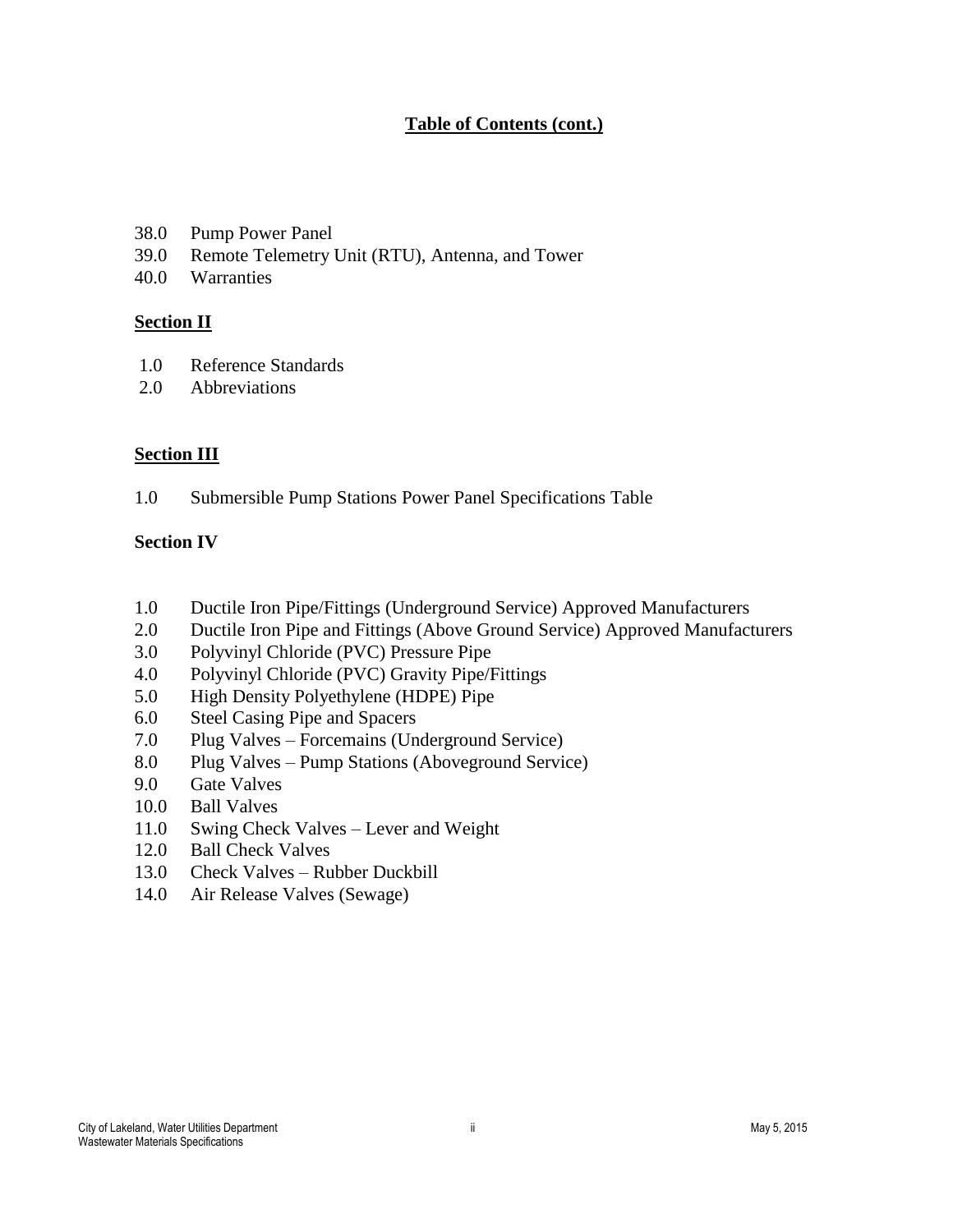# **Section I**

#### **1.0 Definitions**

1.1 The following definitions are given for use in these specifications.

Approved—Approved, acceptable, considered necessary, satisfactory or words of similar meaning shall mean approved, acceptable, considered necessary, satisfactory to or by the City unless another meaning is plainly intended.

City—The City of Lakeland Water Utilities Department. When applicable, specific divisions within the Water Utilities Department will be referenced; e.g. Engineering, Wastewater, etc.

Division Representative—The individual designated by the Water Engineering Division to make approval of materials, products, and equipment on the Water Department's behalf.

Equal—The words "or equal" used in conjunction with materials, products, or equipment designated by manufacturer's names, trade names or catalog numbers are intended to establish a standard. Other materials, products or equipment meeting or exceeding the established standard may be used provided that their equivalence has been demonstrated to the satisfaction of the Division Representative and that written approval of their use has been obtained.

Manufacturer—An individual, firm or corporation who is furnishing material or equipment to the City.

Materials – "Materials" shall be taken to mean those goods, articles, merchandise, and equipment supplied to the City.

Shop Drawings—All manufacturers' drawings, plans, diagrams, illustrations, brochures, schedules, and other data that illustrate the details of the materials, products, and equipment to be furnished.

#### **2.0 Submittals**

2.1 Four copies of shop drawings shall be submitted to the Division Representative for review on any materials, products, and equipment that are requested by the Manufacturer as a substitute for approved materials. Reference Wastewater Policies, Standards and Specifications for Subdivisions and Commercial Developments, Section 7.6.3.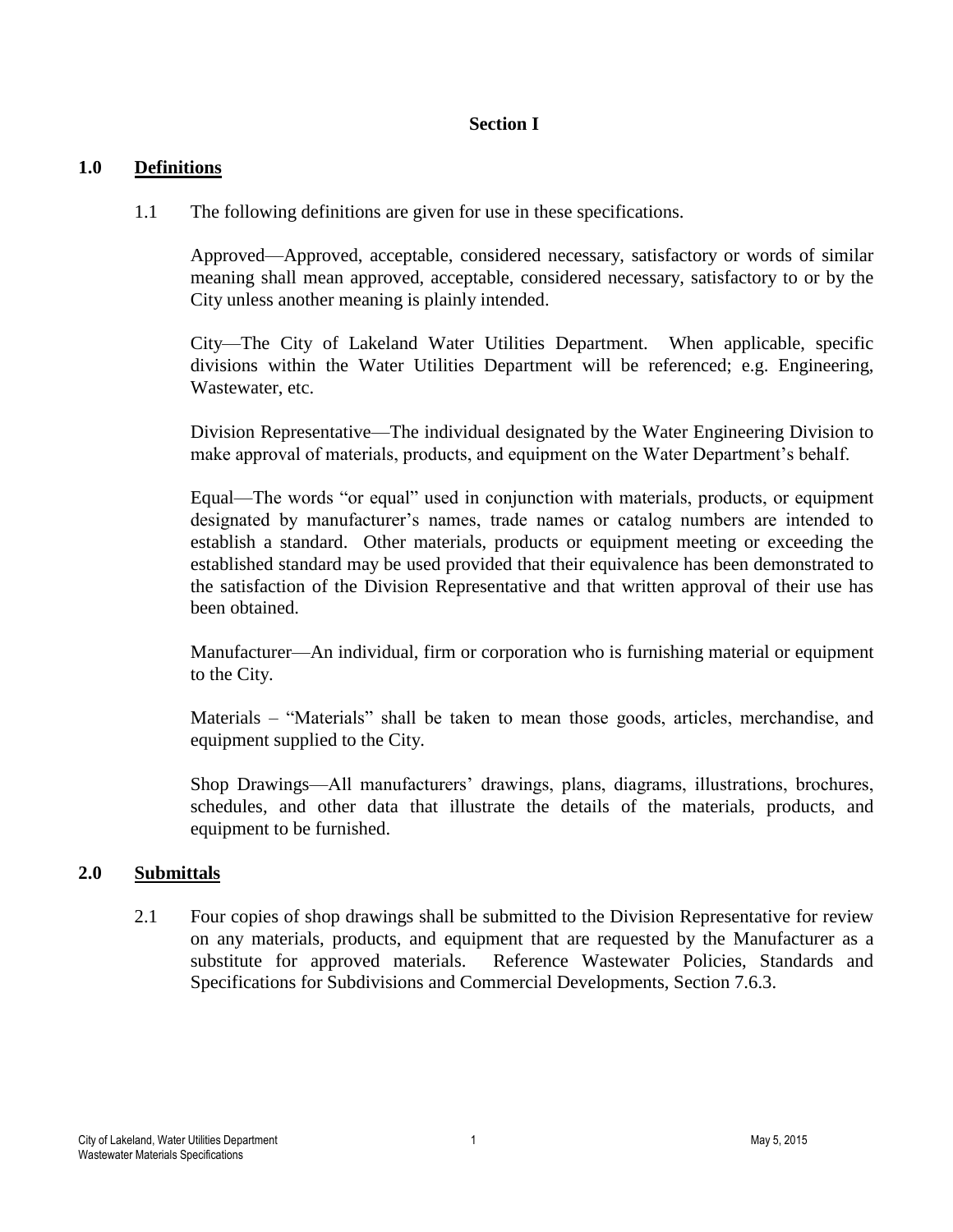## **3.0 Materials—General**

- 3.1 Materials shall be new, of top quality, manufactured in the United States of America, and shall conform to the appropriate ANSI/ASTM/AWWA standards. *Any later revision shall automatically supersede standards enumerated herein.* (As we don't subscribe to these standards, we need to keep this.) Any variance must be approved by the Department Director based upon detailed specifications BEFORE materials are purchased.
- When possible, a list of manufacturers known to make at least some compliant items will be provided with each section. The City does not claim they are the sole providers or that all products of the company are compliant.
- The City also recognizes that there are quality materials produced both by United States companies in other nations and products of foreign firms which maybe tested or certified to some of the independent testing standards (or equivalent) referenced herein. Where a manufacturer or manufacturer's representative feels he has such a product, he may submit it for inclusion as an "accepted alternative". Where such inclusions have been accepted, they will be annotated in the applicable specification section.
- The manufacturer or manufacturer's representative shall make written application for inclusion to the Water Utility indicating the reasons the product should be considered. All sample of the product may be required. A applications received after June  $1<sup>st</sup>$ , 2008 will be accompanied by a review fee in the amount of \$50.00. Providing the manufacturing standards do not change between sizes (or in the case of fittings – shapes), a series of sizes shall be considered on one application.
- The review process shall start twice each year, with any items received prior to December  $1<sup>st</sup>$  or June  $1<sup>st</sup>$  being included in the review period initiated on those dates. The review period is 90 days. Acceptance and rejection letters shall be issued on March  $1<sup>st</sup>$  or September  $1<sup>st</sup>$ (respectively). Should the City not act affirmatively or negatively, the item(s) will be automatically be reconsidered in the next cycle without additional charge.
- When the applicant for an item rejected for inclusion has additional information or clarification, he may make a new application for the following or any subsequent review cycle.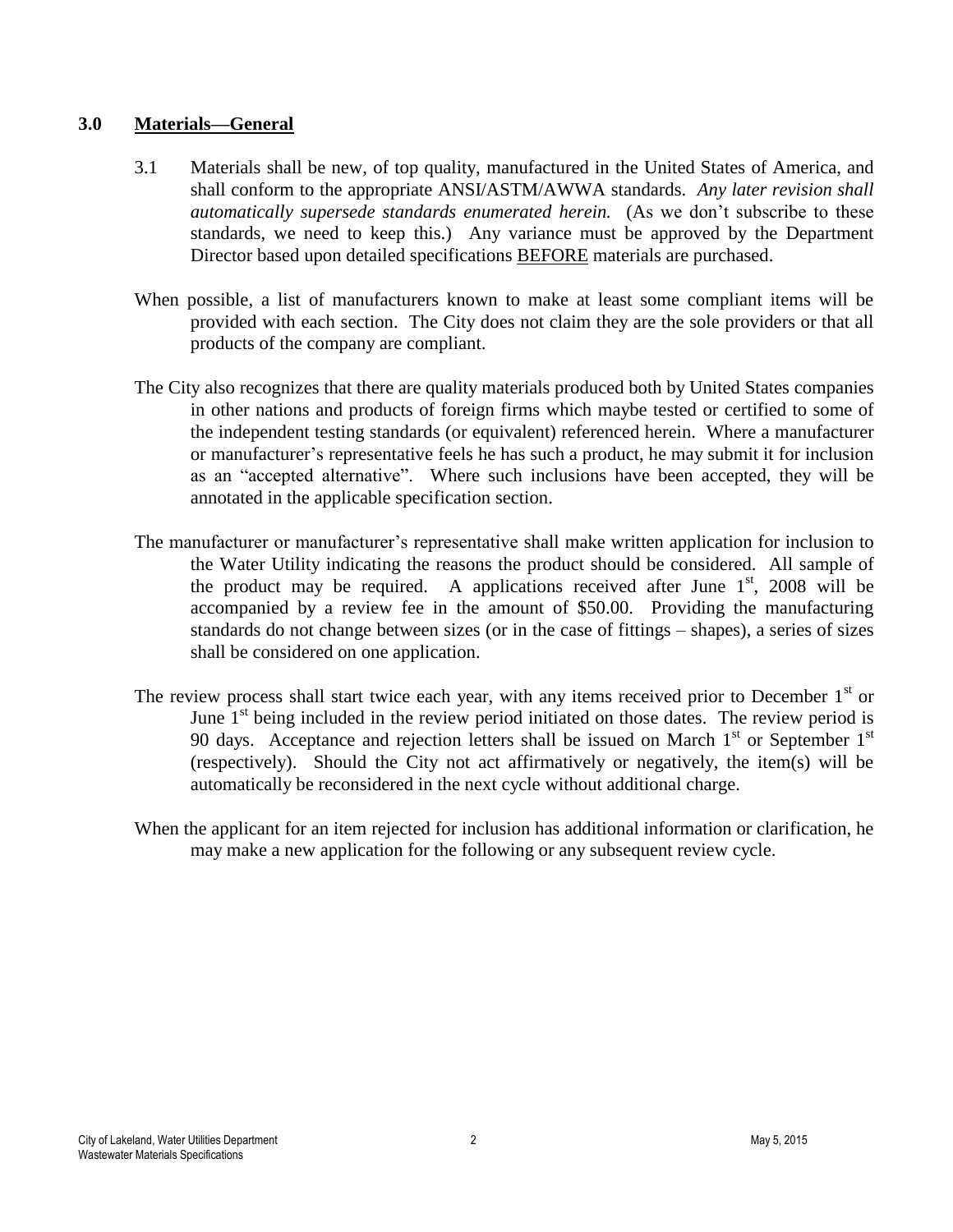- Should the City subsequently determine the product no longer meets our needs, the City may unilaterally remove the approval from the product.
- 3.2 Ductile iron pipe and fittings shall receive an exterior bituminous coating as specified in AWWA C104, C150, or C151 and shall be epoxy lined with a chemically cured, two component epoxy material, having a minimum 24 mils dry thickness as specified in AWWA C550 and/or AWWA C210. Permeability shall be in accordance with ASTM D1653. Alternately, ductile iron pipe and fitting liner may be of fusion-bonded polyethylene, having a nominal thickness of 40 mils, and a minimum thickness of 35 mils. The polyethylene lining shall meet the requirements of ASTM D1238. Cement lined and coal tar epoxy lined ductile iron pipe and fittings are not acceptable for wastewater applications.

## Approved Suppliers

None Specified (USA)

3.3 Ductile iron pipe shall be manufactured in accordance with AWWA C151 and AWWA C111. Pipe shall be designed for thickness in accordance with AWWA C150 subject to the following design criteria:

AWWA C150, 150 psi minimum pressure rating.

Depth of cover as shown on the design drawings.

Wastewater Policies, Standards and Specifications for Subdivisions and Commercial Developments.

Approved Suppliers

None Specified (USA)

3.4 Fittings for ductile iron and PVC pressure pipe shall be manufactured of ductile iron, and shall conform to AWWA C153. Fittings shall be designed so as to be compatible with the pipe and to provide at least equal resistance to internal and external loads on the pipe. The joints, bolts, and nuts shall conform to AWWA C111 (mechanical/push joint) and AWWA C115 (flanged joint). All fittings shall be rated for not less than 150 psi working pressure.

Approved Suppliers

None Specified (USA)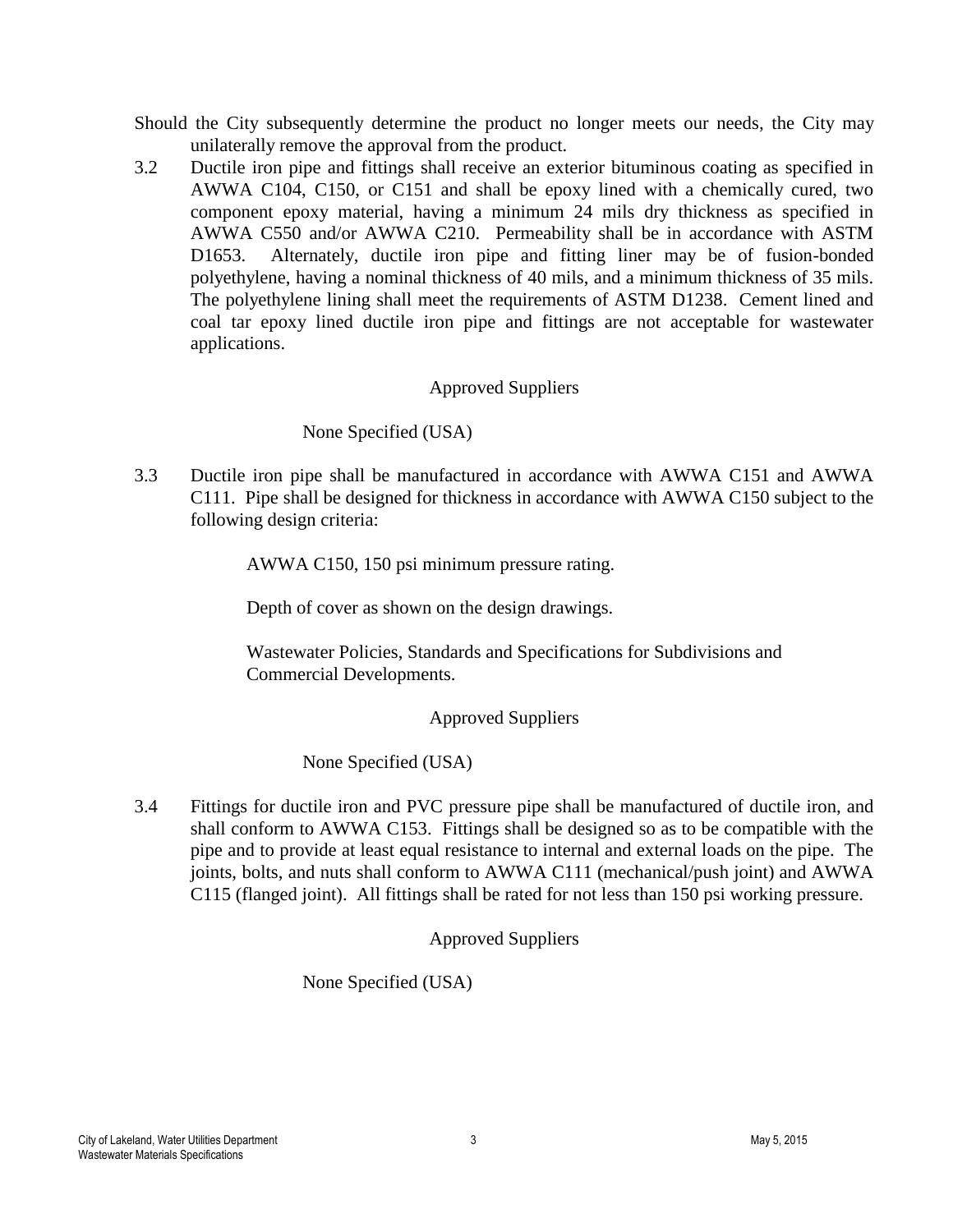3.5 Fittings, pipe bells and valves installed for underground service shall be properly restrained in accordance with industry standards, and as specified in the Wastewater Policies, Standards and Specifications for Subdivisions and Commercial Developments. Metal joint restraints, tie rods, , and other approved restraining methods may be employed. All metal joint restraints, tie rods, clamps, bolts, and nuts shall be coated after assembly with a bituminous coating or other acceptable corrosion retarding material. Reference Wastewater Policies, Standards and Specifications for Subdivisions and Commercial Developments, Section 7.2.9.

# Approved Suppliers

## None Specified (USA)

3.6 PVC pressure pipe shall be manufactured from clean, virgin, unplasticized Polyvinyl resin, cell classification 12454-A or 12454-B as defined in ASTM D1784. PVC gravity sewer pipe shall be manufactured from PVC plastic having a cell classification 12364-B as defined in ASTM 1784.

Approved Suppliers

## None Specified (USA)

- 3.7 All pipe shall bear the National Sanitation Foundation seal for potable water pipe, trade name, pipe manufacturer's name, and AWWA standard number.
- 3.8 PVC pipe shall be furnished with factory lubricant, in sufficient quantities for the lengths of pipe provided, and utilized exclusively in the installation of the pipe.
- 3.9 Plug valves shall be of the non-lubricated, eccentric type and shall be designed for a minimum working pressure of 175 psi for valves 12 inches and smaller, 150 psi for valves larger than 12 inches.

# Approved Suppliers

#### None Specified (USA)

3.10 Resilient wedge type gate valves shall be designed for a minimum working pressure of 200 psi for valves 12 inches and smaller. Double disc type gate valves shall be designed for a minimum working pressure of 150 psi for valves larger than 12 inches.

# Approved Suppliers

None Specified (USA)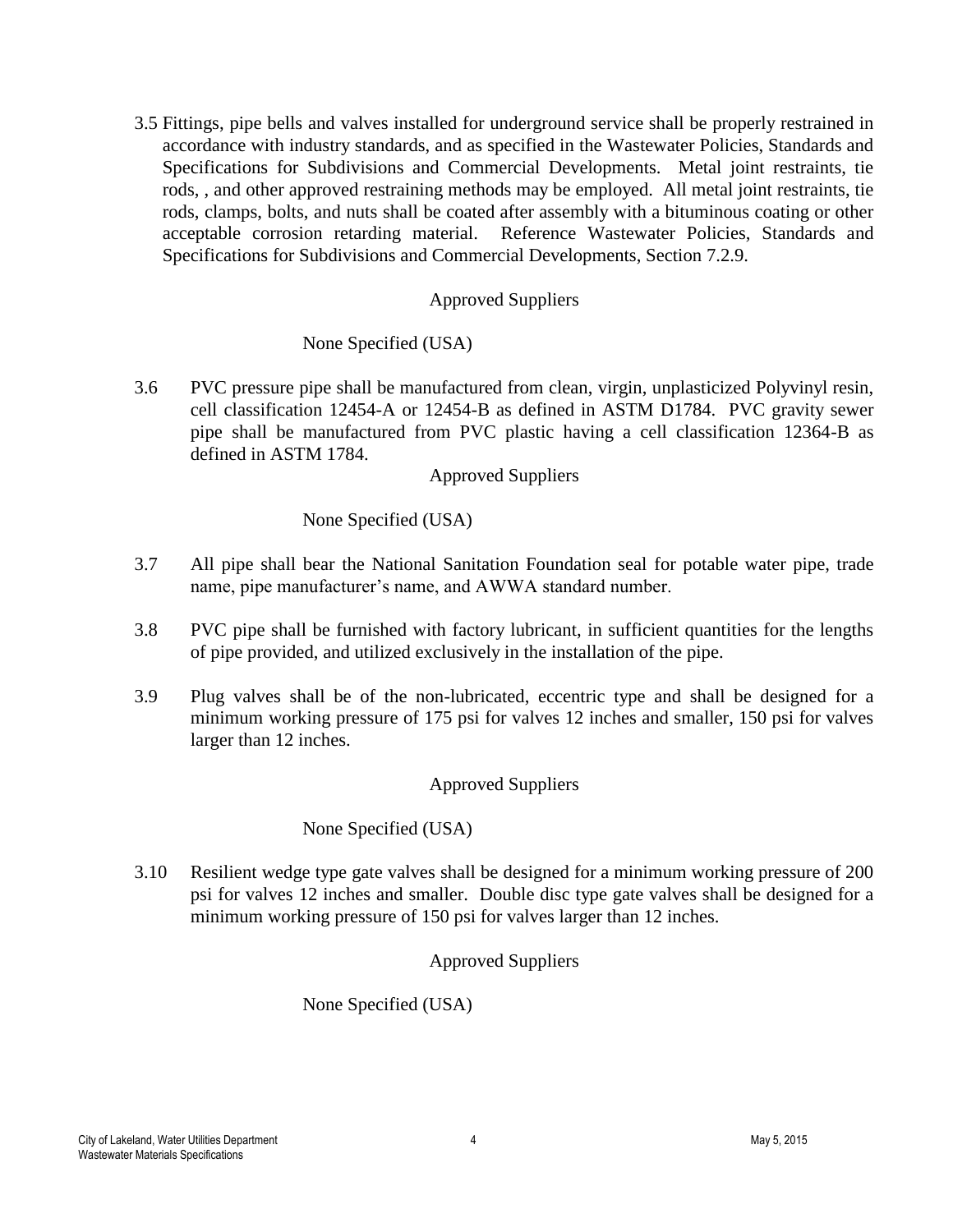- 3.11 Valves shall provide drip tight shut-off at rated pressure. Plug valves, gate valves, and ball valves shall open counter-clockwise.
- 3.12 All interior plug valve and gate valve ferrous surfaces shall receive a protective, nontoxic, fusion-bonded epoxy coating, satin finish, suitable for field over-coating and touch-up without sanding or special surface preparation or application of heat in excess of room temperature. Coating shall meet the requirements of AWWA C550 and/or AWWA C213. Permeability shall be in accordance with ASTM D1653.
- 3.13 Exterior portions of valves shall have two coats of asphalt varnish in accordance with Federal Specification TTC494-A.
- 3.14 Each valve shall have the manufacturer's distinctive marking, pressure rating, and year of manufacture cast on the body.
- 3.15 Ball check valves of "sinking" or "rising" ball design shall not be used when static head on valve is less than 10 feet. Installation of "sinking" or "rising" ball check valves in a vertical orientation or in pump station wet wells is not permissible.

# **4.0 Ductile Iron Pipe/Fittings (Underground Service)**

- 4.1 Thickness class for ductile iron pipe for underground service shall be minimum class 50. Wall thickness requirements where depth of cover exceeds the minimum requirements shall be determined by the design Engineer.
- 4.2 Laying lengths for mechanical joint or push joint ductile iron pipe shall be 18 or 20 feet, as specified, and shall conform to all applicable ANSI/AWWA specifications.
- 4.3 Joints for ductile iron pipe used for underground service shall be mechanical or push-on type design in accordance with AWWA C111. Mechanical or push joint pipe shall be labeled with trade name and the pipe manufacturer's name.
- 4.4 Joints for ductile iron fittings used for underground service shall be mechanical joint or push joint type design, as specified.

#### **5.0 Ductile Iron Pipe/Fittings (Aboveground Service)**

- 5.1 Thickness class for ductile iron pipe for aboveground service shall be minimum class 53.
- 5.2 Lengths for flanged joint ductile iron pipe shall be as specified on the design drawings.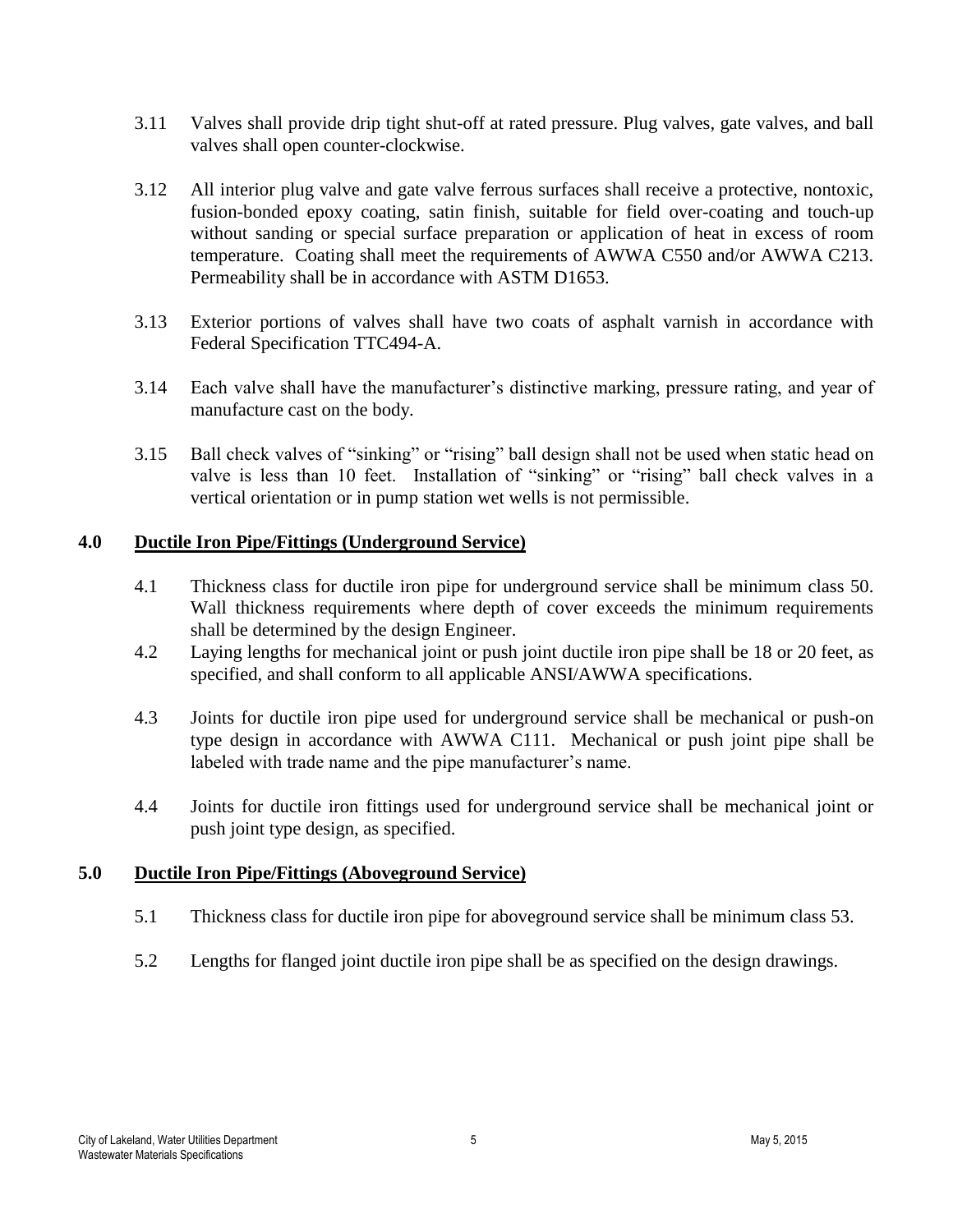5.3 Joints for ductile iron pipe/fittings used for aboveground service and/or in pumping station wells and valve vaults shall be flanged type design in accordance with AWWA C115, faced and drilled to 125 pound template unless specified otherwise. Flanged joint pipe shall be labeled with trade name and the pipe manufacturer's name. Use of flange adapters is acceptable, and covered in Section 10.0.

*Approved Alternatives to Specification – Reversible R&C (Clean-out Cover – RUSSCO - India*

## **6.0 Polyvinyl Chloride (PVC) Pressure Pipe**

6.1 PVC pressure pipe sizes 4 inches through 12 inches for sanitary sewer forcemains installed underground shall meet the requirements of AWWA C900, and shall be class 100 or greater and meet or exceed the requirements of DR25. PVC pressure pipe sizes larger than 12 inches shall meet the requirements of AWWA C905, and shall be class 150 or greater and meet or exceed the requirements of DR18. PVC pressure pipe C900 and C905 shall be of ductile iron OD.

## Approved Suppliers

None Specified (USA)

- 6.2 PVC pressure pipe sizes 4 and 6 inches for sanitary sewer forcemains installed underground may, upon City authorization, meet the requirements of ASTM D2241, and meet or exceed the requirements of SDR21.
- 6.3 Maximum laying length for all PVC pressure pipe shall be 20 feet.
- 6.4 Color of PVC pressure pipe provided shall be as specified, consistent with the following: Sewer - Green. Potable Water – Blue / White. Reclaimed Water – Purple.
- 6.5 Joints for PVC pressure pipe 4 inches and larger in diameter shall be integral bell and spigot, with a single gasket, compression ring type. The bell shall consist of an integral wall section with a solid cross section elastomeric ring, factory installed, meeting the requirements of ASTM F477.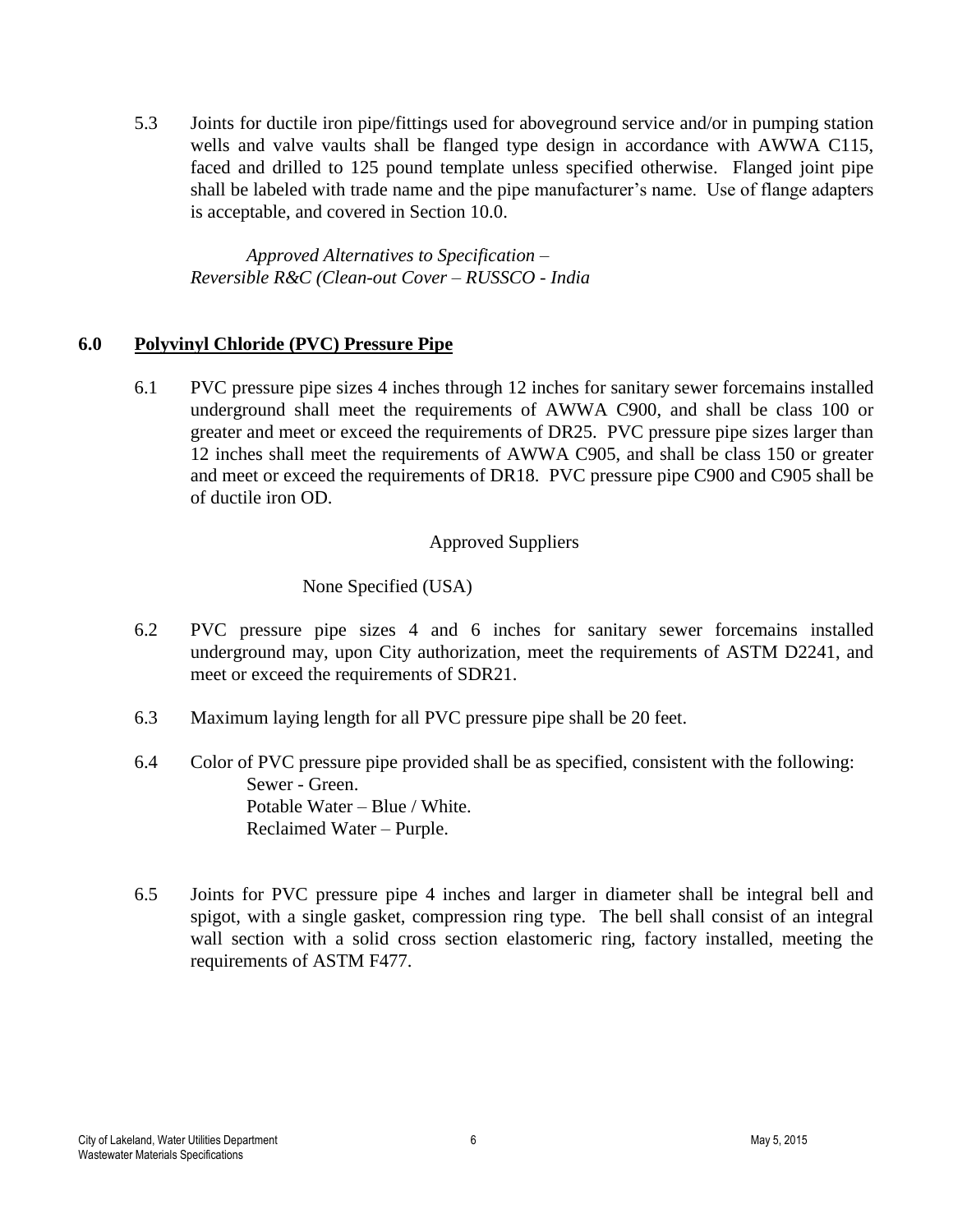# **7.0 Polyvinyl Chloride (PVC) Gravity Pipe/Fittings**

- 7.1 PVC gravity pipe and fittings, sizes 4 inches through 15 inches, for sanitary sewer gravity mains shall meet the requirements of ASTM D3034. PVC gravity pipe and fittings, sizes larger than 15 inches, shall meet the requirements of ASTM F679 T-1. PVC gravity pipe and fittings shall meet or exceed the requirements of SDR35. PVC gravity pipe intended for depth of burial having 10 feet or more of cover shall meet the ASTM D3034 specifications inclusive of having the outside diameter of standard SDR35 pipe, but shall have the wall thickness rating of SDR26.
- 7.2 Maximum laying lengths for all PVC gravity pipe sizes shall be as follows:

4 inches through 15 inches -- 13 feet.  $18$  inches  $-12.5$  feet Larger than 18 inches – 12 feet

- 7.3 PVC gravity pipe shall be green in color
- 7.4 Joints for PVC gravity pipe 4 inches and larger in diameter shall be integral bell and spigot, with a single rubber gasket. The bell shall consist of an integral wall section with a solid cross section elastomeric ring, factory installed, and shall conform to ASTM F477 and meet the requirements of ASTM D3212.
- 7.5 PVC fittings shall be made of PVC plastic having a cell classification of 12454-B, or 12454-C, or 13343-C as defined in ASTM D1784, joined with a rubber gasket joint.

Approved Suppliers

None Specified (USA)

*Approved Alternatives to Specification – Multi Fittings Corporation "Trench Tough" SDR35 or SDR26 (Canada) Gasketed Sewer Fittings*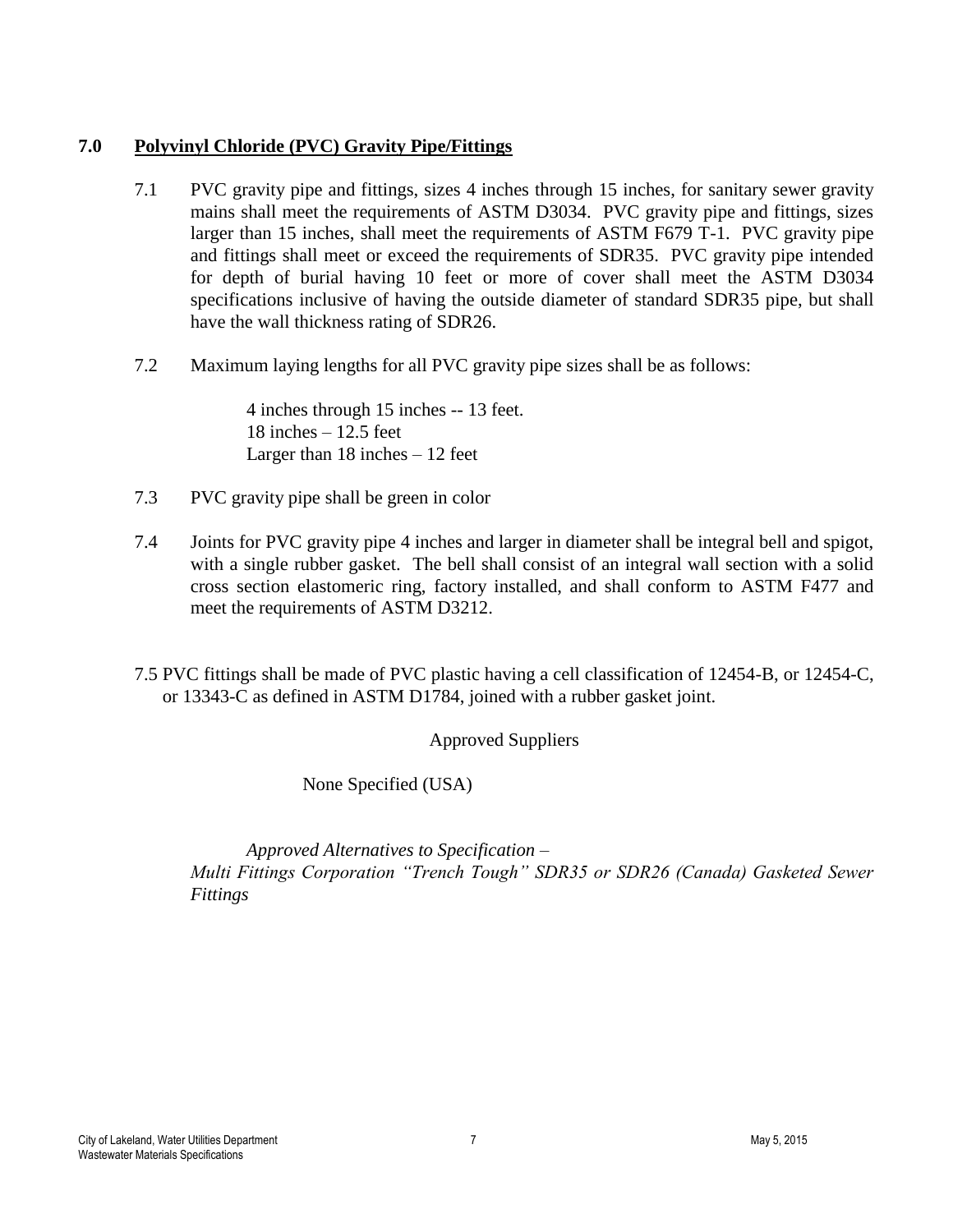# **8.0 High Density Polyethylene (HDPE) Pipe**

- 8.1 Pipe shall be High Density Polyethylene (HDPE) as per AWWA C906, SDR11, with a working pressure rating of 160 psi, 4 to 24 inches.
- 8.2 HDPE pipe shall be permanently color coded with stripes along the entire length of the pipe, 120 degrees apart. Fully colored pipe co-extruded from permanently pigmented HDPE is acceptable. Color coding for the following shall apply:
	- a. Sanitary sewer forcemain service Green stripes or solid green pipe.
	- b. Reclaimed water service Purple stripes or solid purple pipe.
- 8.3 Reference Wastewater Division Policies, Standards and Specifications for Subdivisions and Commercial Developments, Section 7.2.5, and Attachment #1 - City of Lakeland Water Utilities Department Developer Directional Bore Standard.

# Approved Suppliers

# APPROVED MANUFACTURERS:

- Rinker Polypipe (USA)
- JM Pipe (USA)
- Charter Plastics (USA)
- CP Chem Performance Pipe (USA)

# **9.0 Steel Casing Pipe and Spacers**

- 9.1 Steel casing pipe shall conform to the minimum Florida Department of Transportation (FDOT) requirements for roadway crossings or minimum railroad requirements, whichever is more stringent.
- 9.2 Casing pipe shall be steel and shall meet wall thickness requirements as described in the Wastewater Policies, Standards and Specifications for Subdivisions and Commercial Developments, Section 7.3.2, and **WWS-003.**
- 9.3 Carrier pipe size for installation in a steel casing pipe shall be sized in accordance with the Wastewater Policies, Standards and Specifications for Subdivisions and Commercial Developments, **WWS-003.**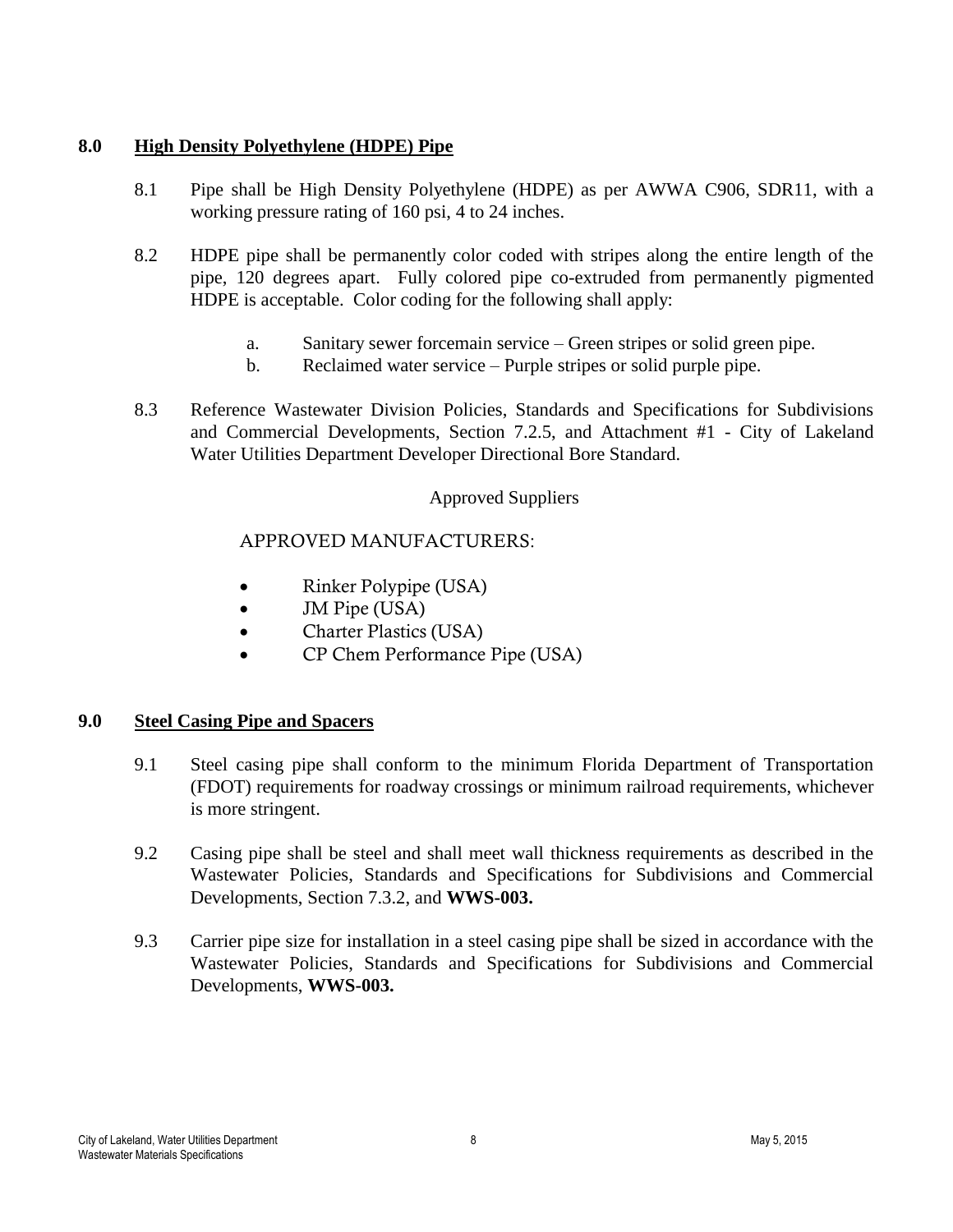9.4 Casing spacers shall be "Cascade System" as manufactured by Cascade Corp.; "The Booster" as manufactured by Pipeline Seal and Insulator, Inc., or approved equal. Placement of spacers on carrier pipe shall be in accordance with manufacturer's specific instructions.

Approved Suppliers

Cascade Corp. (USA) Pipeline Seal & Insulator (USA)

- 9.5 The use of banded wood skids with stainless steel bands will not be acceptable.
- 9.6 The City must approve any variations to 9.2 or 9.3 above.

#### **10.0 Pipe Fittings/Bells – Restraints**

10.1 The following restraints are acceptable for restraining ductile iron and PVC pipe to mechanical joint valves and fittings provided for underground service:

## Approved Suppliers

EBAA (USA)

- a. Ductile iron pipe, sizes 4 inches through 12 inches EBAA Iron Series 1200 mechanical joint retainer gland.
- b. Ductile iron pipe sizes larger than 12 inches EBAA Iron Series 100 mechanical joint retainer gland.
- c. PVC pipe sizes 4 inches through 12 inches EBAA Iron Megalug Series 2000PV mechanical joint retainer gland.
- d. PVC pipe sizes larger than 12 inches EBAA Iron Megalug Series 1100PV mechanical joint retainer gland.
- 10.2 The following adapters are acceptable for mating ductile iron and PVC pipe to flanged valves and fittings provided for aboveground service and/or in pumping station wells and valve vaults:
	- a. Ductile iron pipe, sizes 4 inches through 12 inches EBAA Iron Megaflange flange adapter Series 2100, or Uni-Flange Series 200 flange adapter.

Approved Suppliers

EBAA (USA) Uni-Flange (USA)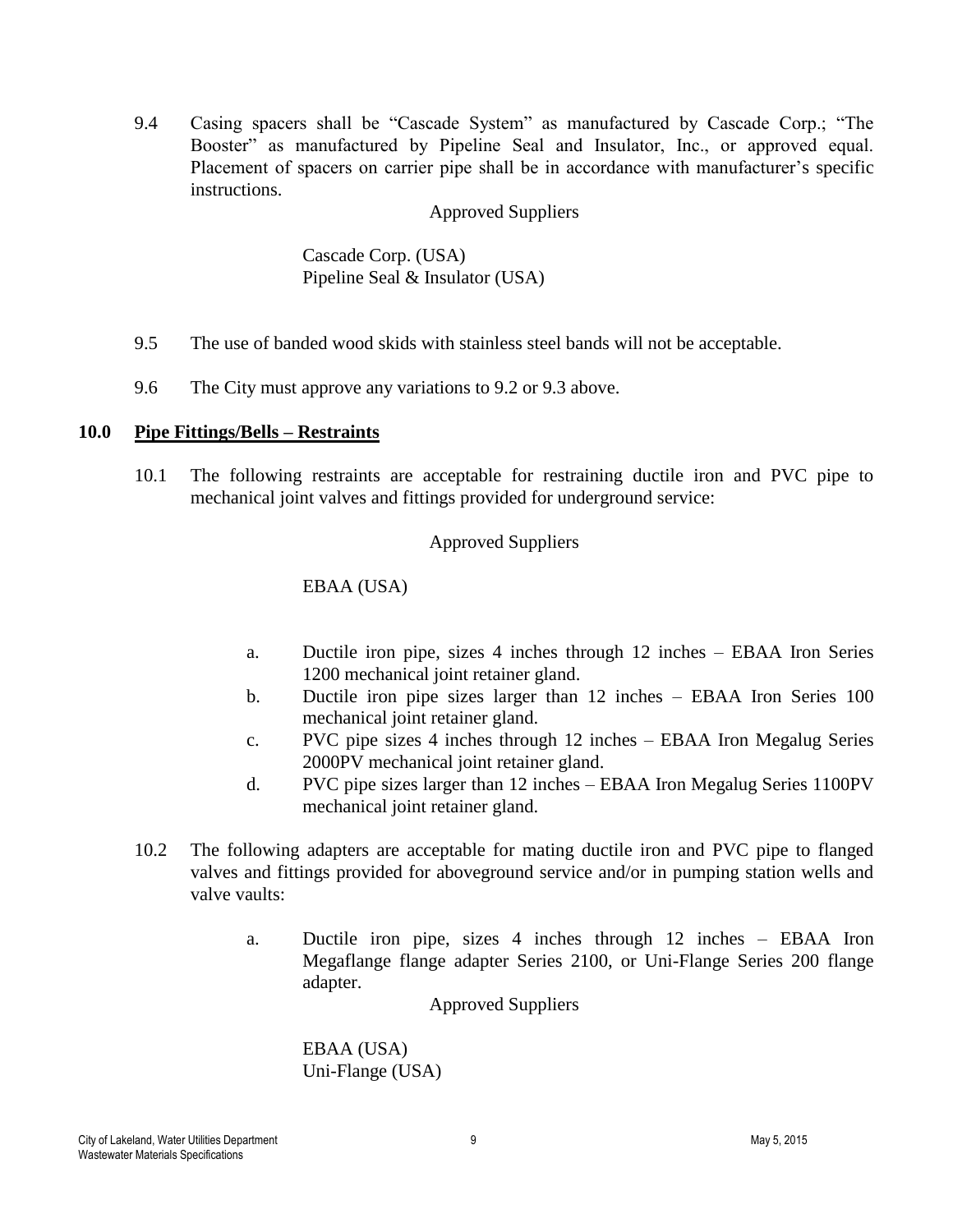b. Ductile iron pipe, sizes larger than 12 inches – Uni-Flange Series 400 flange adapter.

Approved Suppliers

Uni-Flange (USA)

c. PVC pipe, sizes 4 inches through 12 inches – EBAA Iron Series 3500 flange adapter, or Uni-Flange Series 900-C flange adapter.

Approved Suppliers

EBAA (USA) Uni-Flange (USA)

- 10.3 The following restraints are acceptable for restraining ductile iron and PVC pipe bells as indicated on the design drawings:
	- a. Ductile iron pipe, mechanical joint, sizes 4 inches through 12 inches EBAA Iron Series 1200 mechanical joint retainer gland.

Approved Suppliers

EBAA (USA)

b. Ductile iron pipe, mechanical joint, sizes larger than 12 inches – EBAA Iron Series 100 mechanical joint retainer gland.

Approved Suppliers

EBAA (USA)

c. Ductile iron pipe, push-on, sizes 4 inches and larger – EBAA Iron Series 800 bell retainer

Approved Suppliers

# EBAA (USA)

d. PVC pipe bells, sizes 4 inches and larger – Uni- Flange Series 1350-C bell retainer.

Approved Suppliers

Uni-Flange (USA)

.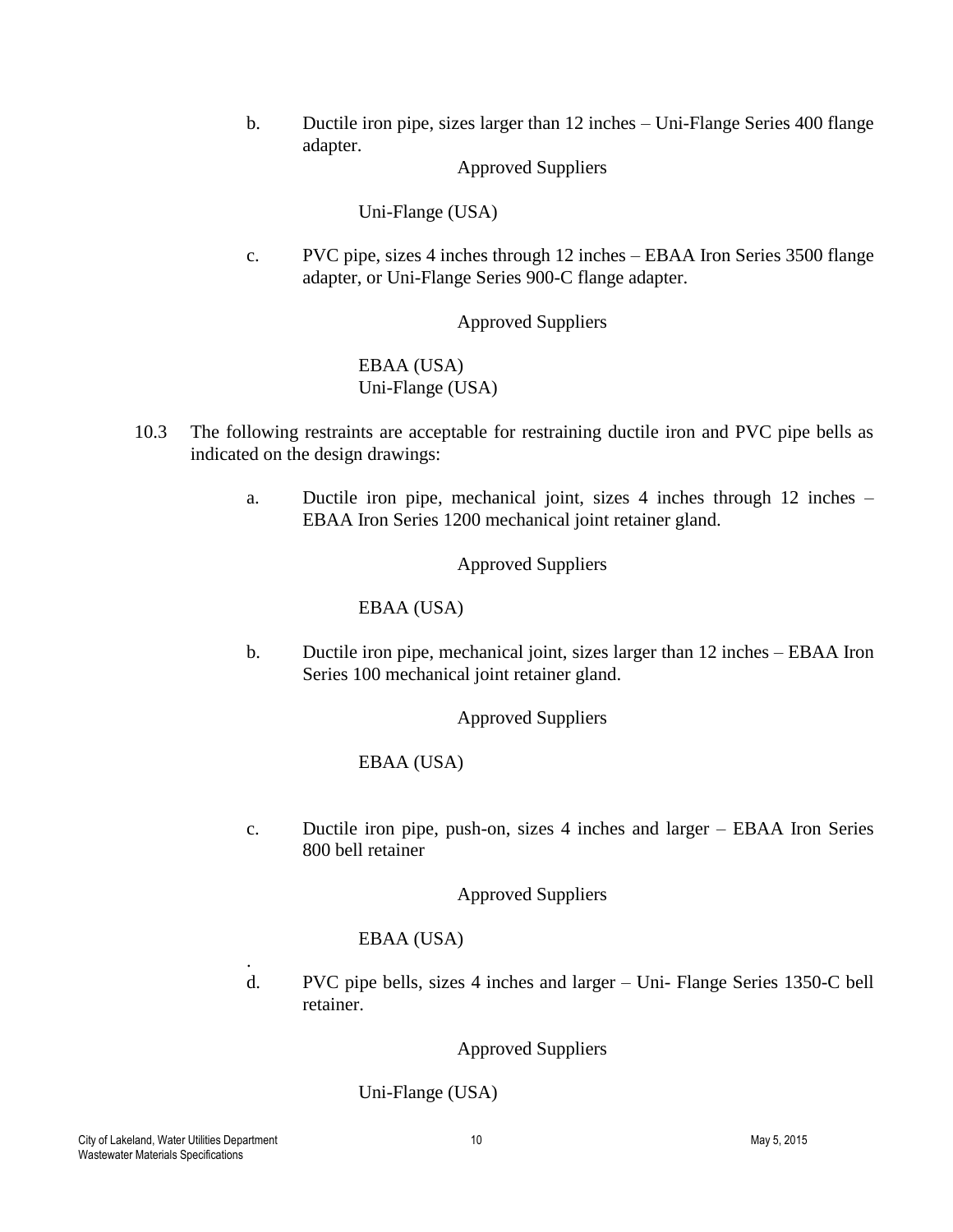# **11.0 Plug Valves – Forcemains (Underground Service)**

- 11.1 Plug valves shall be of round port design, applicable to buried forcemains and forcemain manifold vaults, to better enable efficient pigging of the forcemain.
- 11.2 All plug valves shall be from the same manufacturer. Plug valves shall be as manufactured by Henry Pratt Company, 401 South Highland Av., Aurora, Illinois 60506-5563, Figure 550 or Figure 551 as specified or approved equal.

# Approved Suppliers

# Henry Pratt Co. (USA)

- 11.3 The plug valve body shall be cast iron with a welded-in overlay of 90 percent nickel alloy content on all surfaces contacting the plug face. Sprayed, plated, nickel welded rings or seats screwed into the body are not acceptable. Plug coating shall be Buna-N.
- 11.4 Plug valves shall be furnished with replaceable permanently lubricated sleeve type stainless steel bearings in the upper and lower journals.
- 11.5 Plug valve shaft seals shall be multiple U-cap or V type, replaceable without removing the valve bonnet. "O" rings that are retained in a bronze or delrin cartridge in direct contact with the plug stem are not acceptable.
- 11.6 Manual gear operators shall be totally enclosed worm and gear type, permanently lubricated. Gear segment shall be of ductile iron, supported on bronze bearings.
- 11.7 Plug valves 6 inches and smaller for buried service shall be provided with a 2 inch AWWA nut having an arrow cast in the meter indicating direction of opening. Plug valves larger than 6 inches for buried service shall be provided with a gear operator and 2 inch AWWA nut having an arrow cast in the meter indicating direction of opening.
- 11.8 Plug valves shall be mechanical or flanged joint as specified, and open counter-clockwise.

# **12.0 Plug Valves – Pump Stations (Aboveground Service)**

- 12.1 In addition to Section 11.0, the following specified plug valve shall be acceptable for use in pump station applications.
- 12.2 All plug valves shall be from the same manufacturer. Plug valves shall be as manufactured by DeZurik, or approved equal.

Approved Suppliers

DeZuric (USA)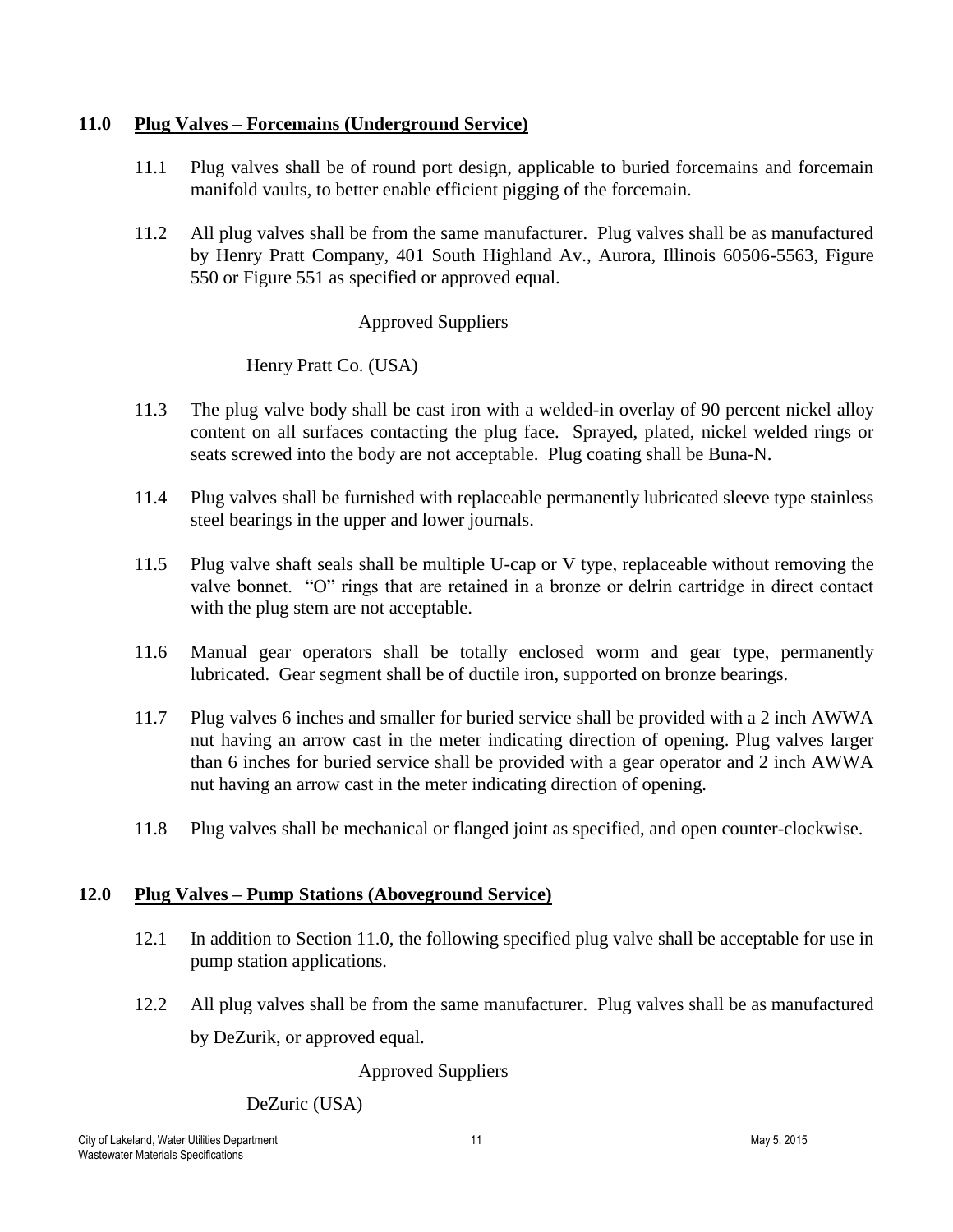- 12.3 The plug valve body shall be cast iron with a welded-in overlay of nickel alloy content on all surfaces contacting the plug face. Plug shall be a resilient plug faced with neoprene and shall have hard nickel-iron inserts.
- 12.4 Plug valves shall be furnished with replaceable permanently lubricated sleeve type stainless steel bearings in the upper and lower journals.
- 12.5 Plug valve packing shall be nitrile-butadiene.
- 12.6 Manual gear operators shall be totally enclosed worm and gear type, permanently lubricated. Gear segment shall be of ductile iron, supported on bronze bearings.
- 12.7 Plug valves 6 inches and smaller for aboveground service shall be provided with a 2 inch AWWA nut having an arrow cast in the meter indicating direction of opening. Plug valves larger than 6 inches for aboveground service shall be provided with a gear operator and hand wheel, with a cast arrow indicating direction of opening.
- 12.8 Plug valves shall be flanged joint as specified, and open counter-clockwise.

# **13.0 Gate Valves**

13.1 All gate valves shall be from the same manufacturer. Gate valves shall be as manufactured by Mueller, Kennedy, or approved equal.

# Approved Suppliers

Mueller (USA) Kennedy (USA)

- 13.2 Gate valves 2 inches and smaller shall conform to Federal Specifications WW-V-54, Type II, solid wedge disc, rising stem, secured joints and of bronze construction. Valves shall have malleable iron handwheels.
- 13.3 Valve sizes 4 inches through 12 inches shall be Mueller catalog number A-2370-6 or Kennedy Figure 561X, or approved equal, of the resilient wedge type with iron body, bronze mounted, non-rising stem with operating wheel or 2 inch AWWA nut, in accordance with AWWA C509 requirements. The operating wheel or nut shall have an arrow cast thereon indicating the direction of opening. Valves shall have a clear waterway opening of full nominal diameter of the valve.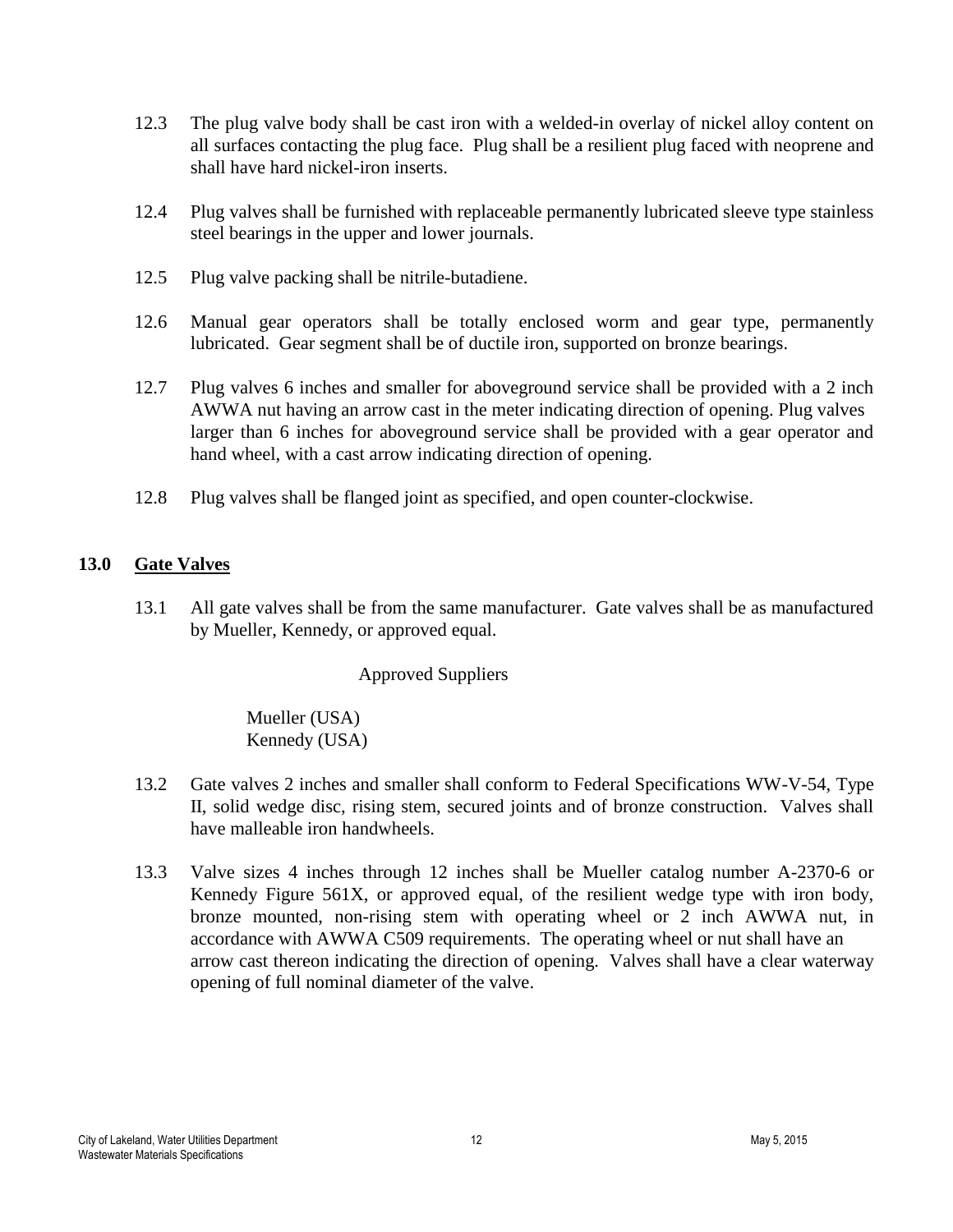- 13.4 Valve sizes larger than 12 inches shall be Mueller catalog number A-2380-23 or Kennedy Figure 561X, or approved equal, of the double-disc type having an iron body, bronze mounted, with parallel seats and O. S.  $\&$  Y. or non-rising stem as specified, with operating wheel or 2 inch AWWA nut, in accordance with AWWA C500 requirements. The operating wheel or nut shall have an arrow cast thereon indicating the direction of opening. Valves shall be provided with bypass valves. Valves shall have a clear waterway opening of full nominal diameter of the valve.
- 13.5 Gate valves 4 inches and larger shall have flanged joints as specified, and utilized exclusively in pigging ports, wet taps and emergency pump-out by-pass applications.

## **14.0 Ball Valves**

14.1 Stainless steel ball valves shall be as manufactured by Jamesbury, Figure 21-3600TT-3, or approved equal. Valves shall be of two piece construction, with 316 stainless steel body and ball and 300 series stainless steel body bolts. Seat shall be TFE. Actuating handles shall be 300 series stainless steel. Size shall be as specified on the design drawings.

#### Approved Suppliers

## Jamesbury (USA)

14.2 PVC ball valves shall be as manufactured by Wallace and Tiernan, Inc., or approved equal Valves shall be of PVC Type 1 with union, socket, threaded or flanged ends as required. Valves shall be full port, full flow, and all plastic construction. Size shall be as specified on the design drawings.

Approved Suppliers

Wallace & Tiernan, Inc. (USA)

#### **15.0 Swing Check Valves – Lever and Weight**

15.1 All swing check valves shall be from the same manufacturer. Swing check valves shall be as manufactured by Mueller, Kennedy or approved equal.

Approved Suppliers

Mueller (USA) Kennedy (USA)

15.2 Swing check valves with lever and weight as manufactured by Mueller shall be catalog number A-2600-6-01. Swing check valves as manufactured by Kennedy shall be Figure 106LW.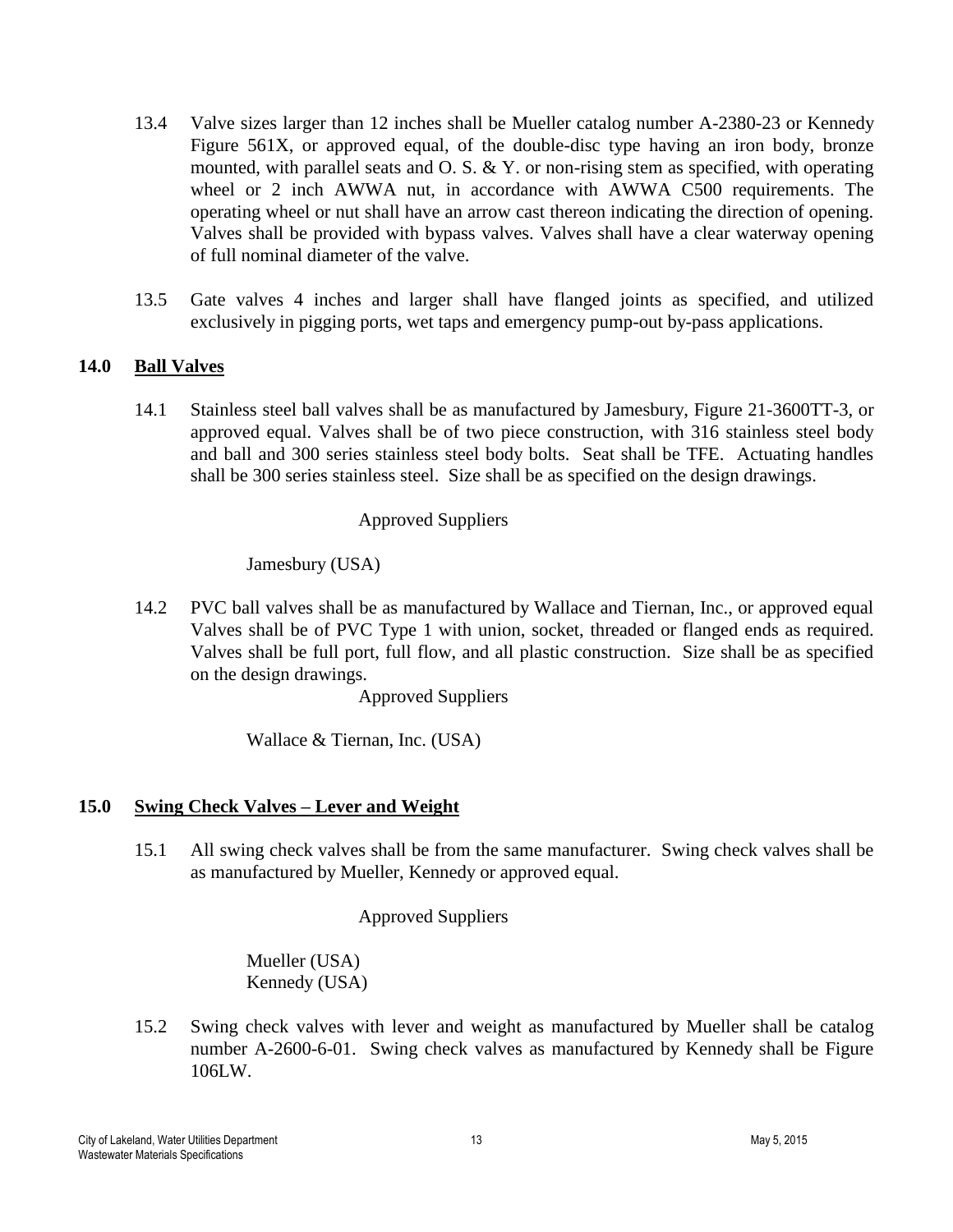- 15.3 Swing check valve body shall be cast iron per AWWA C508 having integral (not Wafer) flanged ends. The seat shall be solid bronze with an "O" ring seal and be locked in place with stainless steel lock screws field replaceable without the use of special tools. All internals shall be replaceable in the field without removing the main valve from the pipeline.
- 15.4 The disc shall be cast iron, with a resilient synthetic rubber facing, connected to a ductile iron disc arm. The disc arm assembly shall be suspended from a stainless steel shaft that passes through a seal retainer on both sides of the valve body.
- 15.5 The check valve shall prevent backflow of the media on normal pump shut-off or power failure, at zero velocity and be watertight.
- 15.6 Materials shall be certified to the following ASTM specifications:

| Body, Cover, Disc | Cast iron          | ASTM A126, C1B |
|-------------------|--------------------|----------------|
| Disc Arm          | Ductile iron       | ASTM A536      |
| Disc Seat         | Metal              | To Suit        |
| Disc Facing       | Rubber             | ASTM D2000     |
| Seat              | <b>Bronze</b>      | ASTM B584      |
|                   | or Stainless Steel | ASTM A276      |

## **16.0 Ball Check Valves**

16.1 All ball check valves shall be from the same manufacturer. Ball check valves shall be as manufactured by the ITT Flygt Corporation.

Approved Suppliers

ITT Flygt (USA)

- 16.2 For valve sizes 4 inches through 14 inches, Type 5087 ball check valve shall be provided. For valve sizes 16 inches through 20 inches, Type 2016 shall be provided.
- 16.3 Ball check valves shall be flanged joint and may be used in valve vaults at lift stations where static head pressure on valve exceeds 10 feet.
- 16.4 Ball check valves shall be installed horizontally, and provided with a "sinking" hollow metal ball having an exterior coating of vulcanized nitrile rubber. Ball shall roll clear of the waterway in pump-on conditions providing full flow equal to the nominal size.
- 16.5 The ball check valve shall prevent backflow of the media on normal pump shut-off or power failure, at zero velocity and be watertight.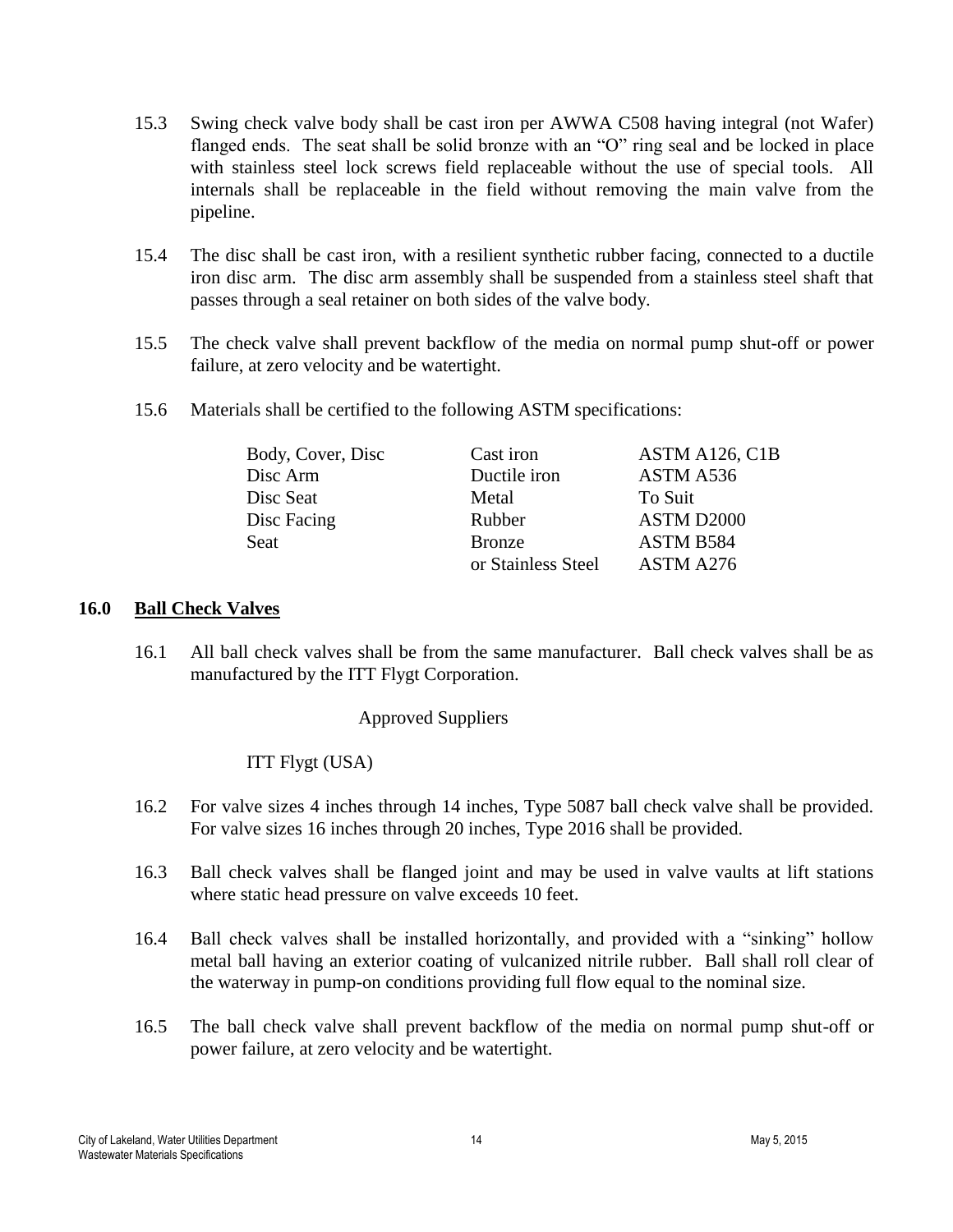## **17.0 Check Valves – Rubber Duckbill**

17.1 Rubber duckbill check valves shall be Tide-Flex Series TF-2, as manufactured by Red Valve Co., or approved equal.

## Approved Suppliers

Red Valve Co. (USA)

- 17.2 Valves are to be all rubber and of the flow operated check type with a slip-on end connection, designed to slip over the specified outside diameter of the pipe and attached by means of vendor supplied clamps. Inlet port areas are to be 100 percent of the mating pipe port size.
- 17.3 The port area shall contour down to a duckbill that shall allow passage of flow in one direction while preventing reverse flow.
- 17.4 Company name, plant location, valve size, and serial number shall be bonded to the check valve.

#### **18.0 Air Release Valves (Sewage)**

18.1 Air release valves shall be as manufactured by APCO Valve and Primer Corp. only, 1420 S. Wright Bl., Schaumburg, Illinois 60193-4599.

# Approved Suppliers

# APCO Valve & Primer Corp. (USA)

- 18.2 When sewage air release valves are specified, APCO Model 400 shall be provided, having a 2 inch N.P.T. inlet with a 0.5 inch N.P.T. outlet, inlet and blow off valves, quick disconnect couplings and a minimum 5 foot hose for flushing.
- 18.3 When sewage air and vacuum valves are specified, APCO Model **445** shall be provided, having a 2 inch N.P.T. inlet with a 1 inch N.P.T. outlet, inlet and blow off valves, quick disconnect couplings and a minimum 5 foot hose for flushing.

#### **19.0 Valve Vaults/Boxes – Forcemains**

19.1 Reference the Wastewater Policies, Standards and Specifications for Subdivisions and Commercial Developments, Detail **WWS-008,** for valve vaults used with sewage air release/vacuum valves.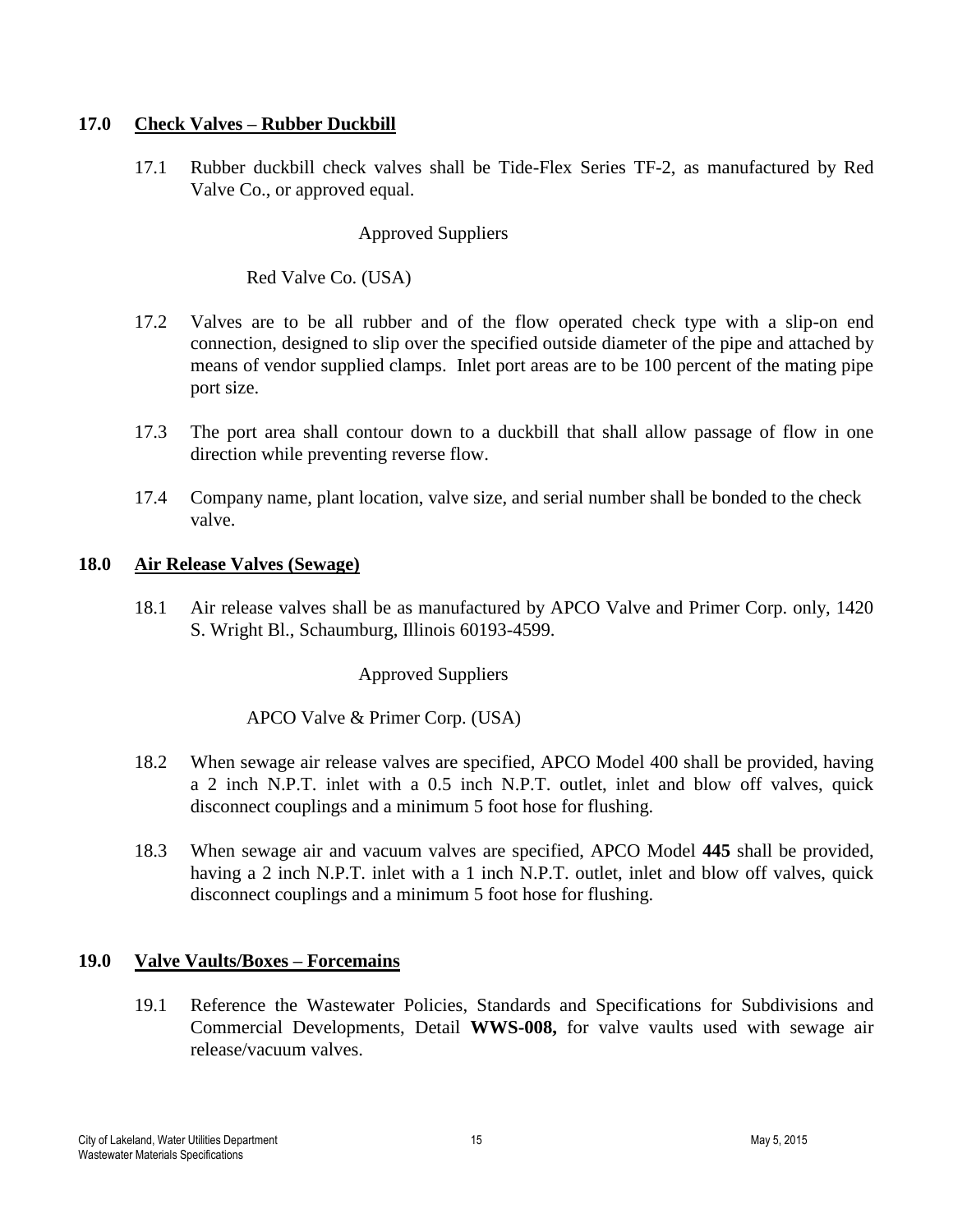- 19.2 Reference the Wastewater Policies, Standards and Specifications for Subdivisions and Commercial Developments, Detail **WWS-010,** for valve vaults used when manifolding forcemains.
- 19.3 Unless specified otherwise, valve boxes for buried valves having a 2 inch AWWA operating nut and located on forcemain runs where there are non-traffic conditions or outside of road rights-of-ways shall consist of a section of 6" diameter C900 PVC pipe extending from finish grade to the valve bonnet with a cover labeled "SEWER", as manufactured by Davis Water and Waste Industries, Inc., Davis Meter and Supply Div., or approved equal. **Reference standard detail WWS-014.**

# Approved Suppliers

# Davis Water & Waste Industries, Inc. (USA)

19.4 Unless specified otherwise, valve boxes for buried valves having a 2 inch AWWA operating nut and located on forcemain runs where there are traffic conditions or within road rights-of-ways shall be cast iron, adjustable type, CLOW F-2454 or approved equal, with cover labeled "SEWER". Extension pieces, if specified, shall be manufacturer's standard type.

# Approved Suppliers

# CLOW (USA)

# **20.0 Manholes**

20.1 Manholes for sanitary sewers shall be precast or cast-in-place concrete. Reference the Wastewater Policies, Standards and Specifications for Subdivisions and Commercial Developments, Section 7.5, and Details **WWS-004 a**nd **WWS-005.**

# **21.0 Manhole Frame and Cover**

- 21.1 Frame and cover for manholes shall be Catalog No. USF 420-G-ORS as manufactured by U.S. Foundry and Manufacturing Corp., or approved equal, and imprinted with "LAKELAND", "SANITARY SEWER", and "CONFINED SPACE". Watertight fittings shall be supplied where the City deems necessary.
- 21.2 Frame and cover for air release valve vaults shall be Catalog No. **USF 324** as manufactured by U.S. Foundry and Manufacturing Corp., or as in 21.1, or approved equal, and imprinted with "Lakeland", "Sanitary ARV", and "Confined Space". **Reference standard detail WWS-009A**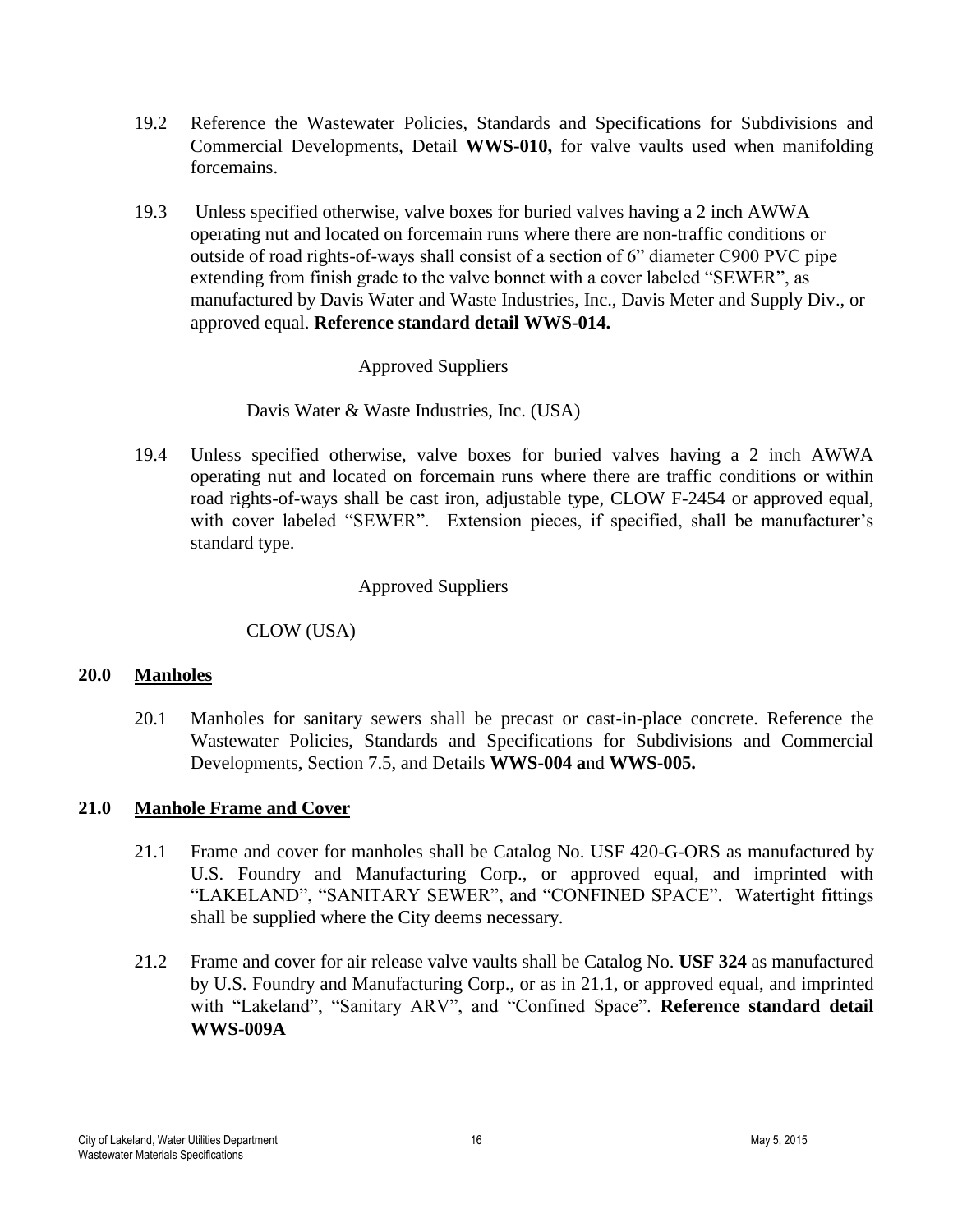- 21.3 Frame and cover for monitoring manholes shall be Catalog No. USF 420-G0ORS as manufactured by U.S. Foundry and Manufacturing Corp., or approved equal, and imprinted with "MONITORING", "SANITARY SEWER", and "CONFINED SPACE".
- 21.4 Reference the Wastewater Division Policies, Standards and Specifications for Subdivisions and Commercial Developments, Section 7.5, and **Standard Details WWS-005A, WWS-009 and WWS-009A.**

#### **22.0 Service Saddles**

22.1 Service saddles shall be as manufactured by JCM, or approved equal.

#### Approved Suppliers

#### JCM (USA)

- 22.2 Service saddles for ductile iron and PVC cast iron pipe sizes through 12 inches shall be Model 406, having a heavy duty double strap ductile iron body fusion coated with a heavy resilient plastic coating with two corrosion resistant Type 304 stainless steel straps, and a 2 inch N.P.T. tap unless specified otherwise on the design drawings.
- 21.2.1 Service saddles for ductile iron and PVC cast iron pipe sizes larger than 12 inches shall be Model 418, having a steel full sleeve body with a 2 inch N.P.T. tap unless specified otherwise on the design drawings.
- 22.4 Materials shall be certified to the following specifications:

| Body (404)           | Ductile iron     | ASTM A536           |
|----------------------|------------------|---------------------|
| Body (418)           | Steel sleeve     | <b>ASTM 285</b>     |
| <b>Straps</b>        | Stainless steel  | 18-8 Type 304       |
| Bolts, Nuts, Washers | Stainless steel  | 18-8 Type 304       |
| Gasket               | Rubber           | Buna-N              |
| Finish               | Shop coat primer | Corrosion resistant |

#### **23.0 Hangers and Supports**

23.1 Pipe hangers and supports shall be provided to rigidly support pipes, maintain the necessary pitch, prevent vibration, and to allow expansion and contraction of the pipe type(s) and location(s) in accordance with individual project specifications and drawings.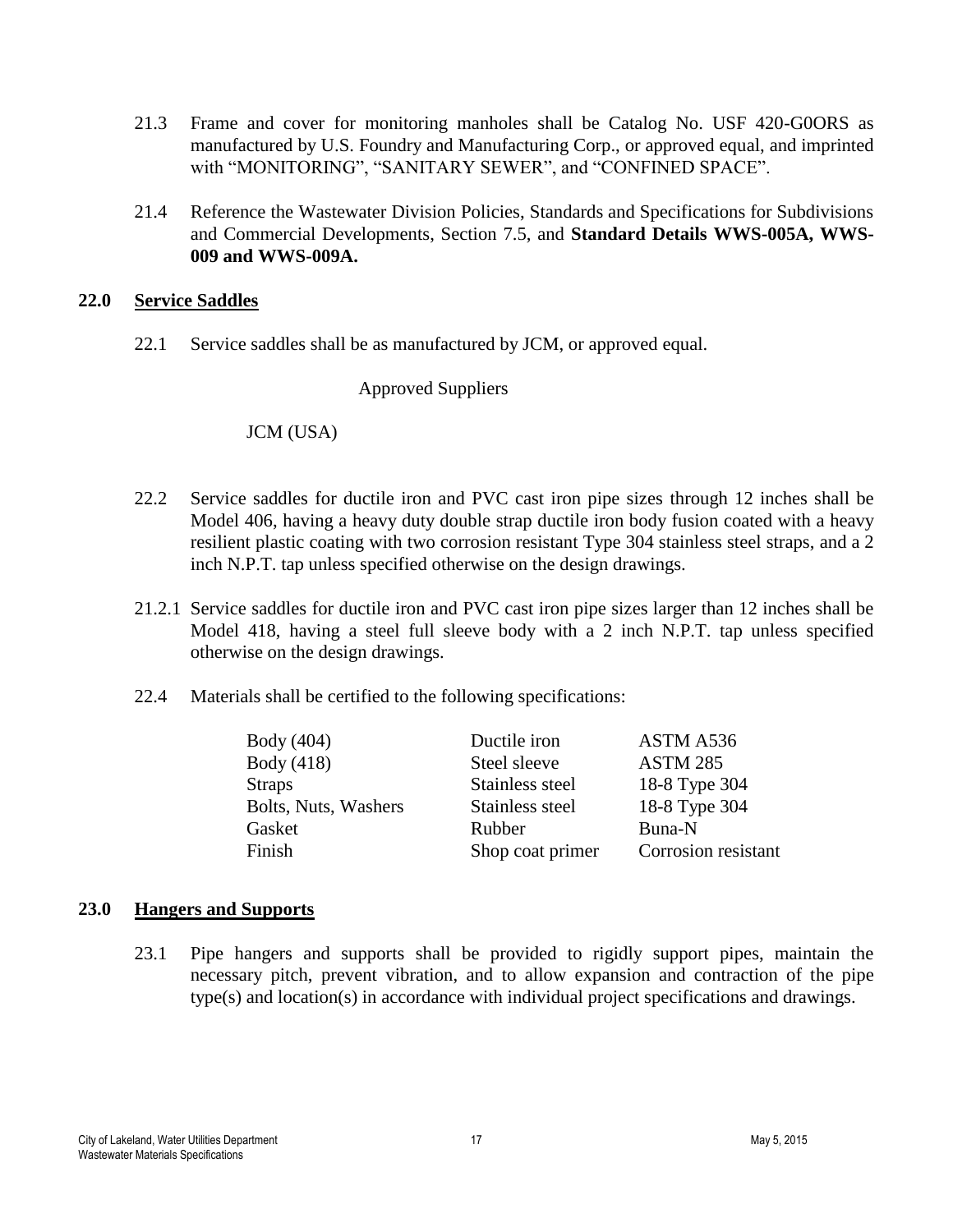23.2 Overhead hangers for pipe 8 inches and smaller shall be of the adjustable split ring type, Fig. 107R, as manufactured by Grinnel Co., Fig. 205 as manufactured by Fee & Mason Mfg. Co., or approved equal. For pipe sizes larger than 8 inches, single pipe rolls and sockets shall be provided, Fig. 171 or 181 as manufactured by Grinnel Co., Fee & Mason Mfg. Co., or approved equal.

## Approved Suppliers

Grinnel Co. (USA) Fee & Mason Mfg. Co. (USA)

23.3 Threaded hanger rods suspended from beam clamps or galvanized inserts in concrete shall be Fig. 253 or CT-140 as manufactured by Grinnel Co., Fig. 267 as manufactured by Fee & Mason Mfg. Co., or approved equal.

## Approved Suppliers

Fee & Mason Mfg. Co. (USA)

23.4 Pipe saddle supports shall be adjustable type with pipe and floor flanges, Fig. 264 as manufactured by Grinnel Co., F-1608 as manufactured by Clow Corp., or approved equal. Approved Suppliers

> Grinnel Co. (USA) CLOW Corp.(USA)

23.5 Wall and column supports shall be welded steel brackets with anchor chairs and additional wall bearing plates where required for wall brackets, Fig. 194, 195, 197 and 199 as manufactured by Grinnel Co., Fig. 150, 151, 153 and 155 as manufactured by Fee  $\&$ Mason Mfg. Co., or approved equal.

Approved Suppliers

Grinnel Co. (USA) Fee & Mason Mfg. Co. (USA)

- 23.6 Concrete piers where specified shall be located as shown on the design drawings, constructed to accurately conform to the bottom one-third to one-half of the pipe.
- 23.7 Plastic, FRP, and miscellaneous hangers shall be as shown on the design drawings or as approved by the design Engineer.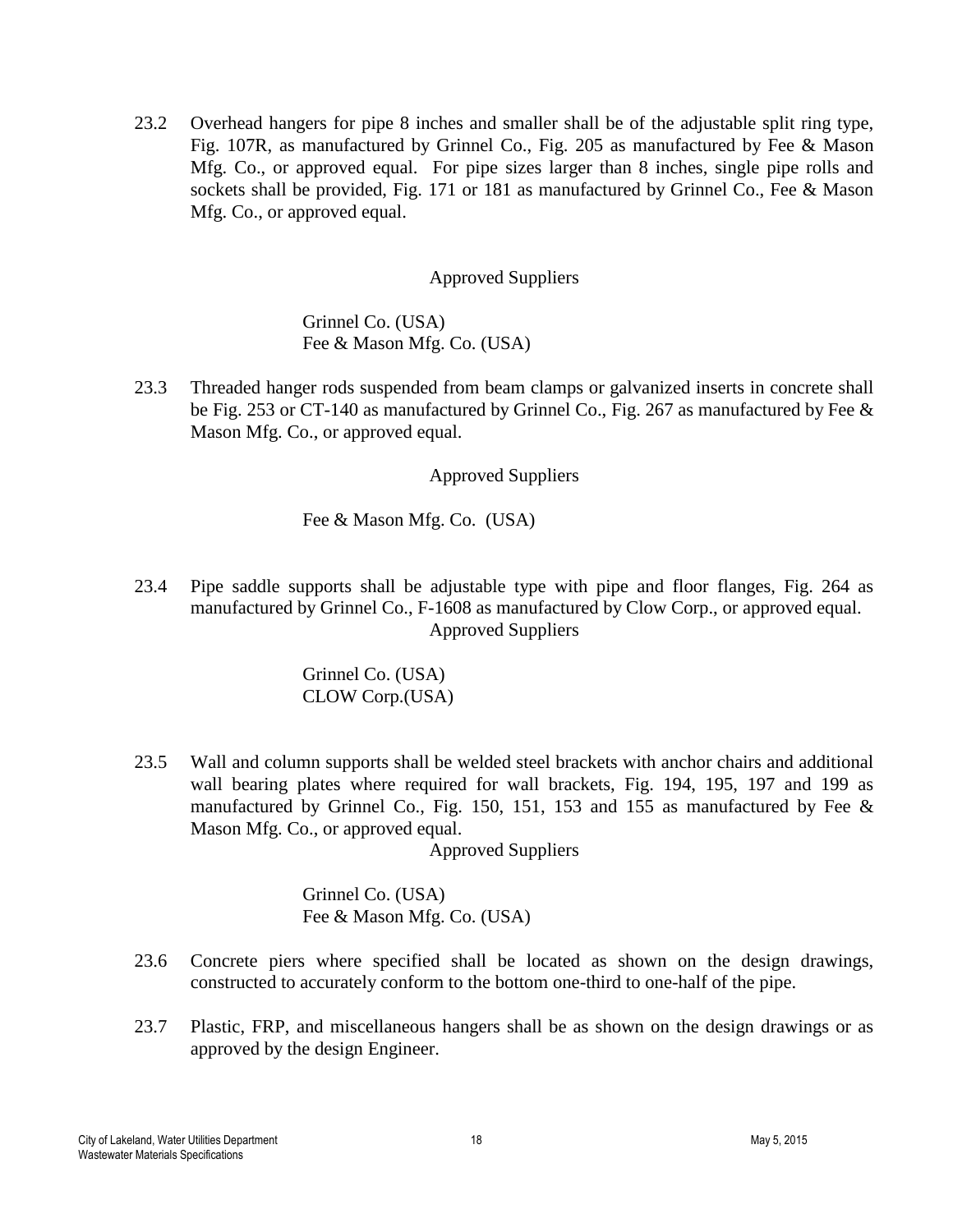## **24.0 Dresser/Flexible Couplings**

24.1 Dresser couplings shall be as manufactured by JCM, or approved equal.

## Approved Suppliers

## JCM (USA)

- 24.2 Dresser couplings for ductile iron pipe sizes of the same nominal diameter with the same outside diameter dimension through 16 inches shall be Model 210, having ductile iron flanges and sleeve, meeting the requirements of ASTM A536, with rubber gaskets and corrosion resistant high strength, low alloy bolts and nuts.
- 24.3 Dresser couplings for ductile iron pipe sizes of the same nominal diameter with different outside diameter dimension through 16 inches shall be Model 212 Transition Coupling, having ductile iron flanges and sleeve, meeting the requirements of ASTM A536, with rubber gaskets and corrosion resistant high strength, low alloy bolts and nuts.
- 24.4 Flexible couplings for gravity sewer pipe with the same or different nominal inside or outside diameters and of the same or different pipe type shall be Series 10XX as manufactured by Fernco, or approved equal, suitable for the intended application. No types of repair clamps or repair couplings shall be used in new construction installations.

#### Approved Suppliers

# FERNCO (USA)

# **25.0 Quick-Disconnects**

25.1 By-pass connection used in pump station valve vault or in pigging port vault shall be brass quick-disconnect cam and groove "Andrews" type, part 'D' female coupler by female N.P.T. (size as specified) with part 'DP' dust plug, as manufactured by Dixon Valve and Coupling, OPW, or approved equal.

Approved Suppliers

Dixon Valve & Coupling (USA) OPW (USA)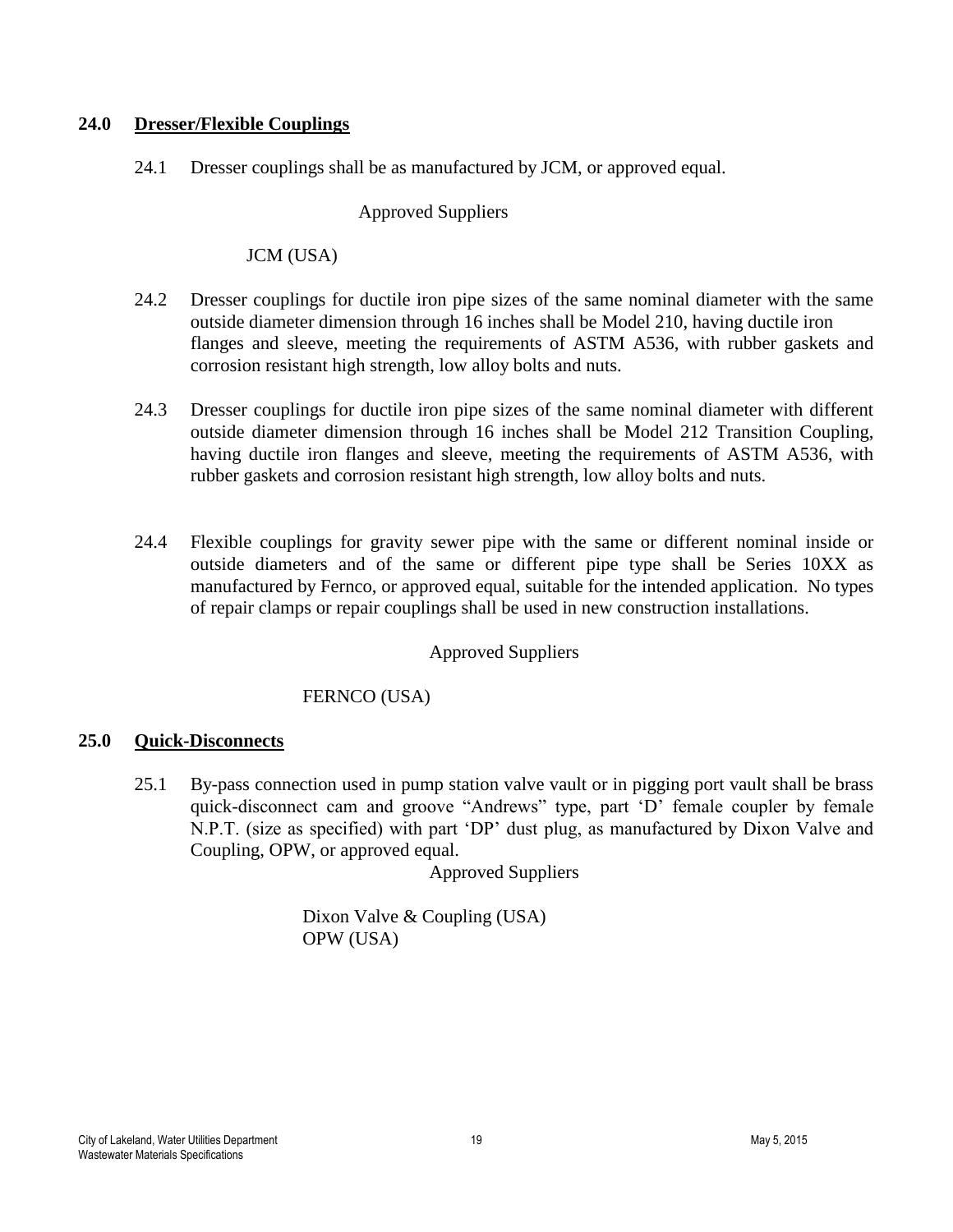## **26.0 Vent Caps**

26.1 Vent caps shall be coated cast iron, Series 26700 as manufactured by Josam Co., or approved equal, with vandal proof hooded vent cap, counterflashing collar, protective hood and recessed securing screws.

## **27.0 Access Hatches and Frames**

- 27.1 Access hatches and frames for pump station wet well and valve vault tops shall be as manufactured by Halliday Products, Inc., or approved equal.
- 27.2 Access hatch assemblies shall be the size and orientation shown on the design drawings.
- 27.3 Access hatch assemblies shall have a 0.25 inch thick, one-piece, mill finish, extruded aluminum frame, incorporating a continuous concrete anchor.
- 27.4 Door panel(s) shall be 0.25 inch aluminum diamond plate, reinforced to withstand minimum live loading of 300 pounds per square foot. Door panel(s) shall open to 90 degrees and automatically lock with a stainless steel hold open arm with automatic release handle. Door panel(s) shall close flush with the frame.
- 27.5 Lifting handle, hinges, and all fastening hardware shall be stainless steel. Assembly shall be complete with a non-corrosive pad-lockable hasp.

#### **28.0 Interior Liner (New Pre-Cast Concrete Structures)**

28.1 Interior liner shall be "Dura Plate 100" PVC liner as manufactured by A-Loc, Inc.; "AGRU Sure Grip" PP-R (Polypropylene Random Copolymer) liner as manufactured by Alois Gruber GmbH, or approved equal, as specified on the design drawings.

# Approved Suppliers

# Alois Gruber GmbH (USA)

- 28.2 Interior surfaces of pre-cast wet wells, influent structures, and structures receiving forcemain discharge shall be protected from physical and chemical deterioration. The liner shall cover all interior wall and top surfaces and shall be formed into the concrete surface during the pre-casting process and held in place by imbedded ribs.
- 28.3 The liner shall be installed in accordance with the specific instructions of the manufacturer.
- 28.4 Reference Wastewater Policies, Standards and Specifications for Subdivisions and Commercial Developments, Section 7.5.3.
- 28.5 Reference Section 34 for pipe ingress/egress through pre-cast structures.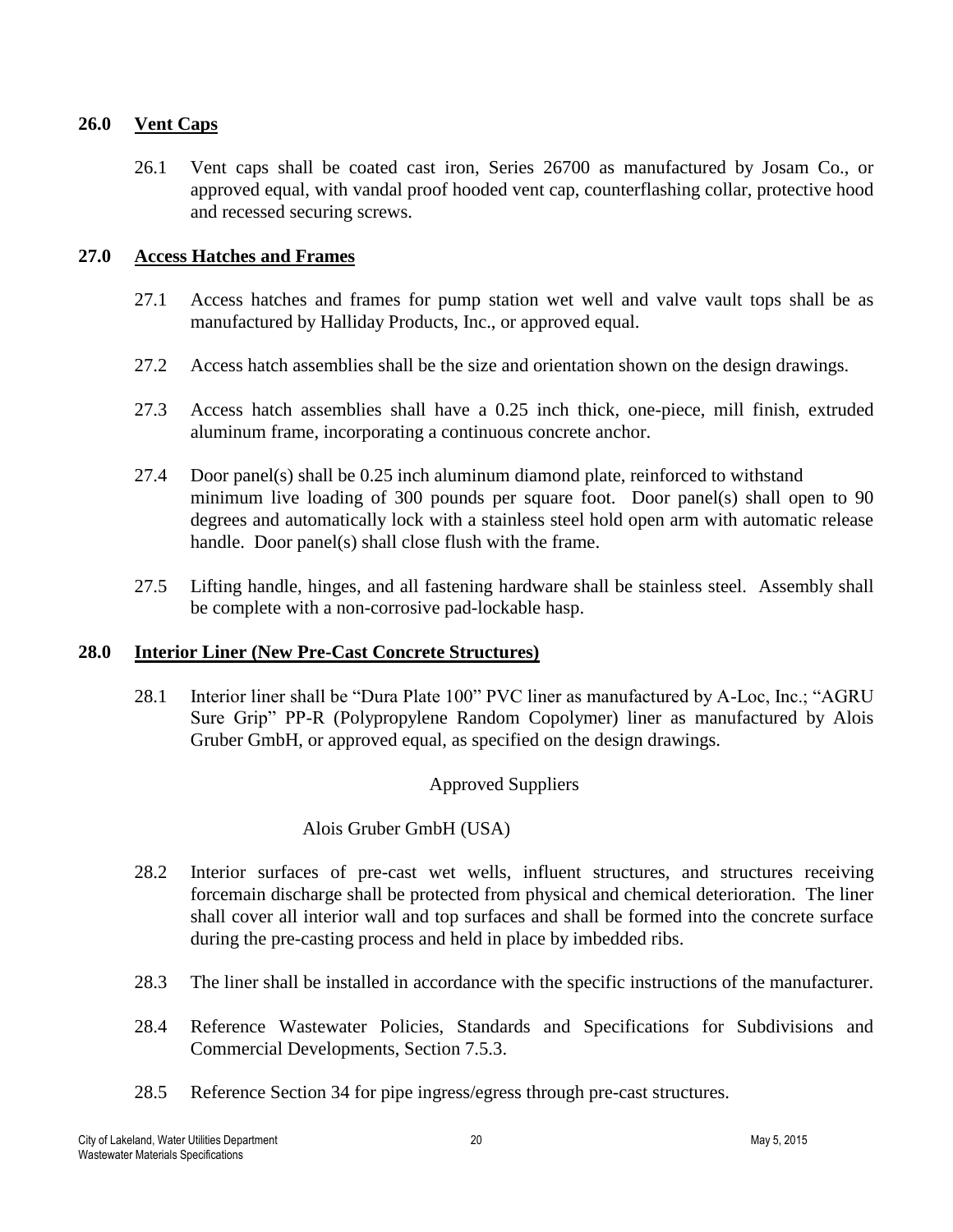# **29.0 Interior Liner (Retrofit For Existing Concrete Structures)**

- 29.1 Interior surfaces of existing concrete structures receiving forcemain discharge shall be protected from physical and chemical deterioration by one of the following methods:
	- a. IET System 3 Coating
	- b. Inversion Lining
	- c. Profiled PVC Lining
	- d. Prefabricated Fiberglass Liner (Grouted)
	- e. Polyethylene Profile Liner (Grouted)
- 29.2 IET System 3 coating shall be a 100% solids two-component isopthalic polyester resin. Structure preparation and product application shall be in accordance with specifications of Integrated Environmental Technologies. Application shall be performed by a qualified applicator approved by the Manufacturer or manufacturer's designated representative.
- 29.3 Inversion lining material shall be fabricated to a size that, when installed, will neatly fit the interior of the existing manhole. A polyester or vinylester resin and catalyst system or epoxy resin and hardener system that provides cured physical strength specified per ASTM F1216 shall be supplied. Wall thickness of the finished product shall not be less than the minimum required by the Fully Deteriorated Gravity Pipe Condition (Paragraph XI.2.2) of ASTM F1216, Appendix XI.
- 29.4 Profiled PVC lining shall be made from compounds specified for PVC pipe extrusion suitable for potable water and DWV (Drain/Waste/Vent) with less than 10% fillers and shall conform to ASTM D1784, cell classification 12454-B or 13364-A or 13364-B. The minimum panel base thickness and minimum panel "tee" profile height of the PVC panels shall be as follows, unless otherwise specified by the City: Panel Base, Minimum Thickness, 0.06 inches; Panel "Tee" Profile, Minimum Height, 0.4 inches.
- 29.5 Prefabricated Fiberglass Or Polyethylene Profile lining materials used for lining existing manholes shall be engineered to support a standard 16,000 pound vertical dynamic wheel load (AASHO H20). The manhole shall be fitted with a fiberglass reducer cone with no sidewall joints, seams, or sections. The manhole liner shall meet all requirements of ASTM D3753 for Glass Reinforced Polyester Manholes.
- 29.6 Reference Wastewater Division Policies, Standards and Specifications for Subdivisions and Commercial Developments, Section 7.5.3.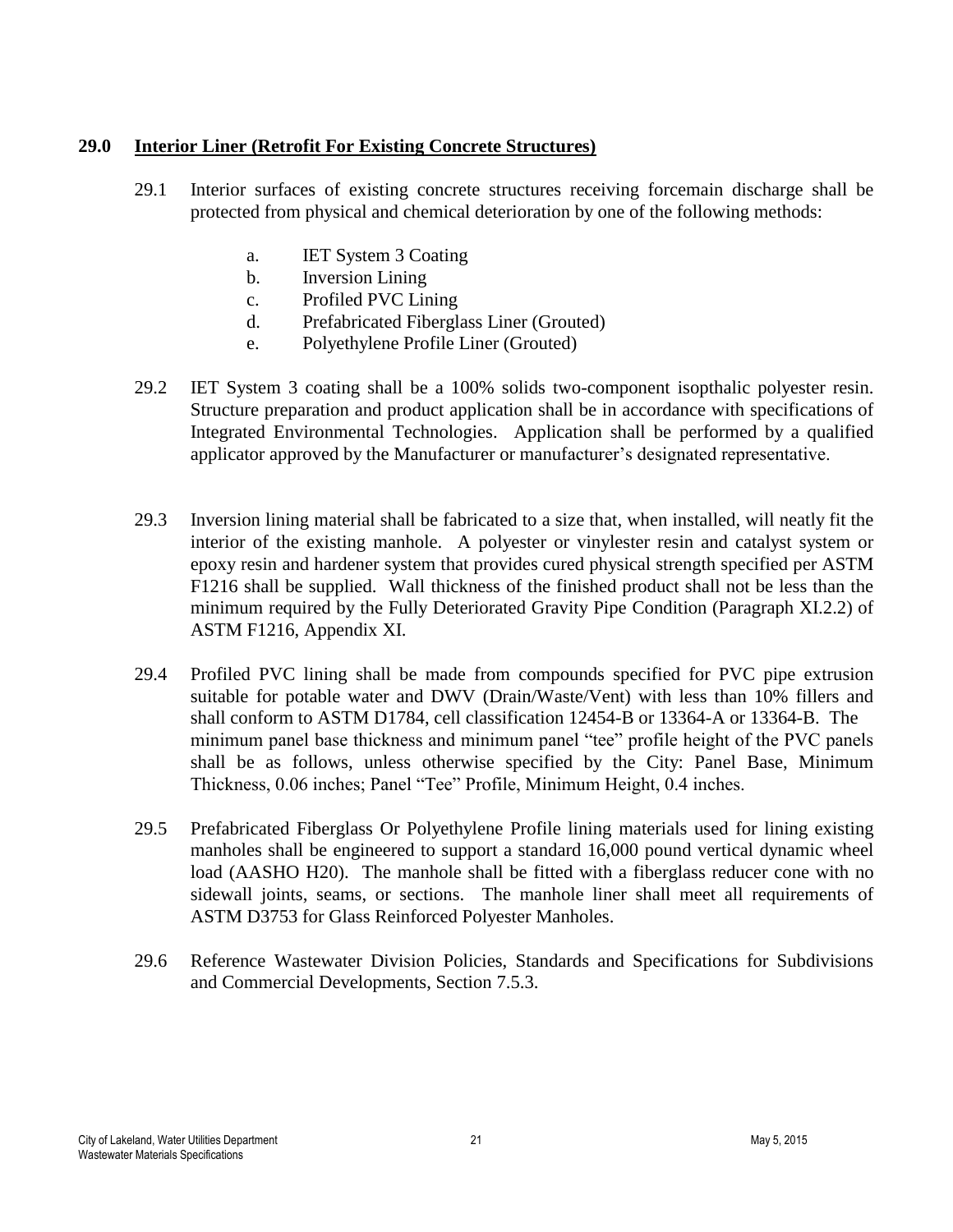## **30.0 Paint**

- 30.1 "Paint" as used herein means all coating systems materials, including primers, emulsions, enamels, stains, sealers and fillers, and other applied materials whether used as prime, intermediate, or finish coats.
- 30.2 Paint shall be as manufactured by one of the following except where specified paint type is not widely available, and shall be their highest grade of paint: Glidden, Sherwin-Williams, Koppers, or approved equal.

Approved Suppliers

Glidden (USA) Sherwin-Williams (USA) Koppers (USA)

- 30.3 Surfaces to be painted shall be prepared, primed, and painted in accordance with individual project specifications and drawings, using the following types of paint by Glidden/Koppers as a basis for the paint schedule:
	- a. Vent Caps, Fuel Tanks, Fuel Lines -- Safety Orange, Glidden Alkyd Industrial Enamel 4500 Series.
	- b. Generator Sets Cat Yellow, Ringhaver Equipment Co. No. Y1R11- C106A.
	- c. Potable Water Piping (Above Grade) -- Safety Blue, Glidden Alkyd Industrial Enamel 4500 Series.
	- d. Concrete, Ductile Iron Pipe/Fittings, Valves, Manhole Covers/Frames (Exposed to Wastewater and Corrosive Atmospheres) – Carbaline Co., Carboline Bicumastic No. 300-Black, or Porter's Tarset Maxi-build II #7080, BLP Mobile Paints Mo-Tar C-200 epoxy, Rusto-leum 9578 SP-1 or SP06 coal tar epoxy, or ConSeal CS 55.
	- e. Concrete, Masonry (Exterior) White, Glidden Alkyd Industrial Enamel 4500 Series.
	- f. Ferrous Metal (Non-submerged Exterior) Koppers Pug Primer.
	- g. Non-Ferrous Metal (Non-submerged Exterior) Glidden Glid-Guard Metal Conditioning Primer 5290 Series.
- 30.4 Reference Wastewater Policies, Standards and Specifications for Subdivisions and Commercial Developments, Section 7.5.3.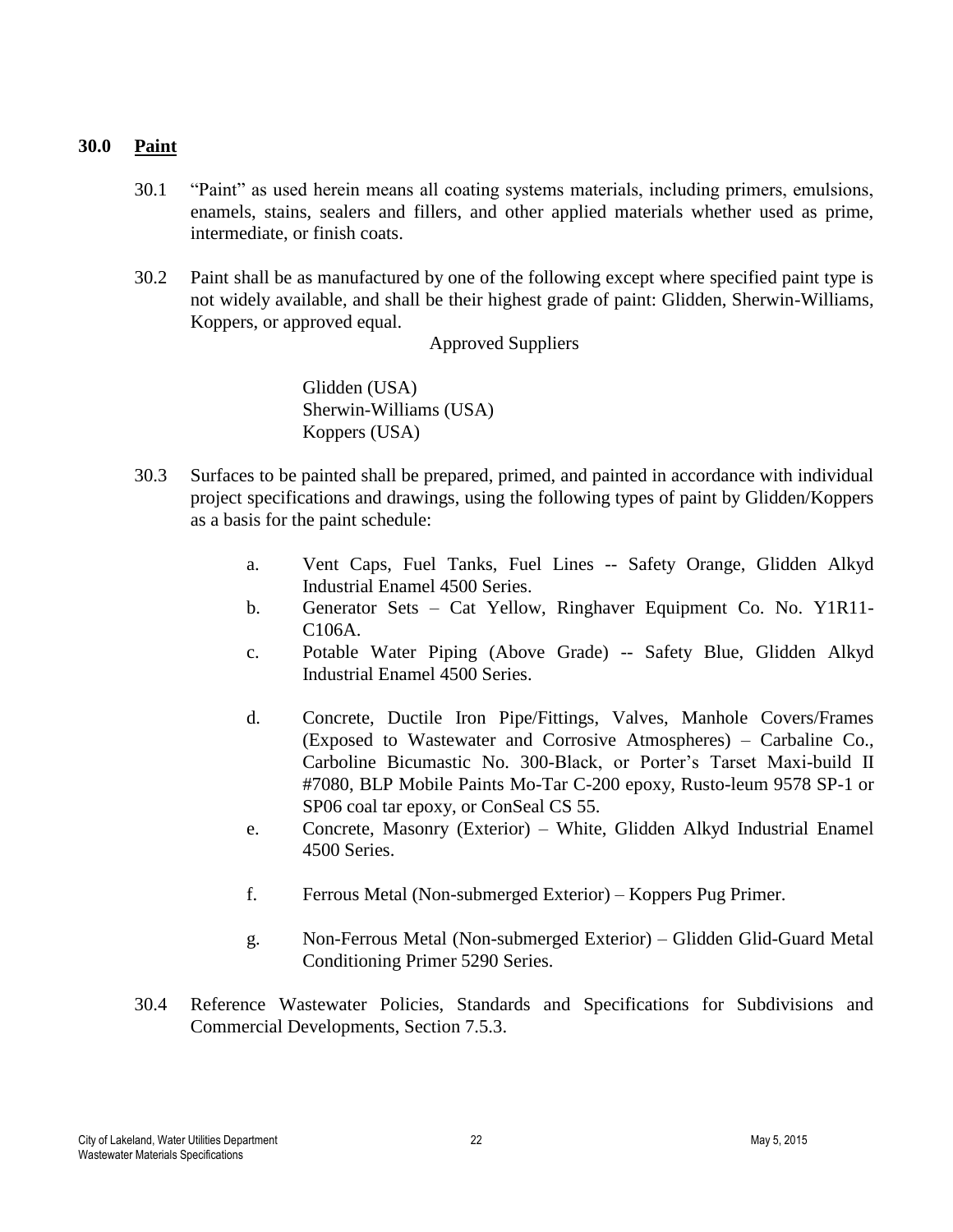## **31.0 Tracer Wire**

31.1 Reference City of Lakeland *Wastewater Policies, Standards and Specifications for Subdivisions and Commercial Developments, Section 7.2.*6**.**

## **32.0 Detection Tape**

- 32.1 Detection tape provided for early warning of buried forcemain pipe shall be plastic and foil laminate, 3 inches wide, green in color, with lettered message "CAUTION, BURIED FORCEMAIN" repeating every 20-36 inches and buried 2-feet above pipe.
- 32.2 Reference Wastewater Policies, Standards and Specifications for Subdivisions and Commercial Developments, Section 7.2.6.

#### **33.0 Joint Sealant**

33.1 Section joints of pre-cast structures shall be sealed with "Ever-Grip 990" as manufactured by Gulf States Asphalt Co., "Ram-Nek" as manufactured by Henry Company, Sealants Division. "D-Lok" as manufactured by Atlantic Concrete Products, or approved equal.

## Approved Suppliers

Gulf States Asphalt Co. (USA) Henry Company – Sealants Division (USA) Atlantic Concrete Products (USA)

"Rub'r-Nek" external concrete joint wrap, as manufactured by Henry Company, Sealants Division, shall be used in combination with joint sealant for each pre-cast joint section.

Approved Suppliers

Henry Company – Sealants Division (USA)

- 33.2 Flexible sealant shall be a pre-formed, ready to use, flexible gasket providing a watertight joint for each pre-cast joint section. Joint sealant composition shall be a blend of refined hydrocarbon resins, plasticizing compounds, non-asbestos fibers, and inert mineral fillers, without solvents and emitting no offensive odor. **"**Ram-Nek" product shall be supplied as a flat extruded tape between two pieces of silicone-coated release paper.
- 33.3 Joint sealant shall comply with Federal Specification SS-S210-A, AASHTO M-198-B, and ASTM C990.
- 33.4 Reference Wastewater Policies, Standards and Specifications for Subdivisions and Commercial Developments, Section 7.5.6, and Detail **WWS-015.**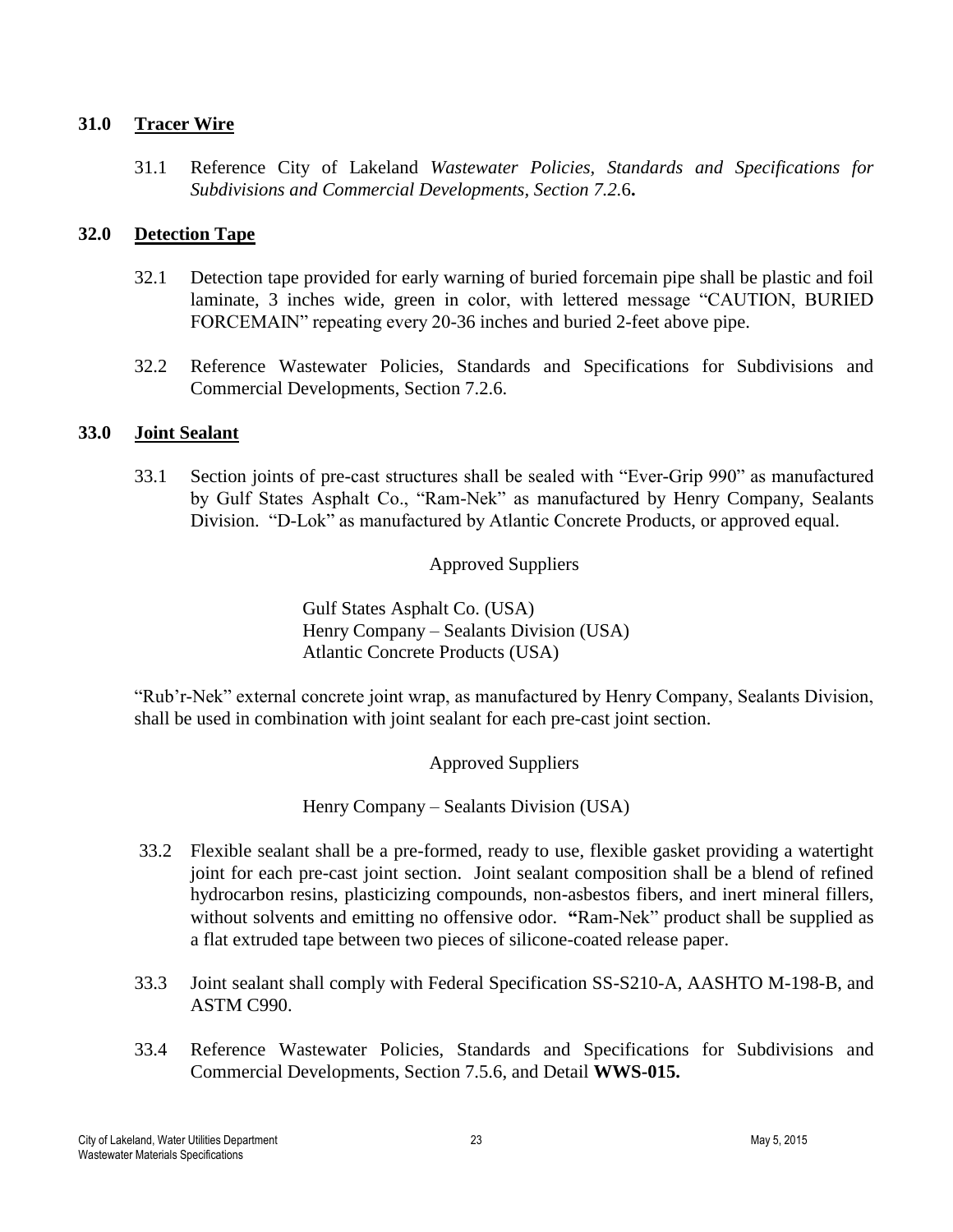## **34.0 Pipe-to-Manhole Adapters**

34.1 Pipe-to-manhole (flexible resilient boot) pipe adapters shall be as follows: Formed or Cut Holes – "PSX" Positive Seal" by Press Seal-Gasket Corp. Cast-in Adapter – "Econoseal" by Press Seal-Gasket Corp., "Z-Lok" or "A-Lok" by A-Lok Products, Inc., or approved equal.

## Approved Suppliers

Press Seal-Gasket Corp. (USA) A-Lok Products, Inc (USA)

- 34.2 The adapter for formed or cut holes shall consist of a polyisoprene or natural rubber gasket, an 11 gage 304 stainless steel non-magnetic internal expansion sleeve, and one or more 304 stainless steel external compression take-up clamps.
- 34.3 The cast-in adapter shall be constructed soley of polyisoprene or natural rubber, and shall be cast into the concrete structure using casting mandrels as specified by the adapter manufacturer.
- 34.4 Pipe-to manhole adapters for existing structures shall be a PVC sleeve having a Quick-Grit exterior coating, suitable for grouting into existing structures and meeting the requirements of ASTM D3034.
- 34.5 The connector for pipe ingress/egress through the pre-cast structure shall be "A-Lok" as manufactured by A-Loc, Inc.;

# Approved Suppliers

# Alois Gruber GmbH (USA)

34.6 Reference Wastewater Policies, Standards and Specifications for Subdivisions and Commercial Developments, Section 7.5.6, and Detail **WWS-005B.**

#### **35.0 Pressure Transmitter (Forcemain Manifolds)**

35.1 Forcemains to be manifolded shall be provided with a pressure transmitter installed on the forcemain "tee" or "cross" prior to forcemain exiting the pump station valve vault.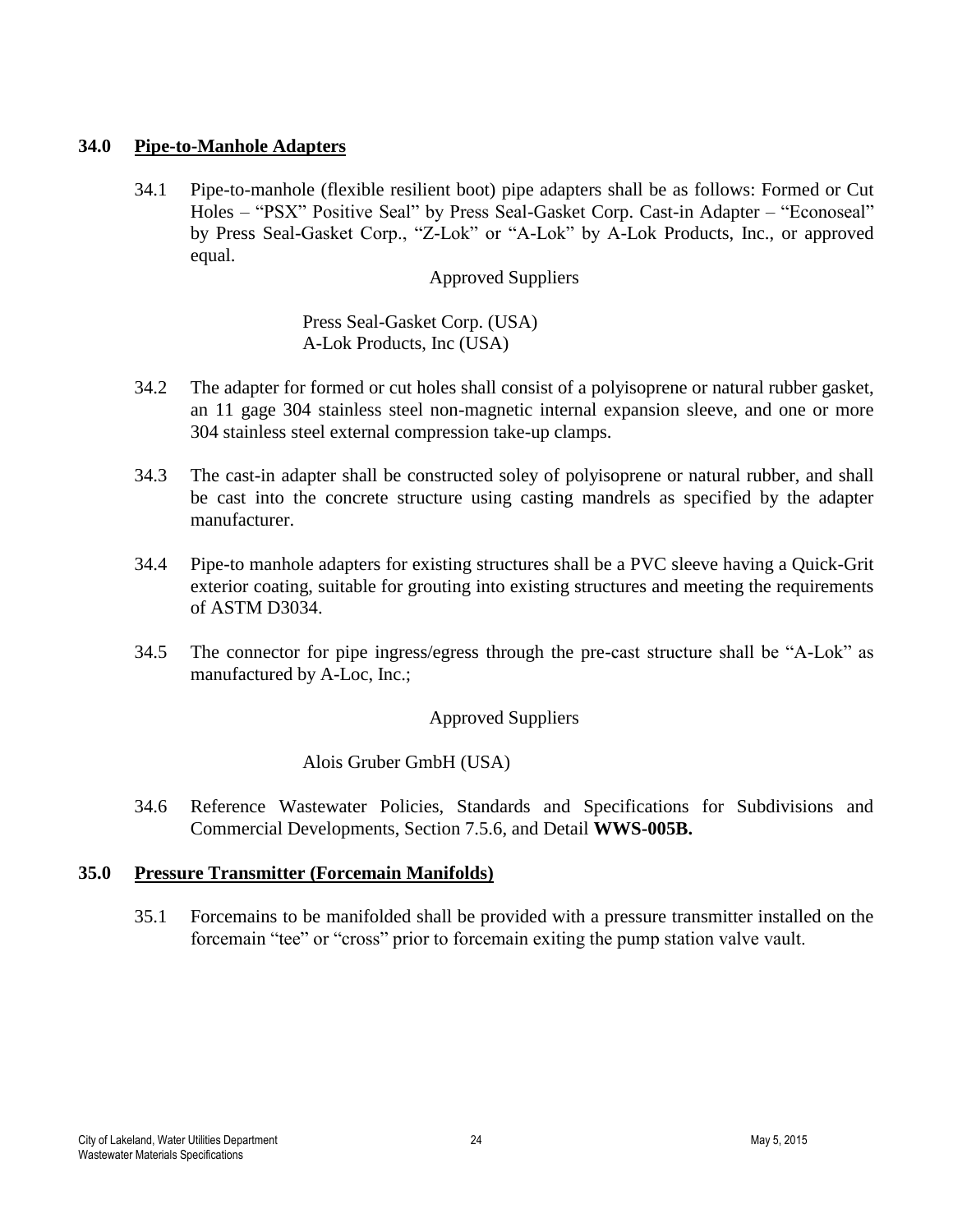35.2 Pressure transmitter shall be a WIKA Model 891.13-500, pre-calibrated to generate a 4 - 20 mA signal over a range from zero to a top pressure equal to two times the related operating pressure of the pump (or the rated shut-down pressure of the pump, whichever is larger).

## Approved Suppliers

## WIKA (USA)

35.3 Reference Wastewater Policies, Standards and Specifications for Subdivisions and Commercial Developments, Detail **WWS-015.**

#### **36.0 Chain Link Fences and Gates**

- 36.1 Where specified on the design drawings, an aluminum coated steel chain link fence, nominally 6 feet high, complete with gate(s), shall be furnished and installed.
- 36.2 Fabric shall be aluminum coated steel chain link 72 inches high, No. 9 gage wire woven in a 2 inch mesh. Top and bottom selvages shall be barbed. The fabric shall conform to the requirements of ASTM A491. The aluminum coating shall be a minimum of 0.40 ounces per square foot of wire surface. The weight of coating shall be determined by the strip test as defined in ASTM A428.
- 36.3 Posts and other appurtenances used in the construction of this fence shall be hot dipped galvanized with a minimum of 1.8 ounces per square foot of surface. Pipe section shall conform to the requirements of ASTM A123.
- 36.4 Minimum sizes of posts, gate frames, and rails shall be as follows:

#### Dimension in Inches

|                | Designation                | Nominal<br>Diameter | Outside<br>Diameter | Thickness | Lbs. Per Foot<br>Plain Ends |
|----------------|----------------------------|---------------------|---------------------|-----------|-----------------------------|
| a.             | End, Corner & Pull Posts:  | $2\frac{1}{2}$      | 2.875               | 0.203     | 5.79                        |
| $\mathbf b$ .  | Gate Posts:                | $2\frac{1}{2}$      | 2.875               | 0.203     | 5.79                        |
| $\mathbf{c}$ . | <b>Intermediate Posts:</b> | 2                   | 2.375               | 0.154     | 3.65                        |
| e.             | Gate Frames:               | $1\frac{1}{2}$      | 1.900               | 0.145     | 2.72                        |
| f.             | Braces:                    | $1\frac{1}{4}$      | 1.660               | 0.140     | 2.27                        |
| g.             | Top Rails:                 | $1\frac{1}{4}$      | 1.660               | 0.140     | 2.27                        |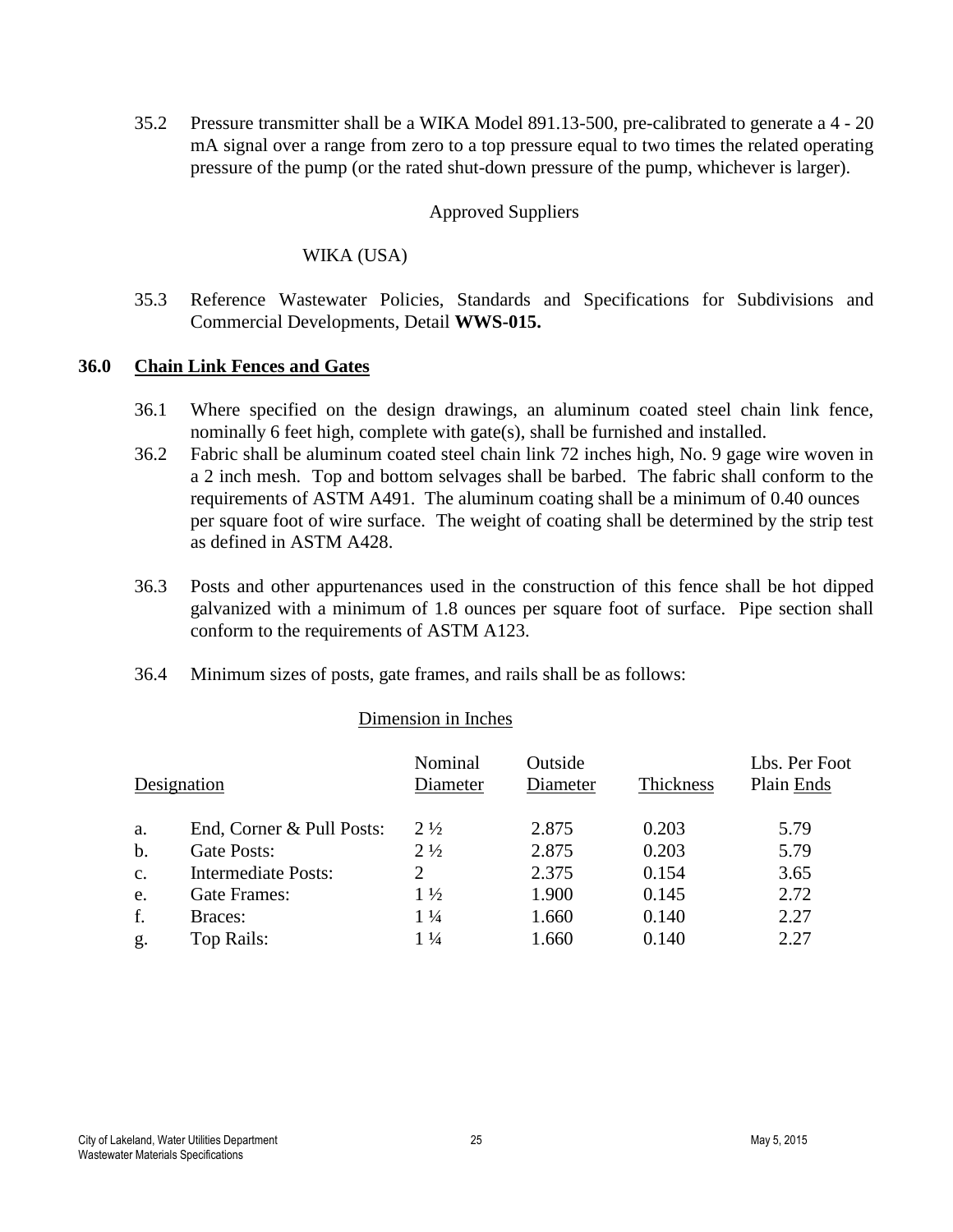36.5 As an option, posts, braces, rails, and gate frames may be steel pipe manufactured from steel conforming to ASTM A568, cold-rolled and coated with a minimum of 0.9 ounces of zinc per square foot, a minimum of 15 micrograms of zinc chromate per square inch and a minimum of 3 mils cross link polyurethane acrylic exterior coating may be furnished in lieu of round posts of Section 36.3 and 36.4. Steel pipe shall be of the same external dimension as round posts for the respective uses with minimum wall thickness as follows:

| <b>Outside Dimension, Inches</b> | Wall Thickness, Inches |
|----------------------------------|------------------------|
| 1.66                             | 0.111                  |
| 1.90                             | 0.120                  |
| 2.375                            | 0.130                  |
| 2.875                            | 0.160                  |
|                                  |                        |

- 36.6 Gates shall be complete with latches, stops, keepers, and hinges. Gate frames shall be constructed of round tubular members continuously welded at all corners or assembled with fittings. Welds shall be painted with aluminum or zinc based paint. Gate filler shall be of same fabric as specified for the fence and shall be attached securely to the gate frame at intervals not exceeding 14 inches. Hinges shall be of adequate strength for the gate and with large bearing surfaces for clamping in position. The hinges shall not twist or turn under the action of the gate. The gate(s) shall be easily operable by one person. Latches, stops, and keepers for all gates, with provision for padlocking, shall be provided.
- 36.7 The top rail shall be provided with couplings approximately every 20 feet. Couplings are to be the outside sleeve type, at least 6 inches long.
- 36.8 Miscellaneous hardware shall be of steel, malleable iron or ductile iron of standard design and conform to the requirements of the Chain Link Fence Manufacturer's Institute. All parts shall be galvanized except ties and clips, which shall be a minimum of No. 9 gage aluminum.
- 36.9 Reference Wastewater Policies, Standards and Specifications for Subdivisions and Commercial Developments, Section 7.6.2.5. The City reserves the right to require standoffs and barbed wire or other types of security ribbon where security may be an issue.

# **37.0 Submersible Pumps**

37.1 Submersible pumps shall be provided in accordance with individual project specifications and design drawings. The City will accept designated pump models as manufactured by the following pre-approved manufacturers: ITT Flygt Corp., Aurora/Hydromatic Pumps Inc., and Davis EMU only.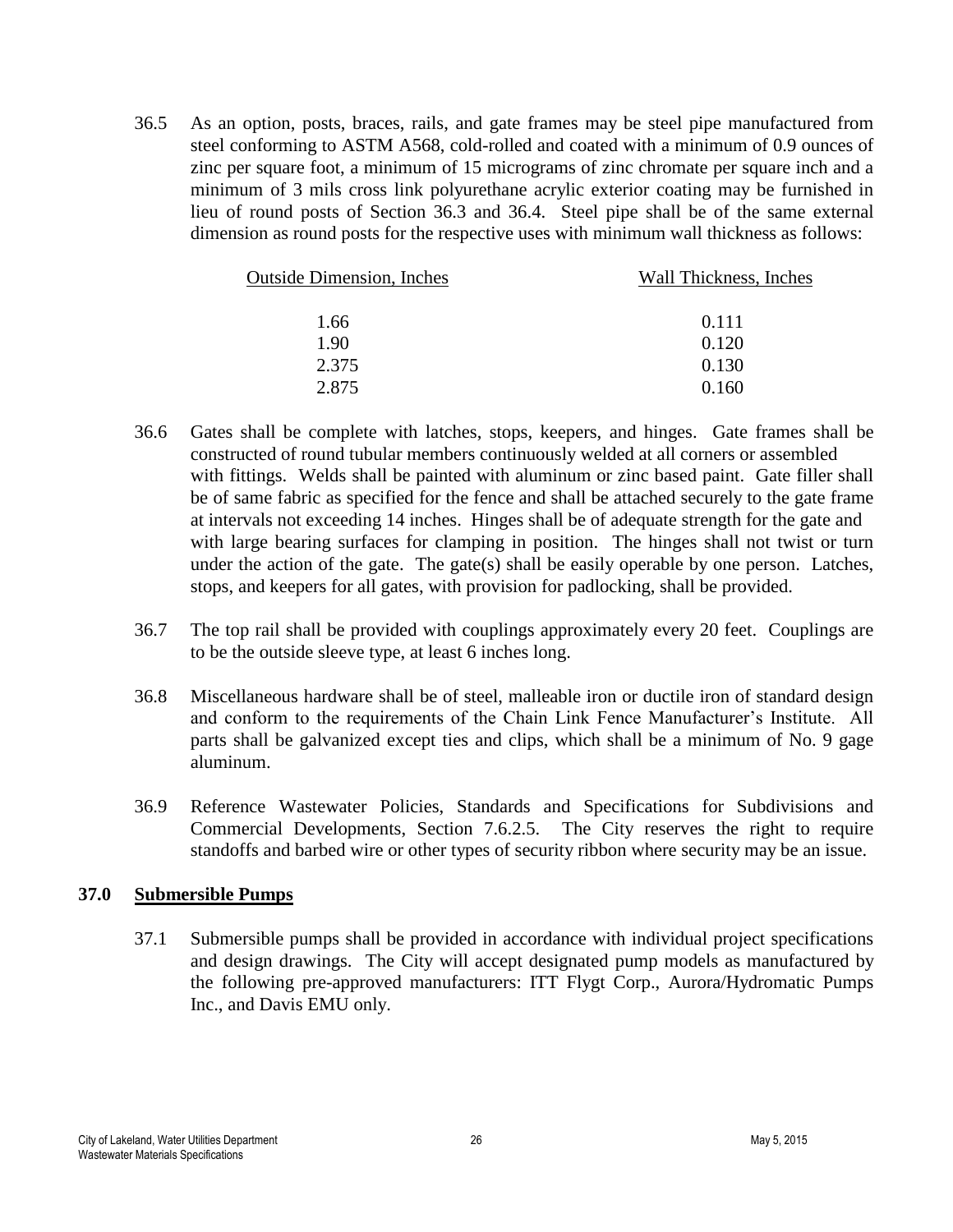- 37.2 The pump manufacturer shall supply compatible mounting appurtenances for supporting the pump and for routine removal and replacement of the pump in the wet well. These shall include:
	- a. Pump discharge elbow with stainless steel anchor bolts for each pump, sized as shown on the design drawings to accommodate the specified pump.
	- b. All rail systems must be compatible with Flygt rail systems.
	- c. Dual guide rails for each pump.
	- d. Upper guide-rail support brackets and intermediate support brackets as necessary to prevent excessive deflection of the guide-rails.
	- e. Lifting cables with suitable hardware for raising and lowering the pump on the guide-rail system.
	- f. Cable holder bracket
- 37.3 Reference Wastewater Policies, Standards and Specifications for Subdivisions and Commercial Developments, Section 7.6.2.7

# Approved Suppliers

ITT Flygt Corp. (USA)

Aurora/Hydromatic Pumps (USA)

Davis EMU (USA)

# **38.0 Pump Power Panel**

- 38.1 The power panel shall serve as the primary power distribution center at the pump station. It shall differ from a traditional "control panel" in that the pump control logic functions shall be provided by a microprocessor based logic controller in the separate RTU panel described in Section 39.0. The panel shall include the main power circuit breaker, pump motors starters, the level sensing submersible pressure transmitter, and other miscellaneous features such as load circuit breakers, service light, service receptacle, running lights, switches, interposing relays and terminal strips to interface between the various externally located electrical control and mounting features of the station as shown on the design drawings and as required for a complete working system.
- 38.2 A table listing the components to be incorporated in the power panel is found in Section III, 1.0. These are required to provide interchangeable components and to simplify spare parts inventories for the City's operations. It is not the intent of these specifications to effect a detailed design of the power panel. Other components necessary to construct a panel according to sound engineering practices shall be included.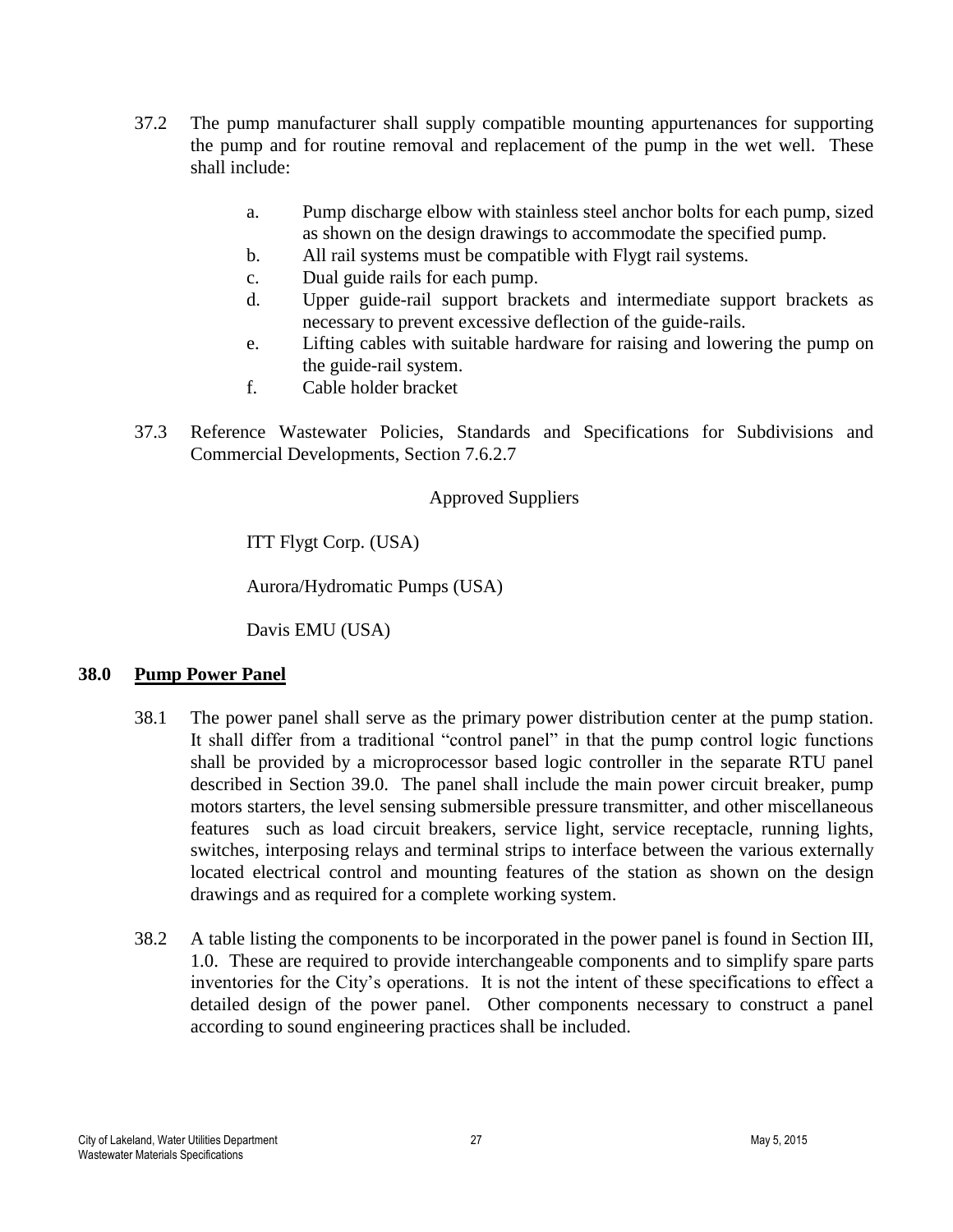All components and conductors shall be sized according to the maximum full load amperes specified. Conductors shall be stranded copper AWG 14 minimum.

Thermal overloads shall be sized to the specific motor supplied for the pumping application. If alternate pumps/motors of a different size are proposed, all affected electrical components must be properly re-sized and included in the cost and description of the proposed alternate equipment.

- 38.3 All component parts of the power panel shall be permanently marked and identified as they are indicated on the control drawings with engraved nameplates affixed with plated machine screws. All power and signal conductors shall be permanently number marked with wire markers at each end.
- 38.4 Wet well level indicator shall be provided, consisting of a submersible pressure transmitter designed to produce a 4-20 mA analog signal proportional to the level in the wet well, to operate in a range from zero to 15 feet and cable (length as required by the design drawings). Part number is as follows:

# Approved Suppliers

Submersible Pressure Transmitter SENEX ST3-PF150-A15-B41-40- C01 as manufactured by Senex Corporation. (USA)

4-20 mA signal wiring shall be routed to the RTU panel from the power panel via a separate conduit.

- 38.5 Upon completion of the panel a complete set of "AS-BUILT" drawings and Bill of Materials shall be supplied. The drawings shall include a power and control schematic and a terminal block diagram showing each remote connection to the panel. An adhesive mylar copy of the schematic drawings and terminal diagram must be permanently affixed to the inside of the panel door.
- 38.6 Reference Wastewater Policies, Standards and Specifications for Subdivisions and Commercial Developments, Section 7.6.2.8.
- 38.7 In addition to "As-Built" drawings and bill of materials, upon completion of a public pump station the following items shall be furnished by the Contractor/Engineer/Developer:
	- 3 Parts manuals
	- 3 Pump O&M Manuals
	- 3 Electrical schematic drawings
	- 5 Sets of fuses and bulbs
	- 3 Component list to include manufacturer, model and serial number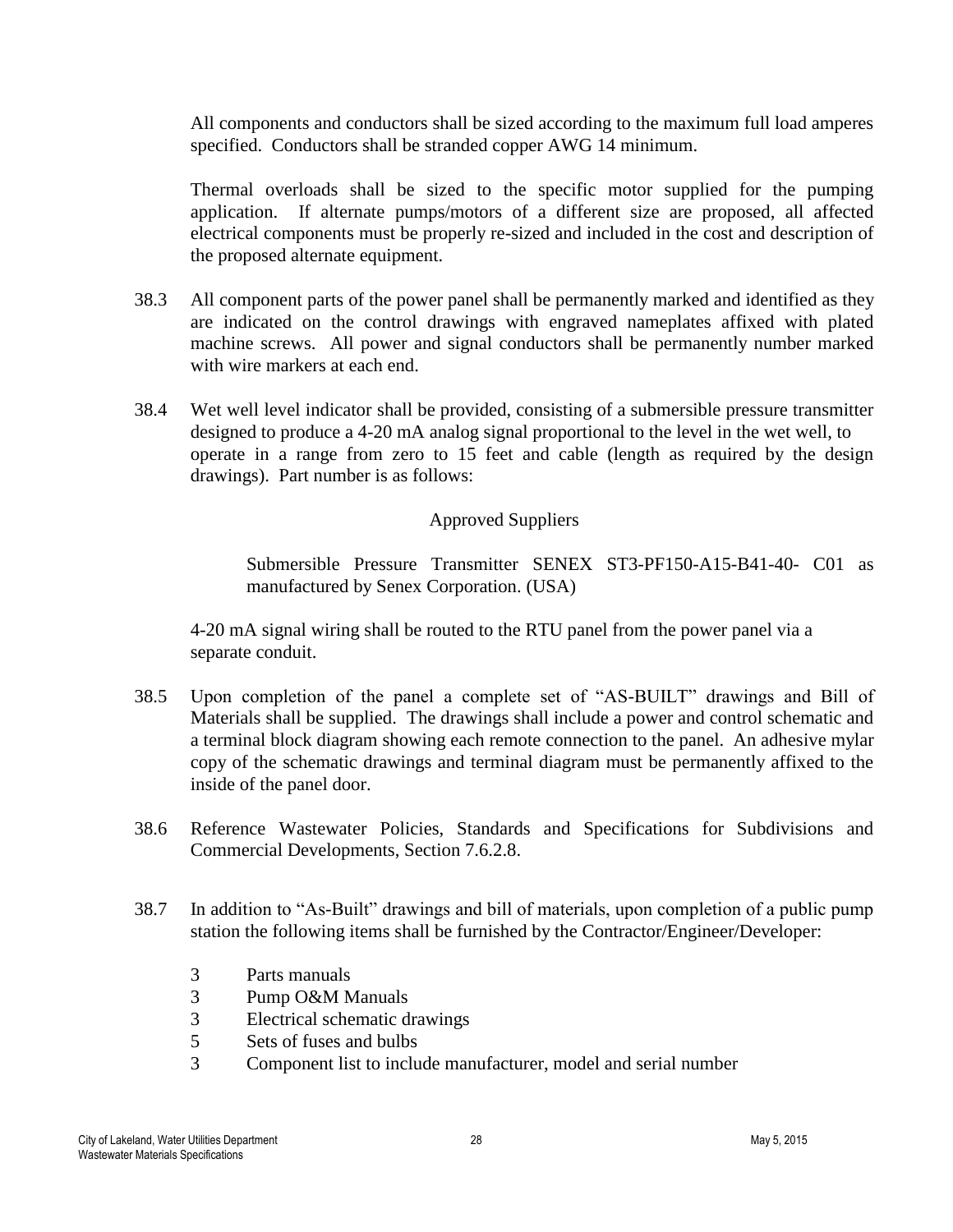# **39.0 Remote Telemetry Unit (RTU) and Antenna**

- 39.1 The RTU panel shall be as manufactured by Curry Controls, Inc., and shall be the standard triplex pump station unit conforming to City standards and designed for direct addition and integration into the City's existing telemetry/control system.
- 39.2 RTU interface standard features: All standard manufacturer's features available with the pumps shall be supplied and incorporated into the pump power panel, if they are electrical or control features. Should these features be alarm or control monitoring points (i.e., seal failure alarms, etc.) their status shall be terminated at the RTU terminal strip in addition to indicators on the power panel. All contacts brought to the RTU terminal strip shall be dryform 'C' fail safe contacts. Voltage levels shall be isolated via interposing relays of the type specified. The control enclosure shall be sized large enough to house all components.
- 39.3 Install a pump running failure check circuit in the power panel for interface with the RTU. This shall consist of interposing relays on a leg of each of the major starters. The dry-form contact closure will indicate power to the pump motors. An algorithm in the RTU will test and alarm for starter failure.
- 39.4 The RTU shall contain a radio/modem, UPS power supply, Modicon Compact PLC microprocessor, and all necessary appurtenances for handling all input/output signals shown on the design drawings, in the individual project specifications, as specified herein and as necessary for complete conformance to and utilization of the City systems.
- 39.5 The radio tower shall be the standard 20 foot Rohn tower of galvanized steel tubing.
- 39.6 The antenna shall be a yagi or omni unit as determined by the radio propagation study. The unit shall include 20 feet of antenna cable.
- 39.7 Reference Wastewater Policies, Standards and Specifications for Subdivisions and Commercial Developments, Section 7.6.2.8

#### Approved Suppliers

# Curry Controls (USA)

# **40.0 Warranties**

40.1 Excluding pumps, equipment warranties shall be in accordance with the manufacturer's standard warranty, unless otherwise specified in the individual project specifications, commencing at the time of final acceptance of the equipment by the City.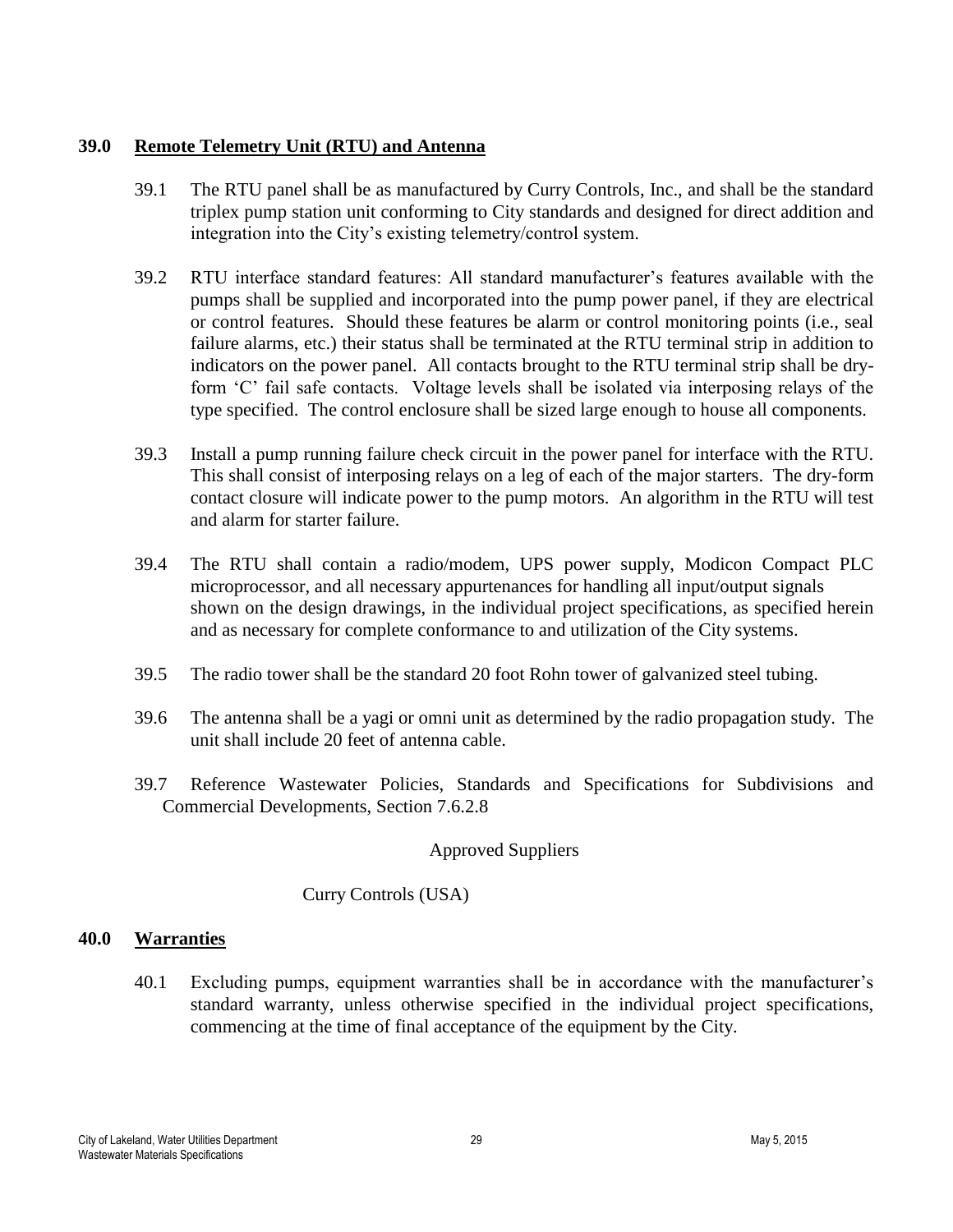40.2 The pump manufacturer shall warrant the pump(s) to be supplied to the City for a period of five (5) years under normal use. The warranty shall include 100% coverage for the parts and labor for the first year and then 50% coverage for the second to the fifth year. This warranty shall not be in pre-printed form

# **Section II**

## **1.0 Reference Standards**

1.1 The following is a listing of standards referenced throughout this materials specification.

|           | ASTM A123 - Zinc (Hot-Dipped Galvanized) Coatings on Iron and Steel Products.           |
|-----------|-----------------------------------------------------------------------------------------|
| ASTM A126 | - Gray Iron Castings for Valves, Flanges, and Pipe Fittings.                            |
| ASTM A276 | - Stainless Steel Bars and Shapes.                                                      |
|           | ASTM A428 - Weight (Mass) of Coatings on Aluminum-Coated Iron or Steel Articles.        |
|           | ASTM A491 - Aluminum-Coated Steel Chain Link Fence Fabric                               |
|           | ASTM A536 - Ductile Iron Castings.                                                      |
|           | ASTM A568 - Steel, Sheet, Carbon, and High-Strength, Low-Alloy, Hot-Rolled and          |
|           | Cold-Rolled, General Requirements for.                                                  |
|           | ASTM D1248 - Polyethylene Plastics Molding and Extrusion Materials.                     |
|           | ASTM D1653 - Water Vapor Transmission of Organic Coating Films.                         |
|           | ASTM D1784 - Rigid Polyvinyl Chloride (PVC) Compounds and Chlorinated Polyvinyl         |
|           | Chloride (CPVC) Compounds.                                                              |
|           | ASTM D2000 - Rubber Products in Automotive Applications.                                |
|           | ASTM D2241 - Polyvinyl Chloride (PVC) Pressure-Rated Pipe (SDR Series).                 |
|           | ASTM D3034 - Type PSM Polyvinyl Chloride (PVC) Sewer Pipe and Fittings.                 |
|           | ASTM D3212 - Joints for Drain and Sewer Plastic Pipes using Flexible Elastomeric Seals. |
|           | ASTM D3753 - Glass Reinforced Polyester Manholes.                                       |
|           | ASTM F477 - Elastomeric Seals (Gaskets) for Joining Plastic Pipe.                       |
|           | ASTM F679 - Polyvinyl Chloride (PVC) Large-Diameter Plastic Gravity Sewer Pipe and      |
|           | Fittings.                                                                               |
|           | ASTM F1216 - Rehabilitation of Existing Pipelines and Conduits by the Inversion and     |
|           | Curing of a Resin-Impregnated Tube.                                                     |
|           | AWWA C111 - Rubber Gasket Joints for Ductile-Iron and Gray-Iron Pressure Pipe and       |
|           | Fittings.                                                                               |
|           | AWWA C115 - Flanged Ductile-Iron and Gray-Iron Pipe with Threaded Flanges.              |
|           | AWWA C150 - Thickness Design of Ductile-Iron Pipe.                                      |
|           | AWWA C151 - Ductile-Iron Pipe, Centrifugally Cast in Metal Molds or Sand-Lined          |
|           | Molds, for Water and Other Liquids.                                                     |
|           | AWWA C153 - Ductile-Iron Compact Fittings, 3 inches through 16 inches, for Water and    |
|           | Other Liquids.                                                                          |
|           | AWWA C213 - Fusion-Bonded Epoxy Coating for the Interior and Exterior of Steel Water    |
|           | Pipelines.                                                                              |
|           | AWWA C500 - Gate Valves, for Water and Sewerage Systems.                                |
|           | AWWA C508 - Swing-Check Valves for Waterworks Service, 2 In. through 24 In. NPS.        |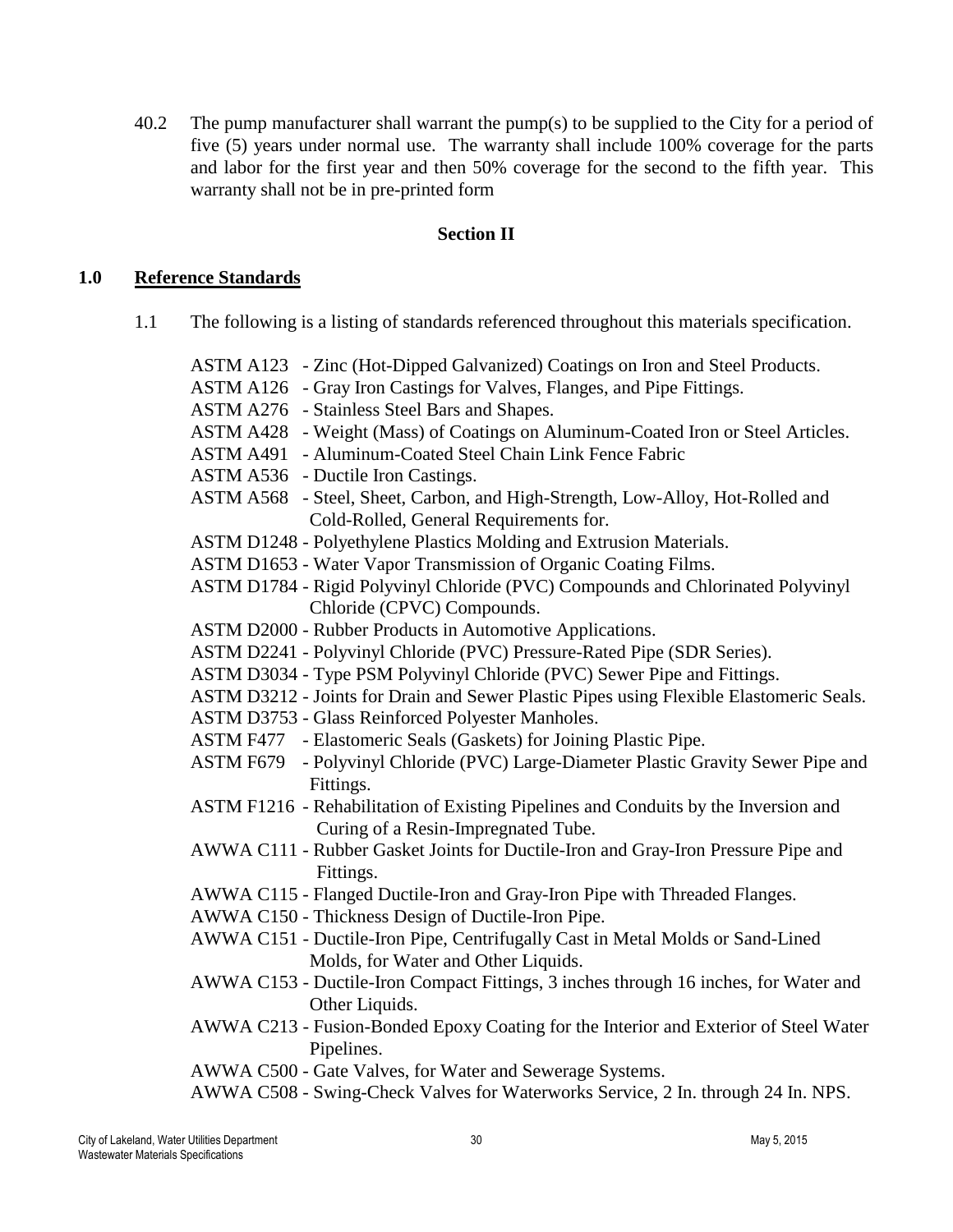AWWA C509 - Resilient-Seated Gate Valves, for Water and Sewerage Systems.

AWWA C550 - Protective Interior Coatings for Valves and Hydrants.

AWWA C900 - Polyvinyl Chloride (PVC) Pressure Pipe, 4 In. through 12 In., for Water.

AWWA C905 - Polyvinyl Chloride (PVC) Water Transmission Pipe, Nominal Diameters 14 In. through 36 In.

Uni-B-13 – Joint Restraint Devices for use with Polyvinyl Chloride (PVC) Pipe.

Wastewater Policies, Standards and Specifications for Subdivisions and Commercial Developments

Water Utilities Directional Bore Standard Water Utilities Jack & Bore Standard

# **2.0 Abbreviations**

AASHO – American Association of State Highway Officials

ANSI – American National Standards Institute

ASTM – American Society for Testing and Materials

AWWA – American Water Works Association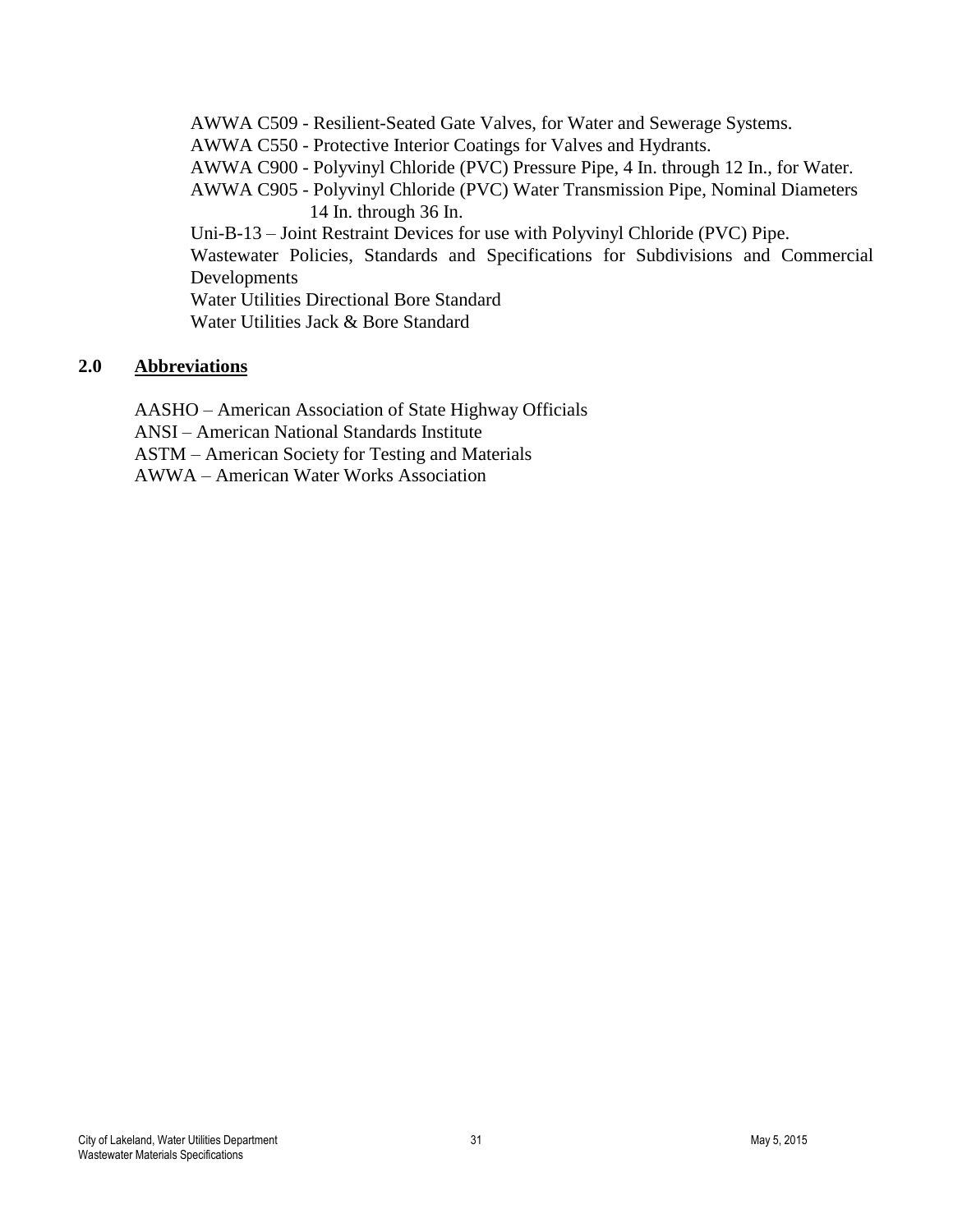#### **SUBMERSIBLE PUMP STATIONS**

## **POWER PANEL SPECIFICATIONS**

|                             |              |                   |                 | <b>THREE PHASE</b> |                     | <b>THREE PHASE</b> |                   | <b>SINGLE PHASE</b> |                       |
|-----------------------------|--------------|-------------------|-----------------|--------------------|---------------------|--------------------|-------------------|---------------------|-----------------------|
|                             |              |                   |                 | 240 Volts          |                     |                    | 480 Volts         |                     | 240 Volts             |
| POWER PANEL TYPE            | NO.          |                   | $\overline{2}$  | $\mathfrak{Z}$     | $\overline{4}$      | 5                  | 6                 | $\overline{7}$      | 8                     |
| PUMP SIZE IN                | ------------ | 3 TO              | 8 TO 15 HP      | 15 1/2 TO          | 29 1/2 TO           | $30 - 50$ HP       | 51-100 HP         | 2 TO 7 1/2          | 8 TO 10 HP            |
| <b>HORSEPOWER</b>           |              | $71/2$ HP         |                 | 29 HP              | 40 HP               |                    |                   | HP                  |                       |
| <b>MAXIMUM FULL LOAD</b>    | ------------ | 22                | 42              | 80                 | 104                 | 65                 | 124               | 40                  | 50                    |
| <b>AMPS PER PUMP</b>        |              |                   |                 |                    |                     |                    |                   |                     |                       |
| <b>MAIN CIRCUIT BREAKER</b> |              | <b>100 AMP</b>    | <b>150 AMP</b>  | 225 AMP            | 300 AMP             | <b>200 AMP</b>     | 350 AMP           | <b>125 AMP</b>      | <b>150 AMP</b>        |
| <b>DUPLEX STATION</b>       |              | <b>SQUARE D</b>   | <b>SQUARE D</b> | <b>SQUARE D</b>    | <b>SQUARE D LHL</b> | <b>SQUARE D</b>    | <b>SQUARE D</b>   | <b>SQUARE D</b>     | <b>SQUARE D</b>       |
|                             |              | FHL 36100         | KHL 36150       | KHL 36225          | 36300               | <b>KCL 34200</b>   | LCL 36350         | KHL 26125           | KHL 26150             |
| <b>EMERGENCY CIRCUIT</b>    |              | <b>100 AMP</b>    | <b>150 AMP</b>  | 225 AMP            | 300 AMP             | <b>200 AMP</b>     | 350 AMP           | <b>125 AMP</b>      | <b>150 AMP</b>        |
| <b>BREAKER</b>              |              | <b>SQUARE D</b>   | <b>SQUARE D</b> | <b>SQUARE D</b>    | <b>SQUARE D</b>     | <b>SQUARE D</b>    | <b>SQUARE D</b>   | <b>SQUARE D</b>     | <b>SQUARE D</b>       |
| <b>DUPLEX STATION</b>       |              | FHL 36100         | KHL 36150       | KHL 36225          | LHL 36300           | <b>KCL 34200</b>   | LCL 36350         | KHL 26125           | KHL 26150             |
| <b>MAIN CIRCUIT BREAKER</b> |              | <b>150 AMP</b>    | <b>200 AMP</b>  | 350 AMP            | <b>400 AMP</b>      | <b>250 AMP</b>     | <b>500 AMP</b>    | <b>200 AMP</b>      | <b>250 AMP</b>        |
| <b>TRIPLEX STATION</b>      |              | <b>SQUARE D</b>   | <b>SQUARE D</b> | <b>SQUARE D</b>    | <b>SQUARE D</b>     | <b>SQUARE D</b>    | <b>SQUARE D</b>   | <b>SQUARE D</b>     | <b>SQUARE D</b>       |
|                             |              | KHL 36150         | KHL 36200       | LCL 36350          | LHL 36400           | <b>KCL 34250</b>   | <b>LCL 36500</b>  | KHL 26200           | KHL 26250             |
| <b>EMERGENCY CIRCUIT</b>    |              | <b>150 AMP</b>    | <b>200 AMP</b>  | 350 AMP            | <b>400 AMP</b>      | <b>250 AMP</b>     | <b>500 AMP</b>    | <b>200 AMP</b>      | <b>250 AMP</b>        |
| <b>BREAKER</b>              |              | <b>SQUARE D</b>   | <b>SQUARE D</b> | <b>SQUARE D</b>    | <b>SQUARE D</b>     | <b>SQUARE D</b>    | <b>SQUARE D</b>   | <b>SQUARE D</b>     | <b>SQUARE D</b>       |
| TRIPLEX STATION             |              | KHL 36150         | KHL 36200       | LCL 36350          | LHL 36400           | <b>KCL 34250</b>   | <b>LCL 36500</b>  | KHL 26200           | KHL 26250             |
| <b>MOTOR CIRCUIT</b>        | 1 PER        | <b>SQUARE D</b>   | <b>SQUARE D</b> | <b>SQUARE D</b>    | <b>SQUARE D</b>     | <b>SQUARE D</b>    | <b>SQUARE D</b>   | <b>SQUARE D</b>     | <b>SQUARE D CLASS</b> |
| <b>BREAKER (SIZE PER</b>    | <b>PUMP</b>  | CLASS 680, 685    | CLASS 680, 685  | CLASS 680, 685     | CLASS 680, 685      | CLASS 680 685      | CALSS 680 685     | CLASS 680, 685      | 680, 685 FHL          |
| NATIONAL ELECTRIC           |              | <b>FHL SERIES</b> | FHL SERIES      | <b>FHL SERIES</b>  | <b>KHL SERIES</b>   | <b>KCL SERIES</b>  | <b>KCL SERIES</b> | <b>FHL SERIES</b>   | <b>SERIES</b>         |
| CODE)                       |              |                   |                 |                    |                     |                    |                   |                     |                       |
| <b>CONVENIENCE</b>          |              | <b>15 AMP</b>     | <b>15 AMP</b>   | <b>15 AMP</b>      | <b>15 AMP</b>       | $15$ AMP           | <b>15 AMP</b>     | <b>15 AMP</b>       | <b>15 AMP</b>         |
| RECEPTACLE CIRCUIT          |              | <b>SQUARE D</b>   | <b>SQUARE D</b> | <b>SQUARE D</b>    | <b>SQUARE D</b>     | <b>SQUARE D</b>    | <b>SQUARE D</b>   | <b>SQUARE D</b>     | <b>SQUARE D</b>       |
| <b>BREAKER</b>              |              | FHL 16015         | FHL 16015       | FHL 16015          | FHL 16015           | FHL 16015          | FHL 16015         | FHL 16015           | FHL 16015             |
|                             |              |                   |                 |                    |                     |                    |                   |                     |                       |
| <b>CONTROL TRANSFORMER</b>  |              |                   |                 |                    |                     | <b>SQUARE D</b>    | <b>SQUARE D</b>   |                     |                       |
|                             |              |                   |                 |                    |                     | TYPE K             | TYPE K            |                     |                       |
|                             |              |                   |                 |                    |                     | 3000 VA            | 3000 VA           |                     |                       |
|                             |              |                   |                 |                    |                     | 480:120            | 480:120           |                     |                       |
|                             |              |                   |                 |                    |                     |                    |                   |                     |                       |
| <b>CONTROL TRANSFORMER</b>  |              |                   |                 |                    |                     | <b>30 AMP</b>      | <b>30 AMP</b>     |                     |                       |
| <b>BREAKER</b>              |              |                   |                 |                    |                     | <b>SQUARE D</b>    | <b>SQUARE D</b>   |                     |                       |
|                             |              |                   |                 |                    |                     | FHL 16030          | FHL 16030         |                     |                       |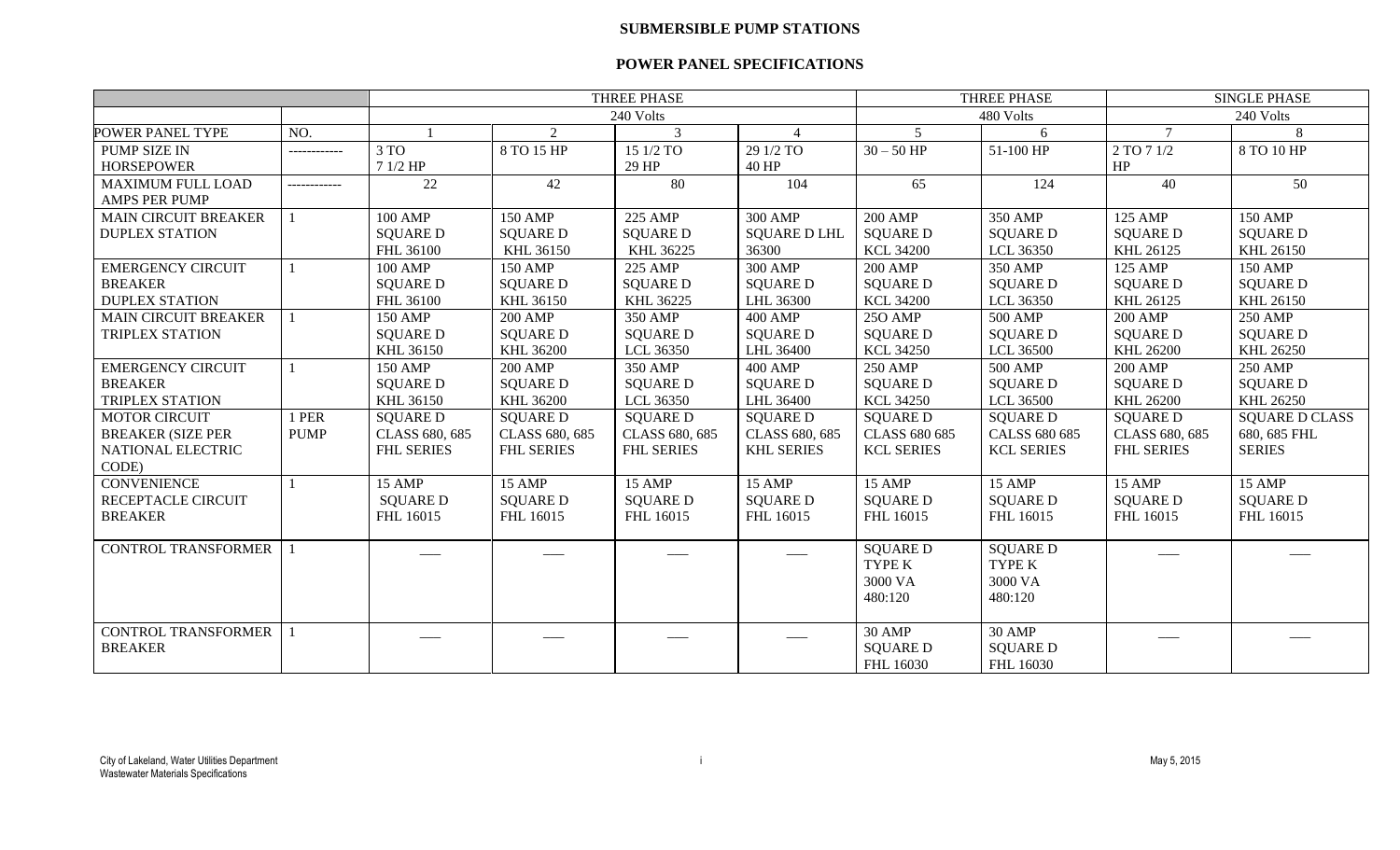|                            |             |                             |                    | <b>THREE PHASE</b> |                     | THREE PHASE         |                     |                    | <b>SINGLE PHASE</b> |
|----------------------------|-------------|-----------------------------|--------------------|--------------------|---------------------|---------------------|---------------------|--------------------|---------------------|
|                            |             |                             |                    | 240 VOLTS          |                     |                     | 480 VOLTS           |                    | 240 VOLTS           |
| POWER PANEL TYPE           | NO.         |                             | $\overline{2}$     | 3                  | $\overline{4}$      | $\overline{5}$      | 6                   | $\tau$             | 8                   |
| <b>PUMP SIZE IN</b>        |             | $\overline{3}$ TO $71/2$ HP | 8 TO 15 HP         | 15 1/2 TO 29       | 29 1/2 TO 40 HP     | $30 - 50$ HP        | $51 - 100$ HP       | 2 TO 7 1/2 HP      | 8 TO 10 HP          |
| <b>HORSEPOWER</b>          |             |                             |                    | HP                 |                     |                     |                     |                    |                     |
| <b>CONTROL CIRCUIT</b>     |             | <b>15 AMP</b>               | <b>15 AMP</b>      | <b>15 AMP</b>      | <b>15 AMP</b>       | <b>15 AMP</b>       | <b>15 AMP</b>       | <b>15 AMP</b>      | <b>15 AMP</b>       |
| <b>BREAKER</b>             |             | <b>SQUARE D</b>             | <b>SQUARE D</b>    | <b>SQUARE D</b>    | <b>SQUARE D</b>     | <b>SQUARE D</b>     | <b>SQUARE D</b>     | <b>SQUARE D</b>    | <b>SQUARE D</b>     |
|                            |             | FHL 16015                   | FHL 16015          | FHL 16015          | FHL 16015           | FHL 16015           | FHL 16015           | FHL 16015          | FHL 16015           |
| <b>RTU CIRCUIT BREAKER</b> |             | <b>15 AMP</b>               | <b>15 AMP</b>      | <b>15 AMP</b>      | <b>15 AMP</b>       | <b>15 AMP</b>       | <b>15 AMP</b>       | <b>15 AMP</b>      | <b>15 AMP</b>       |
|                            |             | <b>SQUARE D</b>             | <b>SQUARE D</b>    | <b>SQUARE D</b>    | <b>SQUARE D</b>     | <b>SQUARE D</b>     | <b>SQUARE D</b>     | <b>SQUARE D</b>    | <b>SQUARE D</b>     |
|                            |             | FHL 16015                   | FHL 16015          | FHL 16015          | FHL 16015           | FHL 16015           | FHL 16015           | FHL 16015          | FHL 16015           |
| MOTOR STARTER WITH         | 1 PER       | <b>NEMA SIZE 1</b>          | <b>NEMA SIZE 2</b> | <b>NEMA SIZE 3</b> |                     | <b>NEMA SIZE 3</b>  | <b>NEMA SIZE 4</b>  | <b>NEMA SIZE 2</b> | <b>NEMA SIZE 3</b>  |
| <b>OVERLOADS &amp;</b>     | <b>PUMP</b> | <b>SQUARE D</b>             | <b>SQUARE D</b>    | <b>SQUARE D</b>    |                     | <b>SQUARE D</b>     | <b>SQUARE D</b>     | <b>SQUARE D</b>    | <b>SQUARE D</b>     |
| ADDITIONAL CONTACT         |             | <b>CLASS 8536</b>           | <b>CLASS 8536</b>  | <b>CLASS 8536</b>  |                     | <b>CLASS 8536</b>   | <b>CLASS 8536</b>   | <b>CLASS 8536</b>  | <b>CLASS 8536</b>   |
| <b>BLOCKS</b>              |             |                             |                    |                    |                     |                     |                     |                    |                     |
| <b>REDUCED VOLTAGE</b>     | 1 PER       |                             | <b>WHEN</b>        | <b>WHEN</b>        | <b>ALLEN</b>        | <b>ALLEN</b>        | <b>ALLEN</b>        |                    |                     |
| MOTOR STARTER SOFT         | <b>PUMP</b> |                             | <b>SPECIFIED</b>   | <b>SPECIFIED</b>   | <b>BRADLEY</b>      | <b>BRADLEY</b>      | <b>BRADLEY</b>      |                    |                     |
| START/SOFT STOP            |             |                             |                    |                    | <b>BULLETIN 150</b> | <b>BULLETIN 150</b> | <b>BULLETIN 150</b> |                    |                     |
| <b>GENERATOR</b>           |             | <b>PYLE</b>                 | <b>PYLE</b>        | <b>PYLE</b>        | <b>PYLE</b>         | <b>PYLE</b>         | <b>SPECIFIED</b>    | <b>PYLE</b>        | PYLE NATIONAL       |
| <b>RECEPTACLE</b>          |             | <b>NATIONAL</b>             | <b>NATIONAL</b>    | <b>NATIONAL</b>    | <b>NATIONAL</b>     | <b>NATIONAL</b>     | <b>AS</b>           | <b>NATIONAL</b>    | <b>KRE-4100</b>     |
|                            |             | <b>KRE-4100</b>             | <b>KRE-4100</b>    | <b>KRE-4100</b>    | <b>KRE-4100</b>     | <b>KRE-4100</b>     | <b>NEEDED</b>       | <b>KRE-4100</b>    |                     |
| <b>GFI DUPLEX</b>          |             | <b>LEVITRON</b>             | <b>LEVITRON</b>    | <b>LEVITRON</b>    | <b>LEVITRON</b>     | <b>LEVITRON</b>     | <b>LEVITRON</b>     | <b>LEVITRON</b>    | <b>LEVITRON</b>     |
| <b>CONVENIENCE</b>         |             | #6599-1                     | #6599-1            | #6599-1            | #6599-1             | #6599-1             | #6599-1             | #6599-1            | #6599-1 DUPLEX      |
| <b>RECEPTACLE</b>          |             | <b>DUPLEX</b>               | <b>DUPLEX</b>      | <b>DUPLEX</b>      | <b>DUPLEX</b>       | <b>DUPLEX</b>       | <b>DUPLEX</b>       | <b>DUPLEX</b>      |                     |
| <b>LIGHTNING ARRESTER</b>  |             | GE 9L15ECC001               | GE 9L15ECC001      | GE 9L15ECC001      | GE 9L15ECC001       | GE 9L15ECC001       | GE 9L15ECC001       | GE 9L15ECC001      | GE 9L15ECC001       |
| <b>SURGE SUPPRESSER</b>    |             | <b>SQUARE D</b>             | <b>SQUARE D</b>    | <b>SQUARE D</b>    | <b>SQUARE D</b>     | <b>SQUARE D</b>     | <b>SQUARE D</b>     | <b>SQUARE D</b>    | <b>SQUARE D</b>     |
|                            |             | SDSA117                     | SDSA117            | SDSA117            | SDSA117             | SDSA117             | SDSA117             | SDSA117            | SDSA117             |
| PHASE MONITOR              |             | <b>PHASE</b>                | <b>PHASE</b>       | <b>PHASE</b>       | <b>PHASE</b>        | <b>PHASE</b>        | <b>PHASE</b>        | <b>PHASE</b>       | <b>PHASE</b>        |
|                            |             | <b>MONITOR</b>              | <b>MONITOR</b>     | <b>MONITOR</b>     | <b>MONITOR</b>      | <b>MONITOR</b>      | <b>MONITOR</b>      | <b>MONITOR</b>     | <b>MONITOR</b>      |
|                            |             | <b>SYNCOM</b>               | <b>SYNCOM</b>      | <b>SYNCOM</b>      | <b>SYNCOM</b>       | <b>SYNCOM</b>       | <b>SYNCOM</b>       | <b>SYNCOM</b>      | <b>SYNCOM</b>       |
|                            |             | <b>MOTOR</b>                | <b>MOTOR</b>       | <b>MOTOR</b>       | <b>MOTOR</b>        | <b>MOTOR</b>        | <b>MOTOR</b>        | <b>MOTOR</b>       | <b>MOTOR</b>        |
|                            |             | <b>SAVER</b>                | <b>SAVER</b>       | <b>SAVER</b>       | <b>SAVER</b>        | <b>SAVER</b>        | <b>SAVER</b>        | <b>SAVER</b>       | <b>SAVER</b>        |
|                            |             | <b>MODEL 201A</b>           | <b>MODEL 201A</b>  | <b>MODEL 201A</b>  | <b>MODEL 201A</b>   | <b>MODEL 201A</b>   | <b>MODEL 201A</b>   | <b>MODEL 201A</b>  | <b>MODEL 201A</b>   |
| THERMINAL STRIP            |             | <b>PHOENIX</b>              | <b>PHOENIX</b>     | <b>PHOENIX</b>     | <b>PHOENIX</b>      | <b>PHOENIX</b>      | <b>PHOENIX</b>      | <b>PHOENIX</b>     | <b>PHOENIX</b>      |
| <b>MOTOR CABLE</b>         |             | <b>BK10</b>                 | <b>BK10</b>        | <b>BK10</b>        | <b>BK10</b>         | <b>BK10</b>         | <b>BK10</b>         | <b>BK10</b>        | <b>BK10</b>         |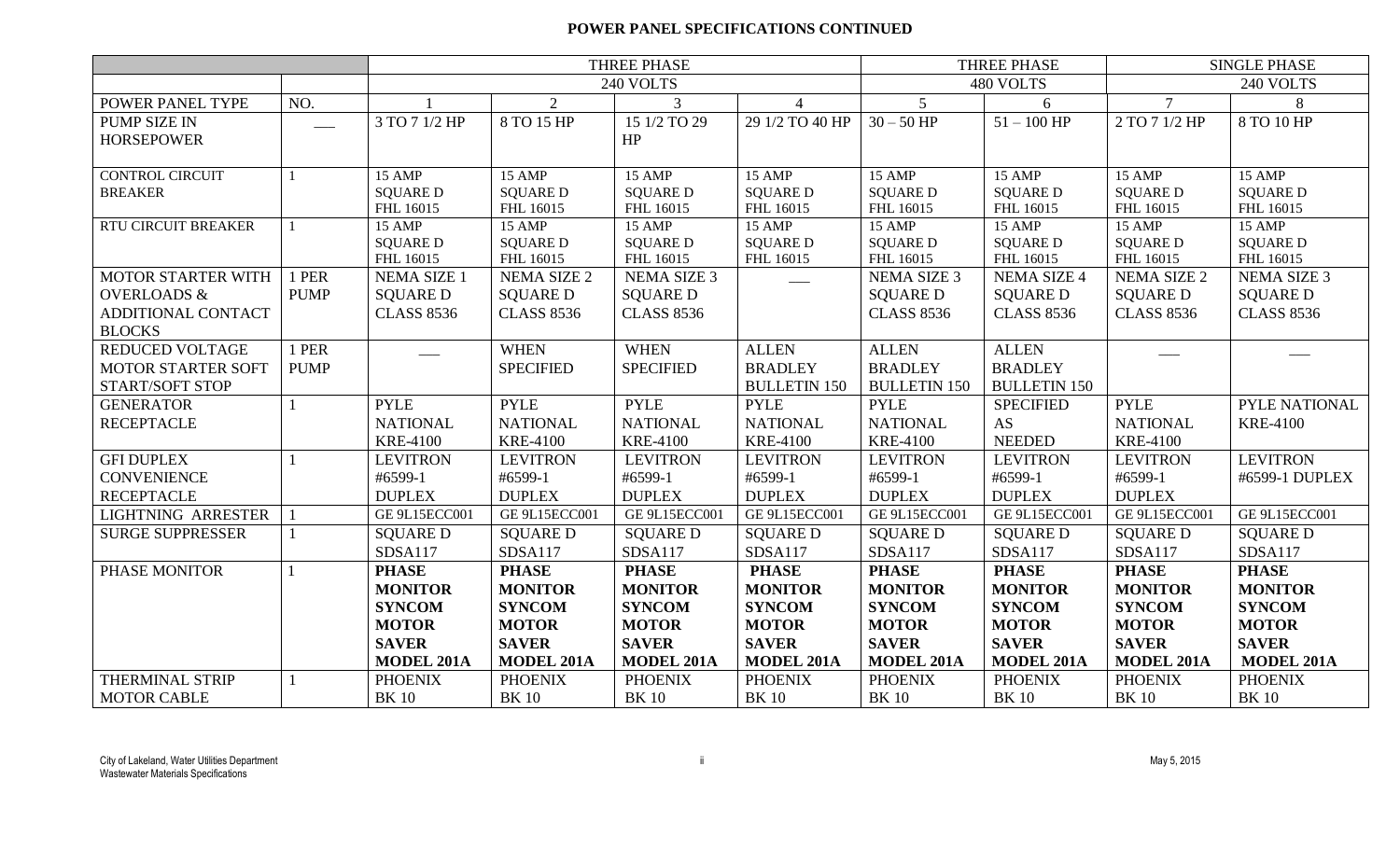|                              |              |                     |                     | <b>THREE PHASE</b>  |                     |                     | <b>THREE PHASE</b>  | <b>SINGLE PHASE</b>         |                    |  |
|------------------------------|--------------|---------------------|---------------------|---------------------|---------------------|---------------------|---------------------|-----------------------------|--------------------|--|
|                              |              |                     |                     | 240 VOLTS           |                     |                     | 480 VOLTS           |                             | 240 VOLTS          |  |
| POWER PANEL TYPE             | NO.          |                     | 2                   | 3                   | $\overline{4}$      | 5                   | 6                   | 7                           | 8                  |  |
| <b>PUMP SIZE IN</b>          | ------------ | 3 TO 7 1/2 HP       | 8 TO 15 HP          | 15 1/2 TO 29 HP     | 29 1/2 TO 40        | $30 - 50$ HP        | $51 - 100$ HP       | 2 TO 7 1/2 HP               | 8 TO 10 HP         |  |
| <b>HORSEPOWER</b>            |              |                     |                     |                     | HP                  |                     |                     |                             |                    |  |
| <b>TERMINAL STRIP RTU</b>    | 2            | <b>PHOENIX</b>      | <b>PHOENIX</b>      | <b>PHOENIX</b>      | <b>PHOENIX</b>      | <b>PHOENIX</b>      | <b>PHOENIX</b>      | <b>PHOENIX</b>              | PHOENIX MSTB       |  |
| <b>POINTS</b>                |              | MSTB 14 AWG         | MSTB 14 AWG         | MSTB 14 AWG         | MSTB 14 AWG         | MSTB 14 AWG         | MSTB 14 AWG         | MSTB 14 AWG                 | <b>14 AWG</b>      |  |
| <b>AUTO MEG</b>              | 1 PER        | MEGGER;             | MEGGER;             | MEGGER;             | MEGGER;             | MEGGER;             | MEGGER;             | MEGGER;                     | MEGGER;            |  |
| <b>OR</b>                    | <b>PUMP</b>  | <b>FLYGT SUBMEG</b> | <b>FLYGT SUBMEG</b> | <b>FLYGT SUBMEG</b> | <b>FLYGT SUBMEG</b> | <b>FLYGT SUBMEG</b> | <b>FLYGT SUBMEG</b> | FLYGT SUBMEG   FLYGT SUBMEG |                    |  |
| <b>MINICAS</b>               |              | PPSMS OR            | PPSMS OR            | PPSMS OR            | PPSMS OR            | PPSMS OR            | PPSMS OR            | PPSMS OR                    | PPSMS OR           |  |
|                              |              | <b>MOTORSAFE M-</b> | MOTORSAFE M-        | MOTORSAFE M-        | MOTORSAFE M-        | MOTORSAFE M-        | <b>MOTORSAFE M-</b> | MOTORSAFE M-                | MOTORSAFE M-       |  |
|                              |              | 603-IND             | 603-IND             | 603-IND             | 603-IND             | 603-IND             | 603-IND             | 603-IND                     | 603-IND            |  |
| <b>INTERPOSING RELAY</b>     | AS SPEC-     | <b>AA ELECTRIC</b>  | AA ELECTRIC         | <b>AA ELECTRIC</b>  | <b>AA ELECTRIC</b>  | <b>AA ELECTRIC</b>  | <b>AA ELECTRIC</b>  | <b>AA ELECTRIC</b>          | <b>AA ELECTRIC</b> |  |
|                              | <b>IFIED</b> | AAE D204            | AAE D204            | AAE D204            | AAE D204            | AAE D204            | AAE D204            | AAE D204                    | AAE D204           |  |
| <b>ALARM LIGHT</b>           |              | <b>OHIO</b>         | <b>OHIO</b>         | <b>OHIO</b>         | <b>OHIO</b>         | <b>OHIO</b>         | <b>OHIO</b>         | <b>OHIO</b>                 | <b>OHIO</b>        |  |
|                              |              | <b>ELECTRIC</b>     | <b>ELECTRIC</b>     | <b>ELECTRIC</b>     | <b>ELECTRIC</b>     | <b>ELECTRIC</b>     | <b>ELECTRIC</b>     | <b>ELECTRIC</b>             | <b>ELECTRIC</b>    |  |
|                              |              | RL3K                | RL3                 | RL3                 | RL3                 | RL3                 | RL3                 | RL3                         | RL3                |  |
|                              |              | <b>W/FLASHER</b>    | <b>W/FLASHER</b>    | <b>W/FLASHER</b>    | <b>W/FLASHER</b>    | <b>W/FLASHER</b>    | <b>W/FLASHER</b>    | <b>W/FLASHER</b>            | <b>W/FLASHER</b>   |  |
| <b>MAINTENANCE LIGHT</b>     |              | <b>LEVITRON</b>     | <b>LEVITRON</b>     | <b>LEVITRON</b>     | <b>LEVITRON</b>     | <b>LEVITRON</b>     | <b>LEVITRON</b>     | <b>LEVITRON</b>             | <b>LEVITRON</b>    |  |
| WITH ON/OFF SWITCH           |              | 98801"              | 9880-1"             | 9880-1"             | 9880-1"             | 9880-1"             | 9880-1"             | 9880-1"                     | 9880-1"            |  |
|                              |              | <b>SCREW RING</b>   | <b>SCREW RING</b>   | <b>SCREW RING</b>   | <b>SCREW RING</b>   | <b>SCREW RING</b>   | <b>SCREW RING</b>   | <b>SCREW RING</b>           | <b>SCREW RING</b>  |  |
|                              |              | <b>NECK</b>         | <b>NECK</b>         | <b>NECK</b>         | <b>NECK</b>         | <b>NECK</b>         | <b>NECK</b>         | <b>NECK</b>                 | <b>NECK</b>        |  |
|                              |              | <b>CARLING</b>      | <b>CARLING</b>      | <b>CARLING</b>      | <b>CARLING</b>      | <b>CARLING</b>      | <b>CARLING</b>      | <b>CARLING</b>              | <b>CARLING</b>     |  |
|                              |              | 2FA54-73            | 2FA54-73            | 2FA54-73            | 2FA54-73            | 2FA54-73            | 2FA54-73            | 2FA54-73                    | 2FA54-73           |  |
| <b>ENCLOSURE 30455</b>       |              | <b>HOFFMAN</b>      | <b>HOFFMAN</b>      | <b>HOFFMAN</b>      | <b>HOFFMAN</b>      | <b>HOFFMAN</b>      | <b>HOFFMAN</b>      | <b>HOFFMAN</b>              | <b>HOFFMAN</b>     |  |
| <b>NEMA 4X W/ALUMINUM</b>    |              | <b>BULLETIN</b>     | <b>BULLETIN</b>     | <b>BULLETIN</b>     | <b>BULLETIN A4</b>  | <b>BULLETIN A4</b>  | <b>BULLETIN A4</b>  | <b>BULLETIN</b>             | <b>BULLETIN</b>    |  |
| <b>DEAD FRONT &amp; DOOR</b> |              | A <sup>4</sup>      | A <sub>4</sub>      | A4                  |                     |                     |                     | A <sup>4</sup>              | A4                 |  |
| <b>HOLD OPEN ARM OUTER</b>   |              |                     |                     |                     |                     |                     |                     |                             |                    |  |
| DOOR TO BE EQUIPPED          |              |                     |                     |                     |                     |                     |                     |                             |                    |  |
| WITH THREE (3) POINT         |              |                     |                     |                     |                     |                     |                     |                             |                    |  |
| <b>LATCH AND HANDLE</b>      |              |                     |                     |                     |                     |                     |                     |                             |                    |  |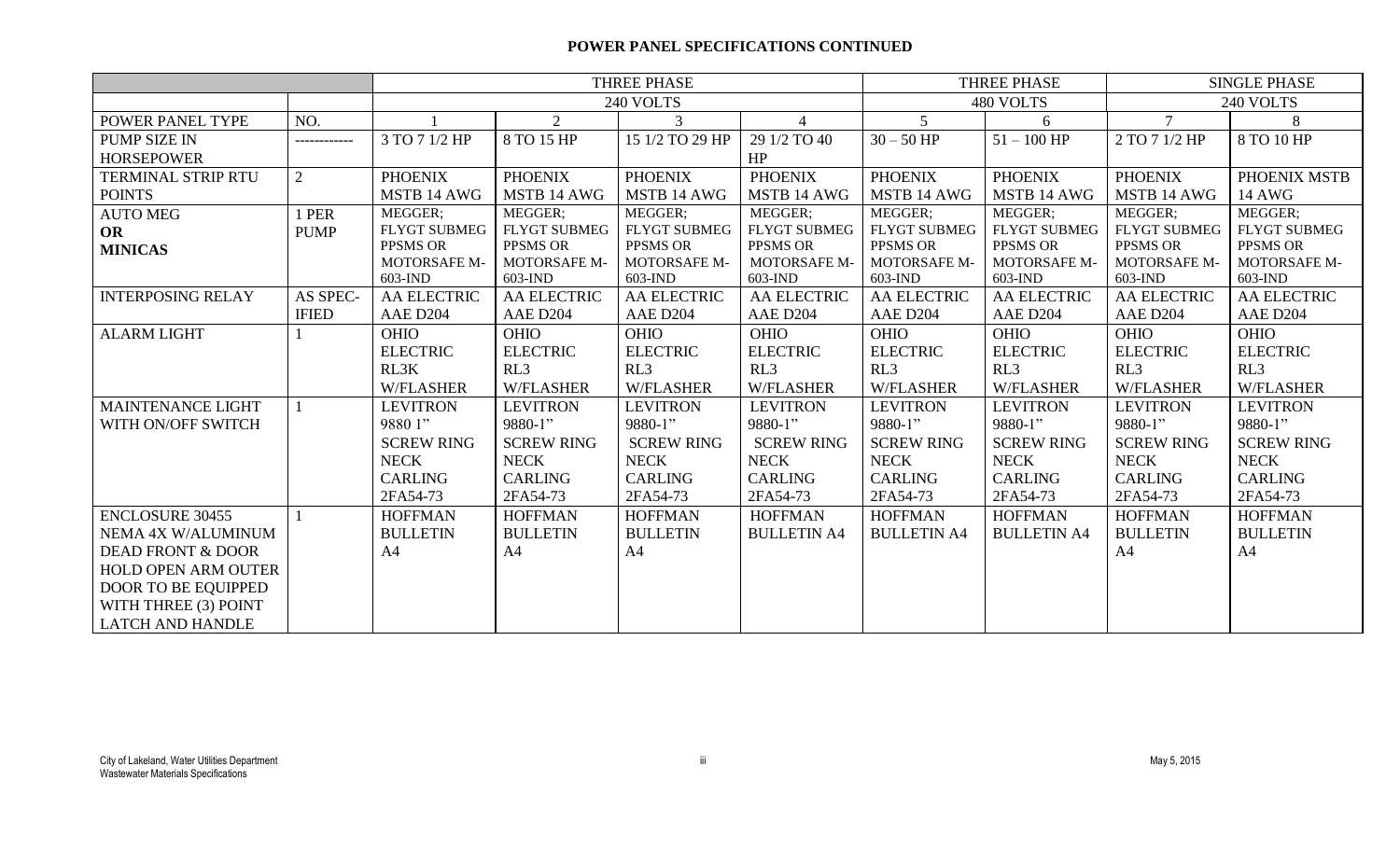|                            |             |                       |                    | <b>THREE PHASE</b>    |                     |                       | <b>THREE PHASE</b> | <b>SINGLE PHASE</b>   |                       |  |
|----------------------------|-------------|-----------------------|--------------------|-----------------------|---------------------|-----------------------|--------------------|-----------------------|-----------------------|--|
|                            |             |                       |                    | 240 VOLTS             |                     |                       | 480 VOLTS          |                       | 240 VOLTS             |  |
| POWER PANEL TYPE           | NO.         |                       | $\overline{2}$     | $\overline{3}$        | $\overline{4}$      | 5 <sup>5</sup>        | 6                  | $\overline{7}$        | 8                     |  |
| <b>PUMP SIZE IN</b>        |             | 3 TO 7 1/2 HP         | 8 TO 15 HP         | 15 1/2 TO 29 HP       | 29 1/2 TO 40 HP     | $30 - 50$ HP          | $51 - 100$ HP      | 2 TO 7-1/2 HP         | 8 TO 10 HP            |  |
| <b>HORSEPOWER</b>          |             |                       |                    |                       |                     |                       |                    |                       |                       |  |
|                            |             |                       |                    |                       |                     |                       |                    |                       |                       |  |
|                            |             |                       |                    |                       |                     |                       |                    |                       |                       |  |
| <b>VFD'S USED FOR</b>      | 1 PER       |                       |                    |                       |                     |                       |                    | <b>SQUARE D</b>       | <b>SQUARE D</b>       |  |
| 1-PHASE TO 3-PHASE         | <b>PUMP</b> |                       |                    |                       |                     |                       |                    | <b>ATV31 SERIES</b>   | ATV58H                |  |
| <b>CONVERSION</b>          |             |                       |                    |                       |                     |                       |                    | (MODEL NUMBERS        | (MODEL NUMBERS        |  |
|                            |             |                       |                    |                       |                     |                       |                    | LISTED BELOW)         | <b>LISTED BELOW)</b>  |  |
| PROOF OF RUN RELAY         |             | <b>DIVERSIFIED</b>    | <b>DIVERSIFIED</b> | <b>DIVERSIFIED</b>    | <b>DIVERSIFIED</b>  | <b>DIVERSIFIED</b>    | <b>DIVERSIFIED</b> | <b>DIVERSIFIED</b>    | <b>DIVERSIFIED</b>    |  |
|                            |             | CMG-0100-20           | CMG-0100-20        | CMG-0100-20           | CMG-0100-20         | CMG-0100-20           | CMG-0100-20        | CMG-0100-20           | CMG-0100-20           |  |
| <b>HIGH LEVEL FLOAT</b>    |             | Stacon FFS100         | Stacon FFS100      | Stacon FFS100         | Stacon FFS100       | Stacon FFS100         | Stacon FFS100      | Stacon FFS100         | Stacon FFS100         |  |
|                            |             | Non-Mercury           | Non-Mercury        | Non-Mercury           | Non-Mercury         | Non-Mercury           | Non-Mercury        | Non-Mercury           | Non-Mercury           |  |
|                            |             | Float or              | Float or           | Float or              | Float or            | Float or              | Float or           | Float or              | Float or              |  |
|                            |             | <b>Approved Equal</b> | Approved Equal     | <b>Approved Equal</b> | Approved Equal      | <b>Approved Equal</b> | Approved Equal     | <b>Approved Equal</b> | <b>Approved Equal</b> |  |
| <b>DUPLEX STATION MAIN</b> |             | <b>100 AMP</b>        | 225 AMP            | 225 AMP               | 400 AMP             | <b>250 AMP</b>        | 1000 AMP           | 225 AMP               | <b>225 AMP</b>        |  |
| <b>DISCONNECT</b>          |             | <b>SQUARE D</b>       | <b>SQUARE D</b>    | <b>SQUARE D</b>       | <b>SQUARE D</b>     | <b>SQUARE D</b>       | <b>SQUARE D</b>    | <b>SQUARE D</b>       | <b>SQUARE D</b>       |  |
| <b>ENCLOSURE</b>           |             | <b>FA100DS</b>        | KA225DS            | KA225DS               | LA400DS             | <b>IK250DS</b>        | <b>MA1000DS</b>    | KA225DS               | KA225DS               |  |
| <b>DUPLEX STATION MAIN</b> |             | <b>100 AMP</b>        | <b>150 AMP</b>     | 225 AMP               | 300 AMP             | <b>200 AMP</b>        | 350 AMP            | 125 AMP               | 150 AMP               |  |
| <b>DISCONNECT BREAKER</b>  |             | <b>SQUARE D</b>       | <b>SQUARE D</b>    | <b>SQUARE D</b>       | <b>SQUARE D LHL</b> | <b>SQUARE D</b>       | <b>SQUARE D</b>    | <b>SQUARE D</b>       | <b>SQUARE D</b>       |  |
|                            |             | FHL36100              | KHL36150           | KHL36225              | 36300               | <b>KCL34200</b>       | MHL36350           | KHL26125              | KHL26150              |  |
| <b>DUPLEX STATION MAIN</b> |             | <b>SQUARE D</b>       | <b>SQUARE D</b>    | <b>SQUARE D</b>       | <b>SQUARE D</b>     | <b>SQUARE D</b>       | <b>SQUARE D</b>    | <b>SQUARE D</b>       | <b>SQUARE D</b>       |  |
| DISCONNECT NEUTRAL         |             | SN100FA               | SN225KA            | SN225KA               | SN400LA             | SN225KA               | SN400LA            | SN225KA               | SN225KA               |  |
| <b>KIT</b>                 |             |                       |                    |                       |                     |                       |                    |                       |                       |  |
| <b>DUPLEX STATION</b>      |             | A16H1208SSLP          | A-16H1208SSLP      | A-16H1208SSLP         | A-16H1208SSLP       | A-16H1208SSLP         | A-16H1208SSLP      | A-16H1208SSLP         | A-16H1208SSLP         |  |
| <b>JUNCTION BOX</b>        |             | 16X12X8 SS            | 16X12X8 SS         | 16X12X8 SS            | 16X12X8 SS          | 16X12X8 SS            | 16X12X8 SS         | 16X12X8 SS            | 16X12X8 SS            |  |
| STAINLESS STEEL            |             | NEMA 4X               | NEMA 4X            | NEMA 4X               | NEMA 4X             | NEMA 4X               | NEMA 4X            | NEMA 4X               | NEMA 4X               |  |
|                            |             | <b>HOFFMAN</b>        | <b>HOFFMAN</b>     | <b>HOFFMAN</b>        | <b>HOFFMAN</b>      | <b>HOFFMAN</b>        | <b>HOFFMAN</b>     | <b>HOFFMAN</b>        | <b>HOFFMAN</b>        |  |
| <b>DUPLEX STATION</b>      |             | A16P12AL              | A16P12AL           | A16P12AL              | A16P12AL            | A16P12AL              | A16P12AL           | A16P12AL              | A16P12AL              |  |
| <b>JUNCTION BOX</b>        |             | 16X12 ALUM            | 16X12 ALUM         | 16X12 ALUM            | 16X12 ALUM          | 16X12 ALUM            | 16X12 ALUM         | 16X12 ALUM            | 16X12 ALUM            |  |
| <b>BACK PLATE</b>          |             | <b>HOFFMAN</b>        | <b>HOFFMAN</b>     | <b>HOFFMAN</b>        | <b>HOFFMAN</b>      | <b>HOFFMAN</b>        | <b>HOFFMAN</b>     | <b>HOFFMAN</b>        | <b>HOFFMAN</b>        |  |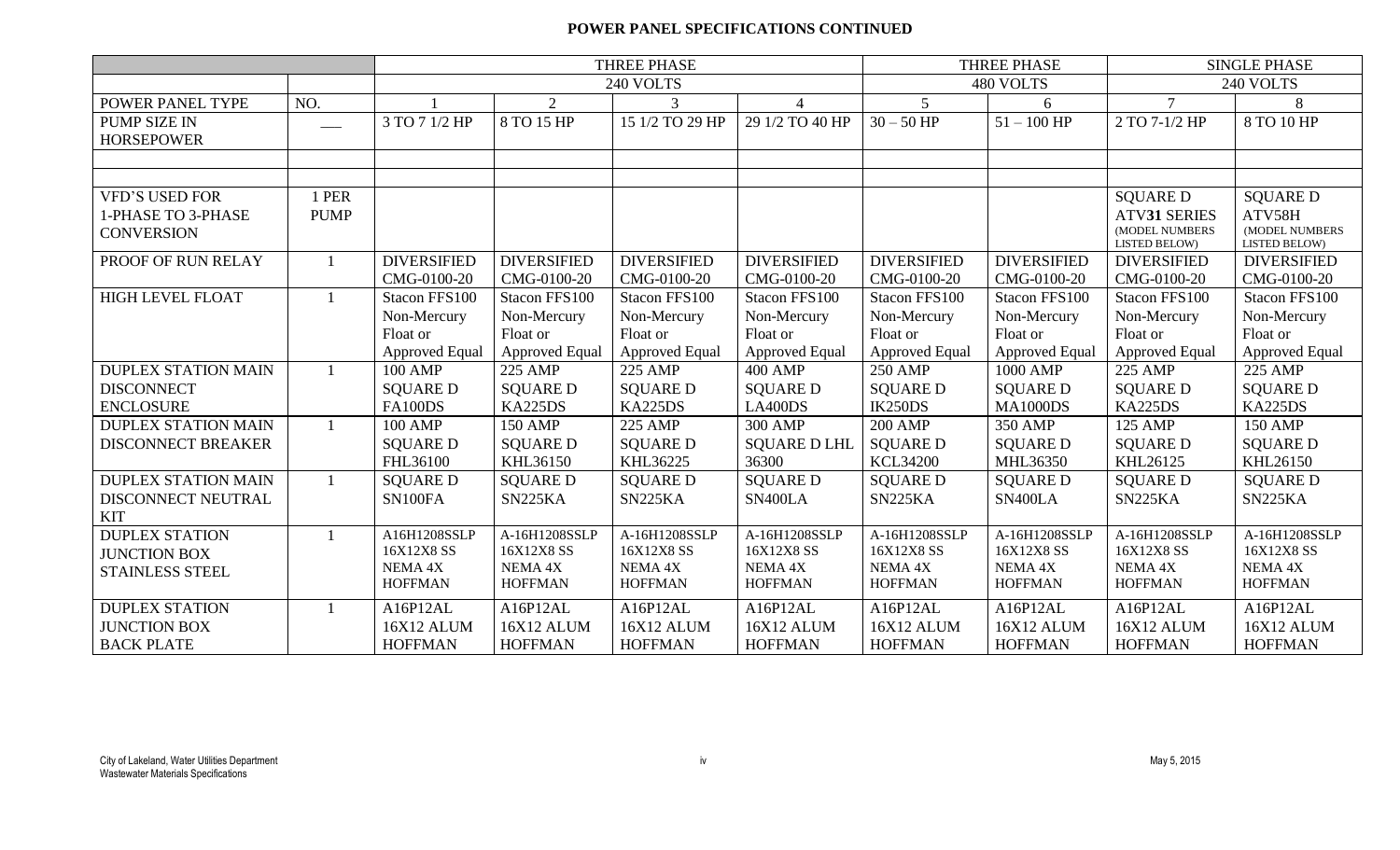|                           |             |                     |                   |  | <b>THREE PHASE</b>                                                                                            |                |                     | <b>THREE PHASE</b><br><b>SINGLE PHASE</b> |                     |                   |                      |                 |
|---------------------------|-------------|---------------------|-------------------|--|---------------------------------------------------------------------------------------------------------------|----------------|---------------------|-------------------------------------------|---------------------|-------------------|----------------------|-----------------|
|                           |             |                     |                   |  | 240 VOLTS                                                                                                     |                |                     |                                           | 480 VOLTS           |                   |                      | 240 VOLTS       |
| POWER PANEL TYPE          | NO.         |                     | $\overline{2}$    |  | 3                                                                                                             |                | $\overline{4}$      | 5 <sup>5</sup>                            | 6                   |                   | $\tau$               | 8               |
| <b>PUMP SIZE IN</b>       |             | 3 TO 7 1/2 HP       | 8 TO 15 HP        |  | 15 1/2 TO 29 HP                                                                                               |                | 29 1/2 TO 40 HP     | $30 - 50$ HP                              | $51 - 100$ HP       | 2 TO 7-1/2 HP     |                      | 8 TO 10 HP      |
| <b>HORSEPOWER</b>         |             |                     |                   |  |                                                                                                               |                |                     |                                           |                     |                   |                      |                 |
| TRIPLEX STATION MAIN      |             | <b>225 AMP</b>      | <b>225 AMP</b>    |  | <b>400 AMP</b>                                                                                                | <b>400 AMP</b> |                     | <b>250 AMP</b>                            | 1000 AMP            | 225 AMP           |                      | <b>250 AMP</b>  |
| <b>DISCONNECT</b>         |             | <b>SQUARE D</b>     | <b>SQUARE D</b>   |  | <b>SQUARE D</b>                                                                                               |                | <b>SQUARE D</b>     | <b>SQUARE D</b>                           | <b>SQUARE D</b>     | <b>SQUARE D</b>   |                      | <b>SQUARE D</b> |
| <b>ENCLOSURE</b>          |             | KA225DS             | <b>KA225DS</b>    |  | LA400DS                                                                                                       | LA400DS        |                     | IK250DS                                   | <b>MA1000DS</b>     | <b>KA225DS</b>    |                      | IK250DS         |
| TRIPLEX STATION MAIN      |             | 150 AMP             | <b>200 AMP</b>    |  | 350 AMP                                                                                                       | <b>400 AMP</b> |                     | <b>250 AMP</b>                            | <b>500 AMP</b>      | <b>200 AMP</b>    |                      | <b>250 AMP</b>  |
| <b>DISCONNECT BREAKER</b> |             | <b>SQUARE D</b>     | <b>SQUARE D</b>   |  | <b>SQUARE D</b>                                                                                               |                | <b>SQUARE D</b>     | <b>SQUARE D</b>                           | <b>SQUARE D</b>     | <b>SQUARE D</b>   |                      | <b>SQUARE D</b> |
|                           |             | KHL36150            | KHL36200          |  | LCL36350                                                                                                      |                | LHL36400            | <b>KCL34250</b>                           | MHL36500            | KHL26200          |                      | <b>KCL24250</b> |
| TRIPLEX STATION MAIN      |             | <b>SQUARE D</b>     | <b>SQUARE D</b>   |  | <b>SQUARE D</b>                                                                                               |                | <b>SQUARE D</b>     | <b>SQUARE D</b>                           | <b>SQUARE D</b>     | <b>SQUARE D</b>   |                      | <b>SQUARE D</b> |
| DISCONNECT NEUTRAL        |             | SN225KA             | SN225KA           |  | SN400LA                                                                                                       | SN400LA        |                     | SN225KA                                   | AL800SN             | SN225KA           |                      | SN225KA         |
| <b>KIT</b>                |             |                     |                   |  |                                                                                                               |                |                     |                                           |                     |                   |                      |                 |
| <b>TRIPLEX STATION</b>    |             | A20H1610SSLP        | A20H1610SSLP      |  | A20H1610SSLP                                                                                                  |                | A20H1610SSLP        | A20H1610SSLP                              | A20H1610SSLP        |                   | A20H1610SSLP         | A20H1610SSLP    |
| <b>JUNCTION BOX</b>       |             | 20X16X10 SS         | 20X16X10 SS       |  | 20X16X10 SS                                                                                                   |                | 20X16X10 SS         | 20X16X10 SS                               | 20X16X10 SS         | 20X16X10 SS       |                      | 20X16X10 SS     |
| <b>STAINLESS STEEL</b>    |             | NEMA 4X             | NEMA 4X           |  | NEMA 4X                                                                                                       |                | NEMA <sub>4</sub> X | NEMA 4X                                   | <b>NEMA 4X</b>      | NEMA 4X           |                      | NEMA 4X         |
|                           |             | <b>HOFFMAN</b>      | <b>HOFFMAN</b>    |  | <b>HOFFMAN</b>                                                                                                |                | <b>HOFFMAN</b>      | <b>HOFFMAN</b>                            | <b>HOFFMAN</b>      | <b>HOFFMAN</b>    |                      | <b>HOFFMAN</b>  |
| <b>TRIPLEX STATION</b>    |             | A20P16AL            | A20P16AL          |  | A20P16AL                                                                                                      |                | A20P16AL            | A20P16AL                                  | A20P16AL            | A20P16AL          |                      | A20P16AL        |
| <b>JUNCTION BOX</b>       |             | <b>20X16 ALUM</b>   | <b>20X16 ALUM</b> |  | <b>20X16 ALUM</b>                                                                                             |                | <b>20X16 ALUM</b>   | <b>20X16 ALUM</b>                         | <b>20X16 ALUM</b>   | <b>20X16 ALUM</b> |                      | 20X16 ALUM      |
| <b>BACK PLATE</b>         |             | <b>HOFFMAN</b>      | <b>HOFFMAN</b>    |  | <b>HOFFMAN</b>                                                                                                |                | <b>HOFFMAN</b>      | <b>HOFFMAN</b>                            | <b>HOFFMAN</b>      | <b>HOFFMAN</b>    |                      | <b>HOFFMAN</b>  |
|                           |             |                     |                   |  | VFD MODEL NUMBERS FOR 1-PHASE TO 3-PHASE CONVERSION                                                           |                |                     |                                           |                     |                   |                      |                 |
|                           |             |                     |                   |  | SINGLE PHASE 240 VOLTS (SUPPLY POWER)                                                                         |                |                     |                                           |                     |                   |                      |                 |
| <b>PUMP SIZE IN</b>       |             | $1.7$ HP            |                   |  | 3 HP                                                                                                          |                |                     | $5$ HP                                    | $7\frac{1}{2}HP$    |                   |                      | 10 HP           |
| <b>HORSEPOWER</b>         |             |                     |                   |  |                                                                                                               |                |                     |                                           |                     |                   |                      |                 |
| VFD'S USED FOR            | 1 PER       | <b>SQUARE D</b>     |                   |  | <b>SQUARE D</b>                                                                                               |                | <b>SQUARE D</b>     |                                           | <b>SQUARE D</b>     |                   | <b>SQUARE D</b>      |                 |
| 1-PHASE TO 3-PHASE        | <b>PUMP</b> | <b>ATV31 SERIES</b> |                   |  | <b>ATV31 SERIES</b>                                                                                           |                | <b>ATV31 SERIES</b> |                                           | <b>ATV31 SERIES</b> |                   | <b>ATV58H SERIES</b> |                 |
| <b>CONVERSION</b>         |             | ATV31HU55M3X        |                   |  | ATV31HU55M3X                                                                                                  |                | ATV31HU55M3X        |                                           | ATV31HU55M3X        |                   |                      | ATV58HD16M2XZ   |
|                           |             |                     |                   |  |                                                                                                               |                |                     |                                           |                     |                   |                      |                 |
|                           |             |                     |                   |  | Input line reactors (single phase) are required for three phase drives used in single phase power situations. |                |                     |                                           |                     |                   |                      |                 |